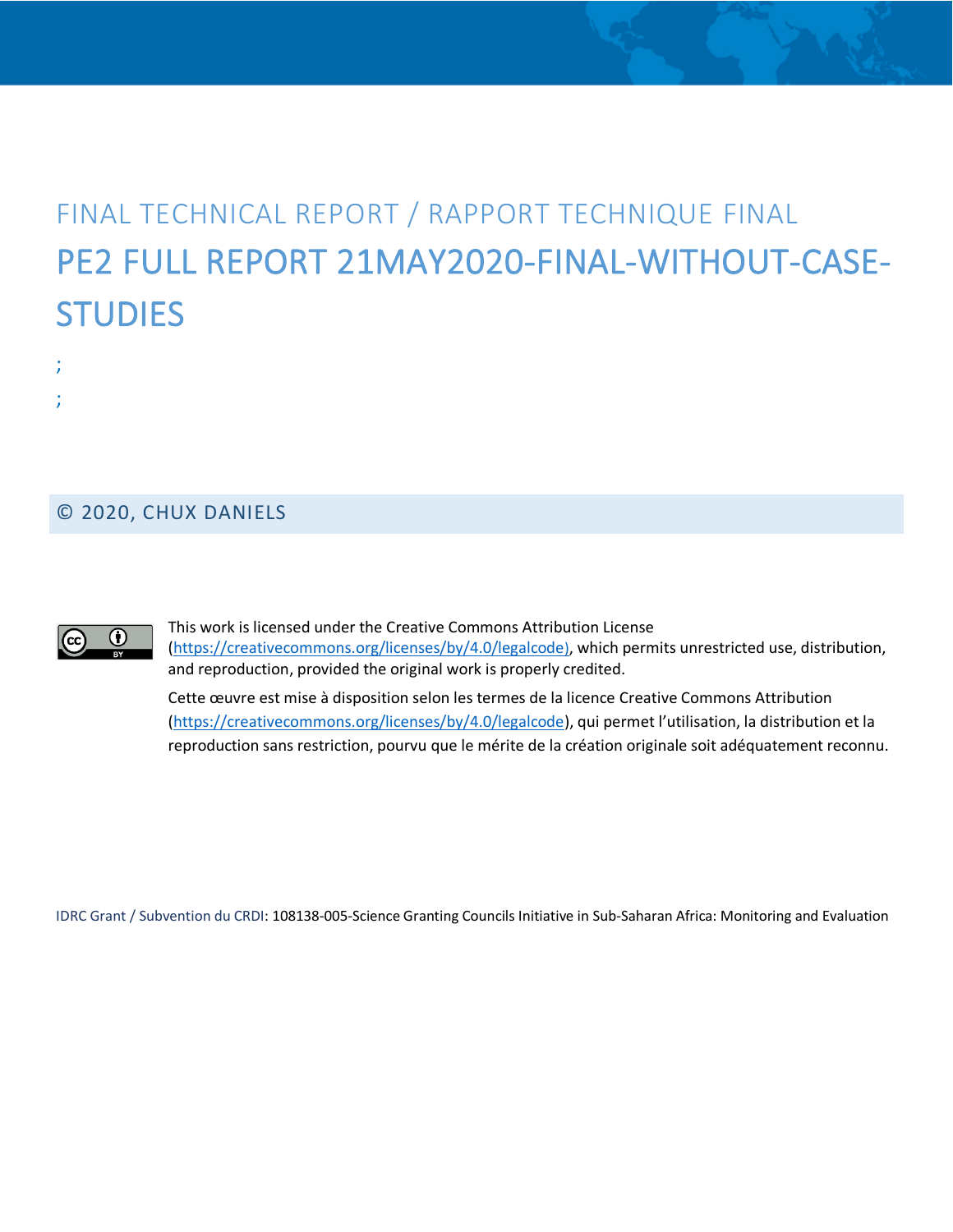

**SPRU SCIENCE POLICY RESEARCH UNIT** 



## **Updating the Case studies of the Political Economy of Science Granting Councils in Sub-Saharan Africa**

## **Full Report**

**To the International Development Research Centre (IDRC)**

**Science Policy Research Unit (SPRU), University of Sussex, United Kingdom African Centre for Technology Studies (ACTS), Kenya**

**Principle Investigator: Chux Daniels**

**Authors: Chux Daniels, Rob Byrne, Rebecca Hanlin, Sandra Pointel and Ann Numi**



**May 2020**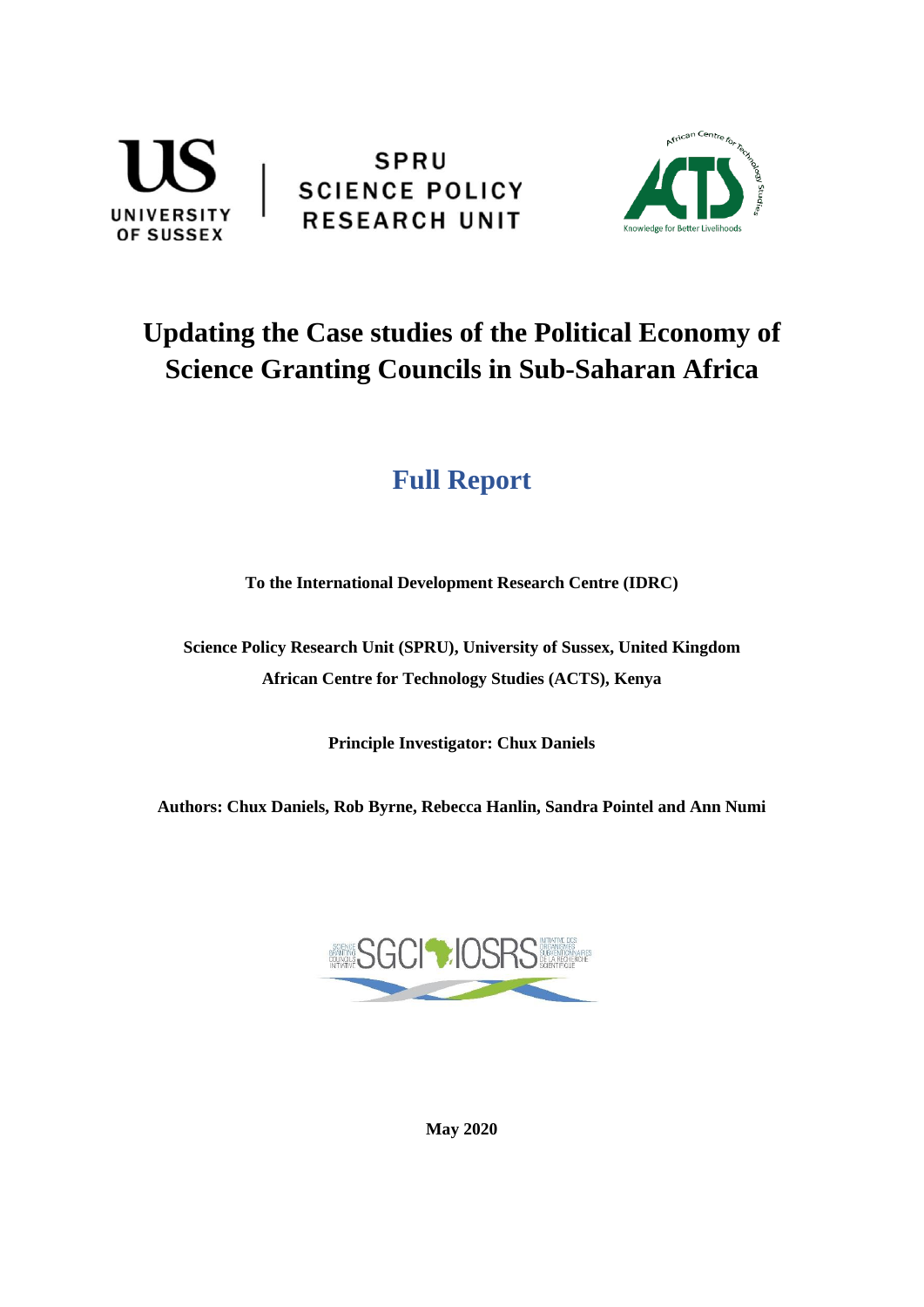This page is left intentionally blank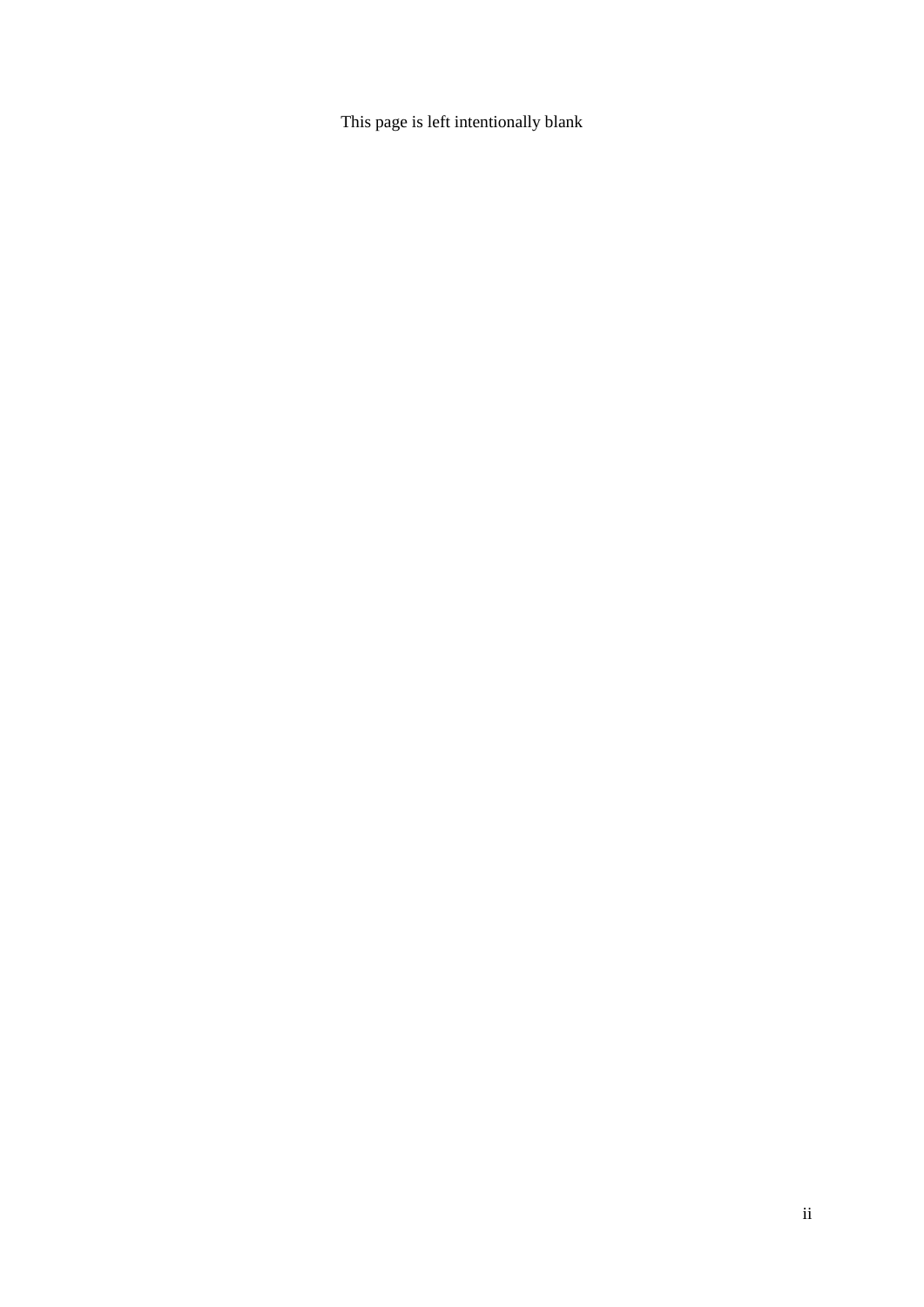#### <span id="page-3-0"></span>**Executive Summary**

#### **Background**

This study, **Updating the Case studies of the Political Economy of Science Granting Councils in sub-Saharan Africa,** is a follow-up (Phase 2) to the case studies of the Political Economy of Science Granting Councils (SGCs) in sub-Saharan Africa research completed in 2017 (Phase 1, or baseline study). The study supports the Science Granting Councils Initiative (SGCI) in sub-Saharan Africa (SSA), funded by Canada's International Development Research Centre (IDRC), the UK Department for International Development (DFID) and South Africa's National Research Foundation (NRF). In the interest of generating evidence that can be deployed for economic and social development, the SGCI supports SGCs in 15 SSA countries. This research has been commissioned in response to an increasing recognition of the importance of improving understanding of the political economy (PE) of science and research in Africa and the roles that science, technology and innovation  $(STI)^1$  play in the processes involved. The aims of the SGCI are to strengthen the capacity of SGCs to: manage research; design and monitor research programmes based on the use of robust STI indicators; support exchange of knowledge with the private sector; and establish partnerships among SGCs, and with other science system actors. In line with these aims, the approach outlined below by the SPRU and ACTS consortium draws from and builds upon the findings from the Phase 1 research.

Building upon the Phase 1 (PE1) research, which used an approach to political economy based on the concepts of "ideas", "interests" and "institutions", the Phase 2 (PE2) approach extends the concepts to include "structures". This addition stems from the PE1 findings, one result of which was the need to better understand how structural configurations influence the PE factors of SGCs in performing their activities, operations and functions. The four concepts inform the analytical framework adopted in the research. Drawing on mixed methods, the PE2 study methodology involved: (a) an extensive review of relevant literature, data, agents and actors; (b) semi-structured interviews with representatives from science funding and policy bodies – researchers, policymakers, research and innovation experts from industry, and civil society actors; (c) five national case studies of the PE1 study countries – Ethiopia, Kenya, Rwanda, Senegal<sup>2</sup> and Tanzania; and (d) analysis of grey literature.

#### **Key findings**

Among the key findings, (a) Human Resources and (b) Gender and Inclusivity emerge as cross-cutting issues, alongside five specific messages around: (1) Research excellence, (2) Narratives, (3) Private sector, (4) Structure, and (5) Governance and policymaking. In this Executive Summary, we discuss the two cross-cutting issues briefly and summarise the five key messages. The summary recommendations provided here are for all stakeholders. In Section 5, we provide detailed recommendations specific to different stakeholder groups.

Two cross-cutting issues:

**a) Human Resources** constraints were cited by many interviewees as an essential political economy feature of SGCs. Specifically, constraints in terms of skills and capabilities – particularly in STI

<sup>&</sup>lt;sup>1</sup> Although we use STI in many sections of this report, it is important to note that the study primarily focussed on science and/or research systems. For example, capturing funding related to technology or innovation in SSA was out of the scope of this study and therefore not fully addressed.

<sup>&</sup>lt;sup>2</sup> An important note about the PE1 study is that the Senegal case was "light touch": that is, it was not as detailed as the other countries due to logistical challenges related to data collection. In the PE2 study, however, the five countries received the same level of data collection, analysis and reporting.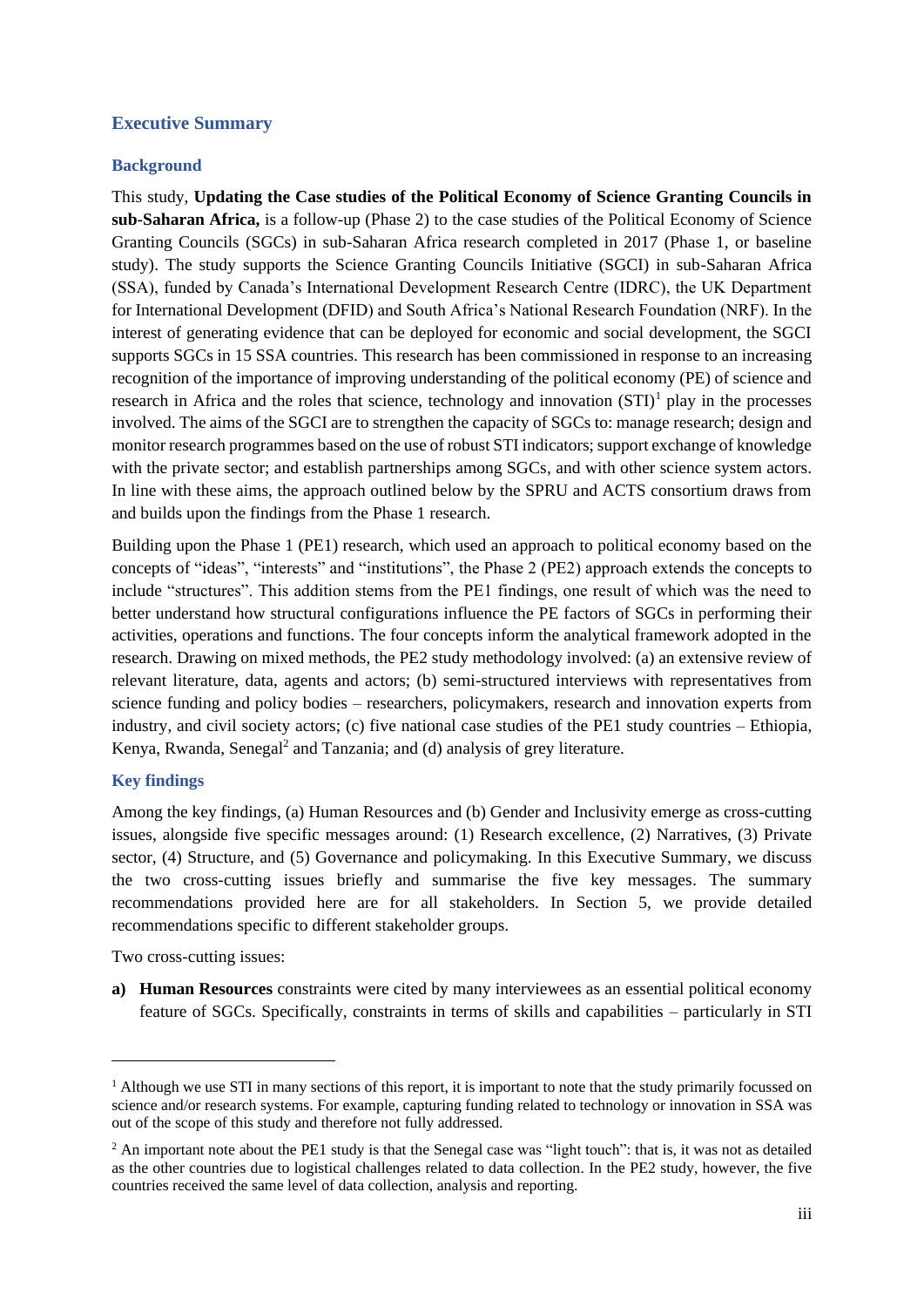related fields – result from inadequate access to quality university education, high costs of such access, curriculum-design, the kind of skills training needed, and the working conditions for researchers. This finding has implications for how the SGCI and SGCs design and implement training and capacity building: the kinds of training implemented, and the focus of such training exercises.

**Recommendation**: in designing and implementing training and capacity building programmes, ensure that curriculum designs cover a broader range of innovation studies concepts, and training addresses the skills of individuals as well as capability needs at organisational level.

**b) Gender and Inclusivity** did not feature as issues in our interviewees' responses, except when explicitly prompted to do so. This is an important finding for a number of reasons as it could be understood in a variety of ways: (a) that gender and inclusivity are not important, (b) the awareness of gender and inclusivity as issues is not recognised or properly articulated or, further still, (c) that gender and inclusivity, as issues/challenges, are not considered priorities. Therefore, if gender and inclusivity issues are to be addressed, concerted efforts are needed by stakeholders.

**Recommendation**: refocus attention on gender and inclusivity issues in SSA's STI systems, with a view to gaining a deeper understanding of (i) why some actors still do not consider these as priorities, (ii) why current efforts seem to be yielding ineffective outcomes, and (iii) what further changes – for example, institutional configurations (structures), capabilities and skills, research designs, policies and practices – need to be made in order that gender equality and inclusivity are embedded in SSA's STI systems and are adopted by stakeholders.

Five specific messages:

**1. Research Excellence** remains an important goal to SSA STI stakeholders. However, compared with the PE1 study, there is clearer evidence that research excellence is widely interpreted by STI stakeholders to mean research achieving societal impact. Respondents want to see research mean something socially and economically, alongside high-quality research as measured by the traditional metrics such as journal citations. In this updated study, the interviews explored research excellence explicitly, thereby providing a stronger evidence base from which three specific categories of issues emerge: research excellence in terms of (1) research focus, (2) research process and incentives, and (3) research support. With respect to research focus, for example, the emphasis was on the relevance of the research conducted in SSA and whether the focus is solely on academic problems, or the need to address societal challenges and national development goals. The consensus position is that research excellence must include a focus on addressing societal challenges and national development goals (impact) in addition to publishing in journals. The two objectives – of achieving development impact and publishing in academic journals – are not necessarily in tension. Details on the other two issues (research process and incentives, and research support) are provided in the main report, in Section 3.3.4.

**Recommendation**: although research excellence in SSA has received more attention in recent years (from 2016, and through the PE1 study period, to present), efforts need to be sustained in order to ensure that the knowledge generated and lessons learned are diffused widely and embedded in the relevant institutions, policies and practices. This could be aided by extending political economy analyses beyond the current illustrative cases of the five SGCs and countries to the rest in the SGCI, regional analysis, and perhaps to the whole of SSA. As well as diffusing knowledge more widely, this would help deepen understanding by broadening the evidence base. Furthermore, to underpin future studies on research excellence, political economy, indicators and metrics on STI in SSA, there is a need to improve the availability, access and transparency of data.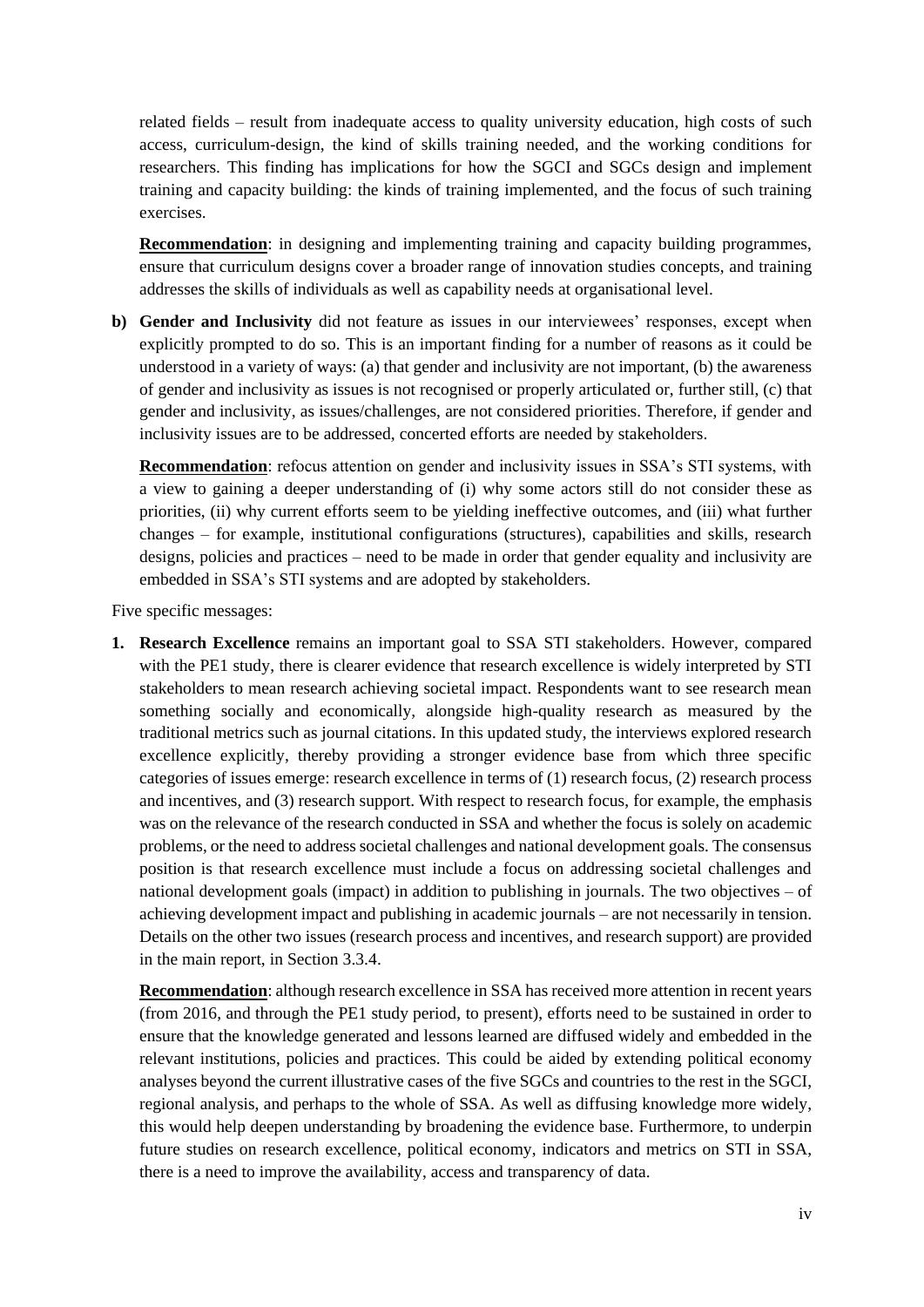**2. Narratives** at play among STI stakeholders, as expressed by those we interviewed, imply there are widely-held concepts of innovation and innovation systems in operation across the SSA region that need to be further explored. Innovations seem predominantly to be understood in the narrow sense to mean marketable products<sup>3</sup> and innovation processes seem to be understood in linear sciencepush terms. The concept of innovations as products leads to a sharp focus on intellectual property (IP) and IP protection regimes, where the underlying assumption is that strong IP protection leads to more and better innovation. However, evidence from the scholarly literature on this subject remains mixed, suggesting there are also other factors and processes that lead to innovation.

The concept of a linear science-push innovation process means the innovation system model essentially collapses to a focus on university-industry (U-I) linkages and, in SSA contexts, how these can be strengthened. Strengthening U-I linkages may well be important but a broader view of both innovation and innovation systems could help to better understand the role of science in STI systems and therefore the role that SGCs (and the SGCI) could and should play in strengthening those systems. Care about understanding the role of science in STI systems is essential to understanding what capabilities, for example, need to be built and why. And to developing narratives that stakeholders can use to influence policy, funding priorities and other interventions that will indeed strengthen STI systems. This finding on narratives has a bearing on our first specific key message, discussed above, about the notion of research excellence. That is, narratives promoting a narrow conception of innovation and a linear science-push process may be raising expectations among policy makers, for example, that excellent research will lead unproblematically to significant development impact. This risks over-promising on the outcomes of funding science, potentially undermining the support of policy makers and others if outcomes do not materialise in the ways such narratives depict.

**Recommendation**: reconceptualise innovation and science systems in SSA, and move from both: (a) a narrow view that focusses on products and processes to a broader view of innovation; and (b) a linear science-push approach that collapses innovation into university-industry linkages to a systems view that incorporates a broader set of actors.

**3. Private Sector** as a category is something in need of unpacking as it pertains to SSA contexts. When talking about continuing low levels of private sector funding for STI activities, many respondents argued that the private sector is mainly comprised of small and medium-sized enterprises (SMEs) and many of these operate in the informal economy. And, in some countries, the private sector is small and undeveloped. As such, "the private sector" is unable to invest in research. Nevertheless, some sectors or industries, especially where larger firms – both international and national – are operating, may be able to spend more on STI activities. In SSA contexts therefore, notions such as "the domestic private sector" become important in the work of the SGCI and SGCs, in that they raise some salient questions. For instance, if economic activities are mainly in the domestic private sector, what (STI-related) capabilities currently exist in this sector and how should these capabilities be built or enhanced? What new capabilities need building? What implications would a shift of focus onto the STI needs of the domestic private sector have on research excellence, STI policies, or the operations of SGCs? This calls for re-categorising what constitutes the private sector in SSA contexts and further unpacking what this implies for: (a) how data are collected and analysed, (b) how the discussions around funding from "the private sector" (being low or weak) are

<sup>&</sup>lt;sup>3</sup> There was little attention to, or recognition of, other kinds of innovation such as in public services, social practices or business models, for example.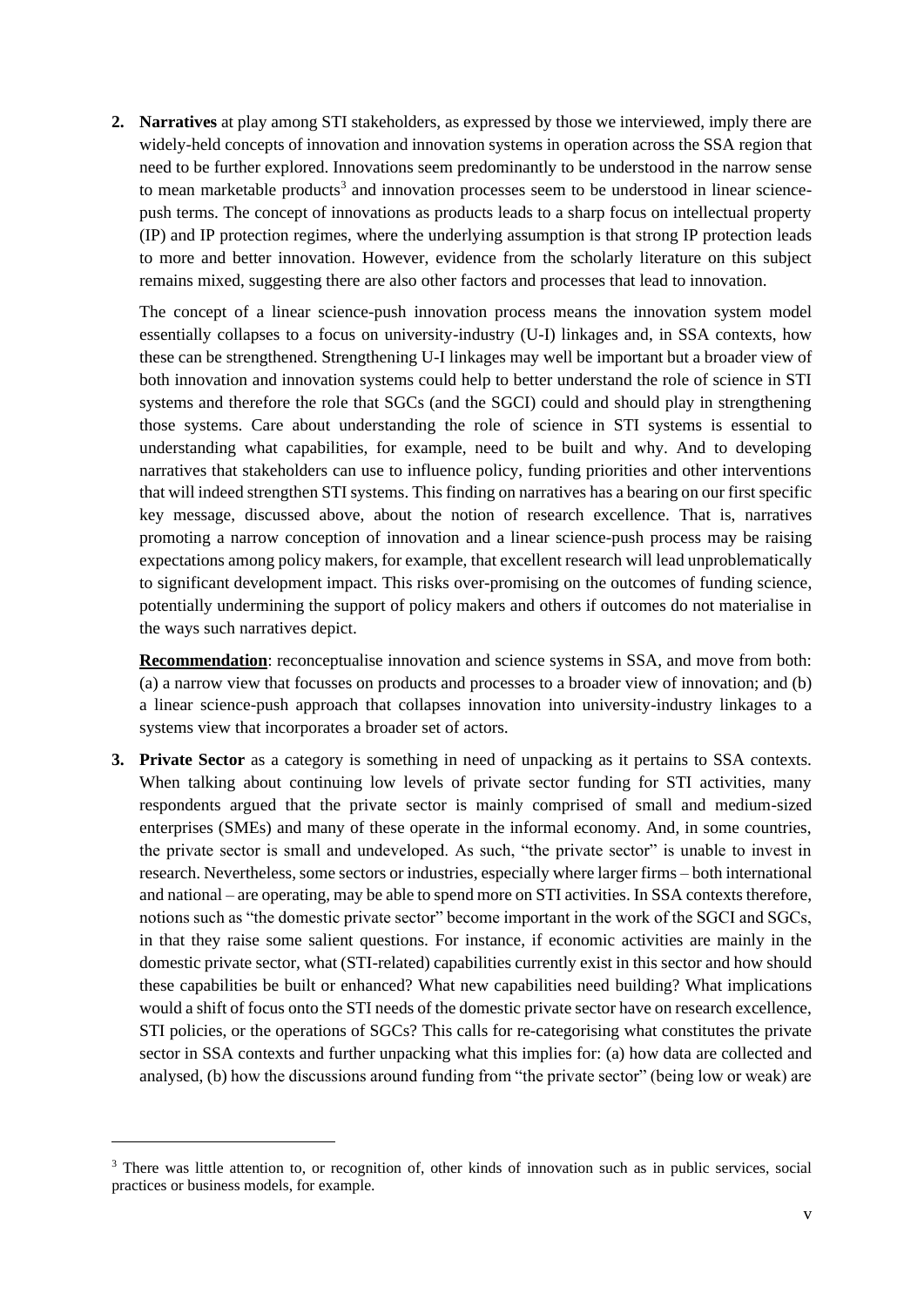influenced or shaped by current narratives, and (c) how research and development investments by the private sector are handled.

**Recommendation**: a deeper analysis and (re)categorisation of what constitutes the private sector in Africa is essential to improving our understanding of the relevant PE factors influencing the sector. Deeper analysis, and re-categorisation of the private sector to include SMEs and actors in the informal economy, will support work in key PE aspects such as data and knowledge management, funding, skills and capability building, and policy interventions.

- **4. Structures** that allow science or, more broadly, STI systems to be better coordinated in ways that enable effective performance of SGCs are important. Whilst care is needed not to overemphasise this importance, the findings reveal that there are structural issues to consider at different levels:
	- a. **National-level governance of STI**: this relates to different actor's roles and responsibilities, independence, accountability, ease of securing funding and its stability, coordination and fragmentation. The specifics of these issues will differ, for example, in cases where multiple actors constitute the SGC, as in the case of Kenya, in contrast to cases such as Senegal where the SGC is one actor.
	- b. **Sectoral level governance of STI**: this relates, among others, to the impacts of sectoral structures. For example, changes to the structure of the education sector in Tanzania have led to an under-supply of technicians, with impacts on human resources, funding and policies. In terms of human resources, more graduates and fewer technicians weakens support for the work of graduates and weakens the "system". With respect to funding, more financial resources flowing to Higher Education (universities in particular) may be at the expense of funds available for Technical and Vocational Education and Training. And, on policies, care needs to be taken to ensure that the focus of interventions does not unduly favour universities to the detriment of colleges and polytechnics.
	- c. **Sub-systems or organisational level governance of STI**: this overlaps to a degree with sectoral level governance but is more about the specific sub-system structures conditioning how organisations operate. For instance, at university level, in reference to the types of degrees offered and fees being charged, few innovation-related degrees are available and, where they are on offer, universities charge higher fees than for other courses. Also, university academics are expected to do research but without the option to buy out teaching time.

**Recommendation**: encourage and support policy experimentation with new and different structural and governance (see Key message 5 below) configurations at SGCs with a view to gathering empirical evidence that helps to demonstrate what works best, why, and in what circumstances.

**5. Governance and policymaking** emerges as an area requiring more stakeholder consultation – specifically, policy formulation, implementation and the governance of STI policies – as a means to achieving better policymaking in SSA. The governance issues highlighted in the study focus on silos and fragmentation, and the importance of coordination of actors across (a) government agencies and (b) the science systems, and the links to implementation of policies (where such policies exist). The findings on governance have a bearing on the four key messages discussed above. For example, the challenges of governance (in terms of actors working in silos, fragmentation, and lack of coordination across systems, and weak links to science/policy systems) have implications on how capabilities are built/strengthened, or how (human and financial) resources are managed. In addition, the governance approach adopted by SGCs has implications for the ways in which structural issues are tackled, and vice versa. Different structures – for example, an SGC made up of one or multiple actors – will have to deal with governance (and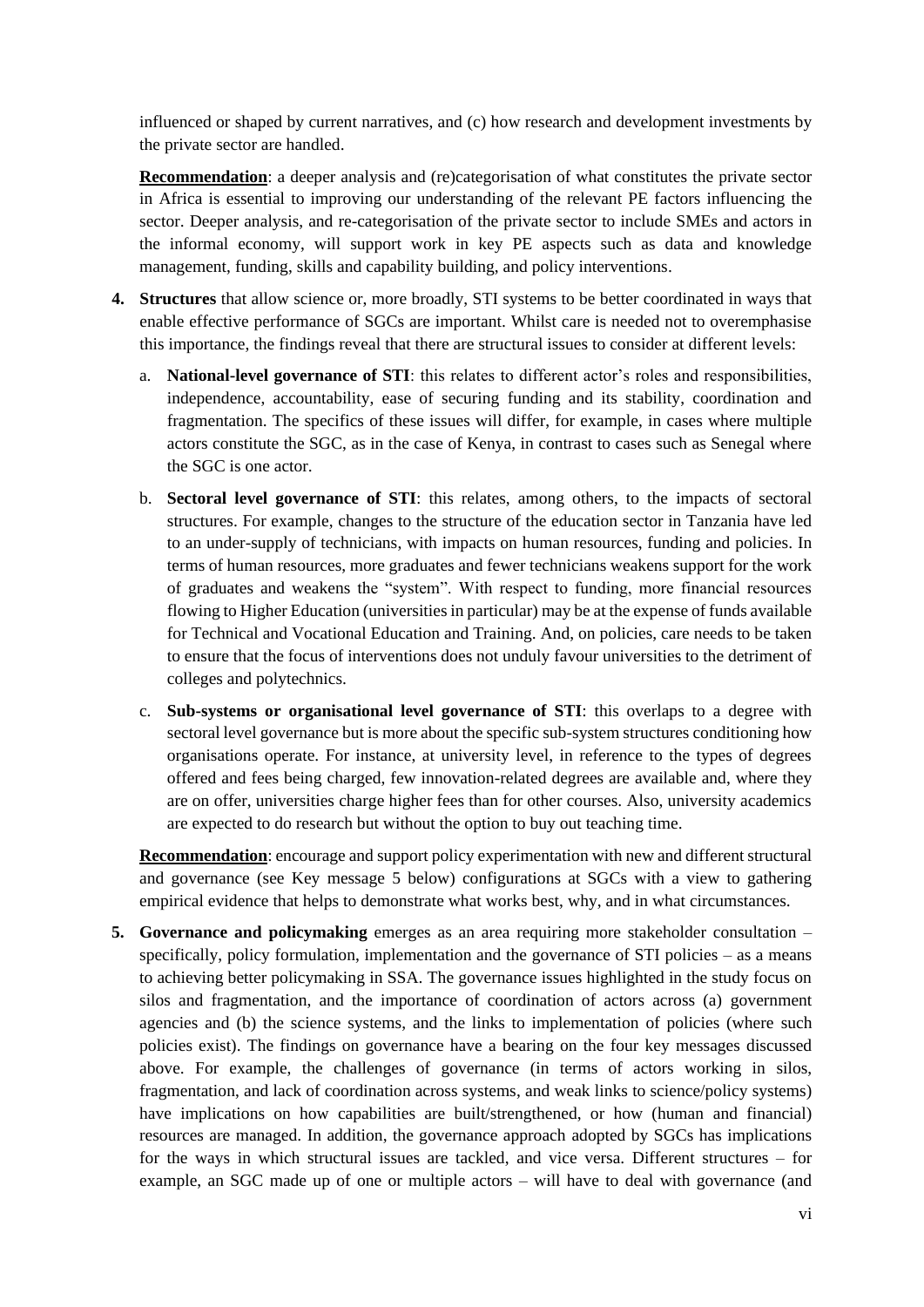policymaking) issues in different ways. Furthermore, where the SGC is located structurally – that is, its proximity to political power – could better promote or hinder its autonomy with respect to governing STI in a more transparent manner, promoting research excellence, shaping STI ideas and narratives, or delivering on multiple mandates.

**Recommendation**: similar to Key message 4 above, encourage and support policy experimentation with new and alternative governance configurations and policy approaches at SGCs with a view to improving knowledge of what works best, why, and under what circumstances.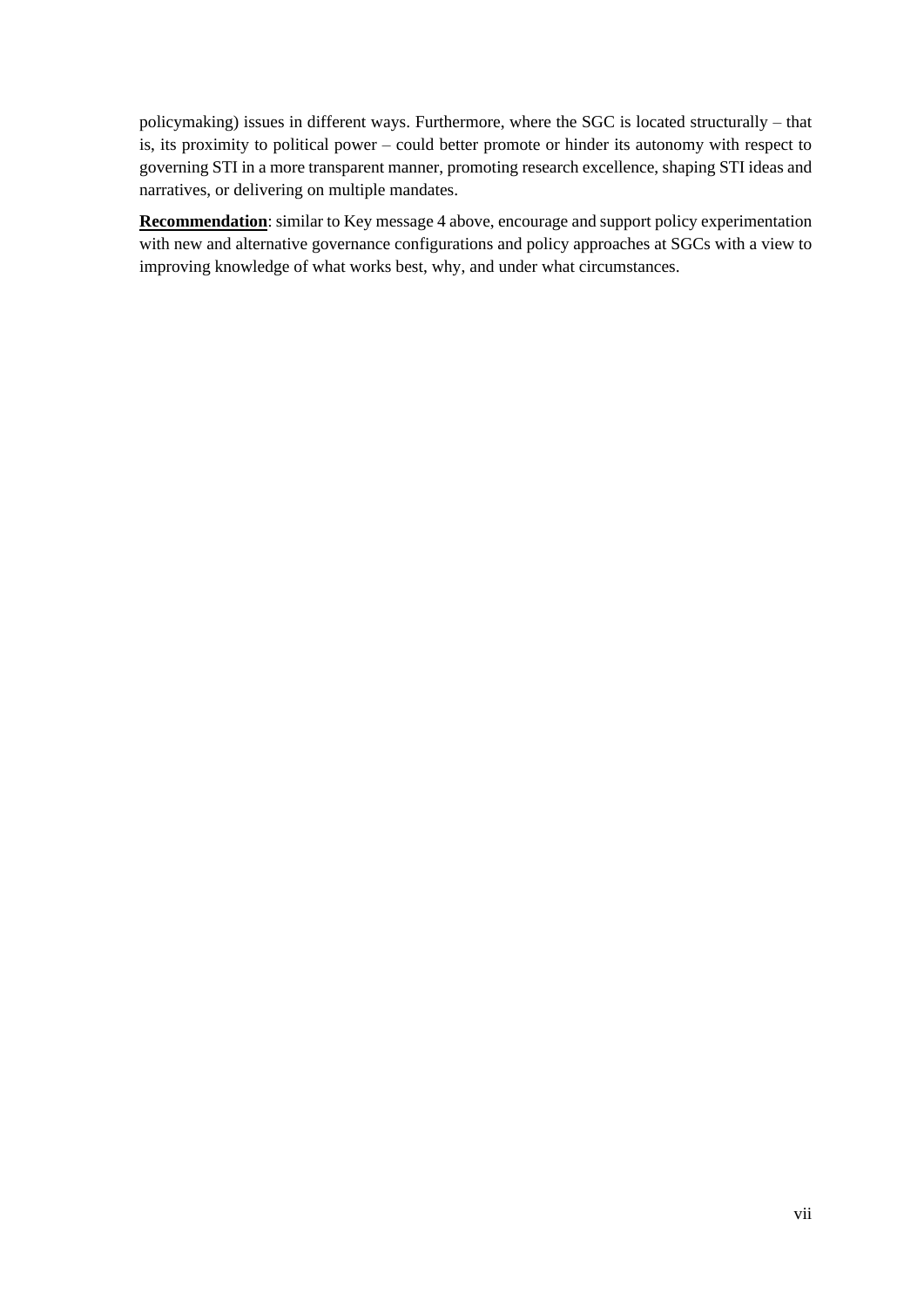### **Table of Contents**

| $\mathbf{1}$   |       |                                                                                 |  |  |  |  |
|----------------|-------|---------------------------------------------------------------------------------|--|--|--|--|
| $\overline{2}$ |       |                                                                                 |  |  |  |  |
| 2.1            |       |                                                                                 |  |  |  |  |
|                | 2.1.1 |                                                                                 |  |  |  |  |
|                | 2.1.2 |                                                                                 |  |  |  |  |
| 2.1.3          |       |                                                                                 |  |  |  |  |
|                | 2.1.4 |                                                                                 |  |  |  |  |
|                | 2.1.5 |                                                                                 |  |  |  |  |
| 2.2            |       |                                                                                 |  |  |  |  |
| 3              |       |                                                                                 |  |  |  |  |
| 3.1            |       |                                                                                 |  |  |  |  |
| 3.2            |       |                                                                                 |  |  |  |  |
| 3.2.1          |       |                                                                                 |  |  |  |  |
|                | 3.2.2 |                                                                                 |  |  |  |  |
|                | 3.2.3 |                                                                                 |  |  |  |  |
|                | 3.2.4 |                                                                                 |  |  |  |  |
|                | 3.2.5 |                                                                                 |  |  |  |  |
| 3.3            |       |                                                                                 |  |  |  |  |
|                | 3.3.1 |                                                                                 |  |  |  |  |
|                | 3.3.2 |                                                                                 |  |  |  |  |
|                | 3.3.3 |                                                                                 |  |  |  |  |
|                | 3.3.4 |                                                                                 |  |  |  |  |
|                | 3.3.5 |                                                                                 |  |  |  |  |
| $\overline{4}$ |       |                                                                                 |  |  |  |  |
| 4.1            |       |                                                                                 |  |  |  |  |
| 4.2            |       |                                                                                 |  |  |  |  |
| 4.3            |       |                                                                                 |  |  |  |  |
| 4.4            |       | Structures: geographical, social, political and organisational influences31     |  |  |  |  |
| 4.5            |       | Interests: understanding different actors' roles in strengthening STI systems33 |  |  |  |  |
| 4.6            |       |                                                                                 |  |  |  |  |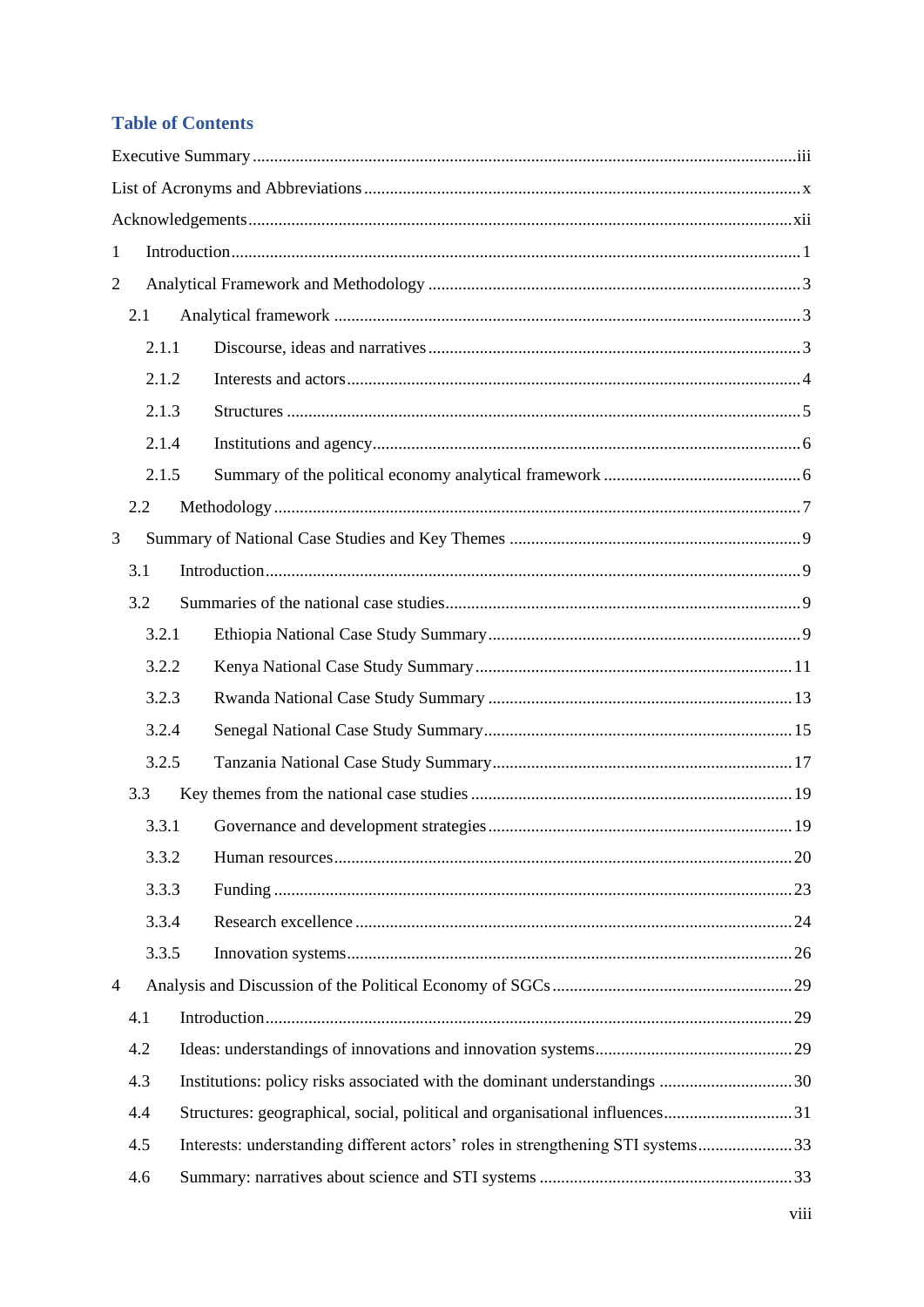| 5     |                                                                                         |  |  |  |
|-------|-----------------------------------------------------------------------------------------|--|--|--|
|       | Concluding remarks and general recommendations for STI stakeholders in SSA  34<br>5.1   |  |  |  |
|       | 5.2                                                                                     |  |  |  |
|       | 5.2.1                                                                                   |  |  |  |
|       | 5.2.2                                                                                   |  |  |  |
|       | 5.2.3                                                                                   |  |  |  |
| 5.2.4 |                                                                                         |  |  |  |
|       | 5.2.5                                                                                   |  |  |  |
|       | 5.3                                                                                     |  |  |  |
|       | 5.4                                                                                     |  |  |  |
|       |                                                                                         |  |  |  |
|       |                                                                                         |  |  |  |
|       |                                                                                         |  |  |  |
|       |                                                                                         |  |  |  |
|       |                                                                                         |  |  |  |
|       |                                                                                         |  |  |  |
|       |                                                                                         |  |  |  |
|       |                                                                                         |  |  |  |
|       | Annex 7: List of kick-off workshop participants held in Nairobi on 27-28 March 2019  43 |  |  |  |
|       |                                                                                         |  |  |  |
|       |                                                                                         |  |  |  |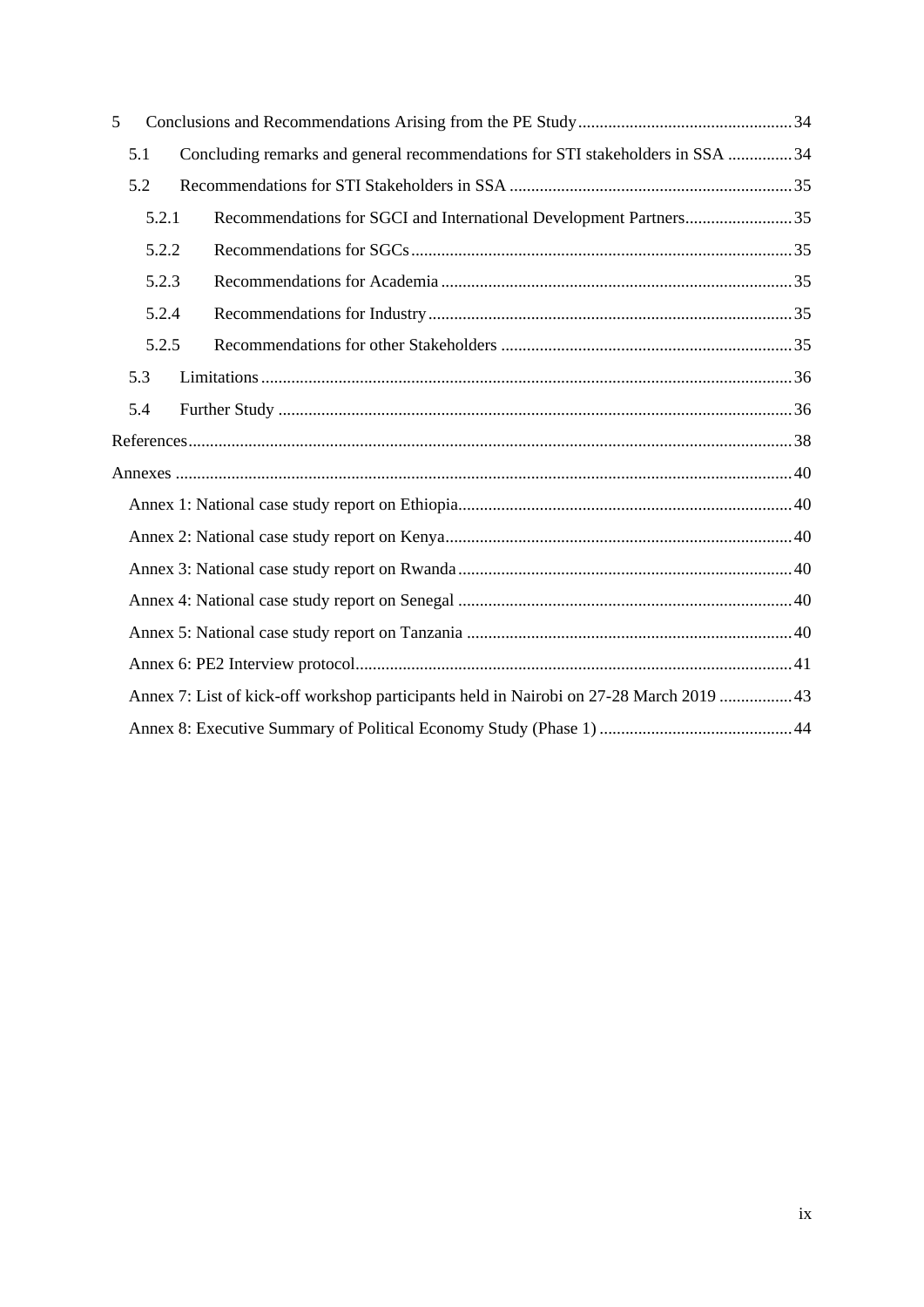### <span id="page-10-0"></span>**List of Acronyms and Abbreviations**

| <b>ACTS</b>                                                           | <b>African Centre for Technology Studies</b>                            |  |  |
|-----------------------------------------------------------------------|-------------------------------------------------------------------------|--|--|
| <b>AESA</b>                                                           | Alliance for Accelerating Excellence in Science in Africa               |  |  |
| <b>AfDB</b>                                                           | <b>African Development Bank</b>                                         |  |  |
| AIO                                                                   | <b>Africa Innovation Outlook</b>                                        |  |  |
| AVU                                                                   | <b>African Virtual University</b>                                       |  |  |
| <b>COSTECH</b>                                                        | <b>Commission for Science and Technology</b>                            |  |  |
| <b>CTAs</b>                                                           | <b>Collaborating Technical Agencies</b>                                 |  |  |
| <b>DFID</b>                                                           | United Kingdom Department for International Development                 |  |  |
| <b>ENOs</b>                                                           | Espace Numérique Ouvert (or Open Digital Spaces)                        |  |  |
| <b>ESTA</b>                                                           | Ethiopian Science and Technology Agency                                 |  |  |
| <b>GERD</b><br>Gross Domestic Expenditure on Research and Development |                                                                         |  |  |
| Growth and Transformation Plan<br><b>GTP</b>                          |                                                                         |  |  |
| <b>IDRC</b>                                                           | <b>International Development Research Centre</b>                        |  |  |
| <b>IPRs</b><br><b>Intellectual Property Rights</b>                    |                                                                         |  |  |
| <b>KENIA</b>                                                          | Kenya National Innovation Agency                                        |  |  |
| <b>LIWA</b>                                                           | Linking Industry with Academia                                          |  |  |
| <b>MESRI</b>                                                          | Ministry for Higher Education, Research and Innovation                  |  |  |
| <b>MINEDUC</b>                                                        | (Unit within the) Ministry of Education                                 |  |  |
| <b>NACOSTI</b>                                                        | National Commission for Science, Technology and Innovation              |  |  |
| <b>NCST</b>                                                           | National Commission for Science and Technology                          |  |  |
| <b>NRF</b>                                                            | <b>National Research Foundation</b>                                     |  |  |
| NST1                                                                  | National Strategy for Transformation                                    |  |  |
| <b>NSTIC</b>                                                          | National Science, Technology and Innovation Council                     |  |  |
| PE1                                                                   | Political Economy 1 (i.e. Phase 1 Research, same as the Baseline Study) |  |  |
| PE <sub>2</sub>                                                       | Political Economy 2 (i.e. Phase 2 Research)                             |  |  |
| <b>PPPs</b>                                                           | Private Public Partnerships                                             |  |  |
| PSE                                                                   | Senegal emergence plan                                                  |  |  |
| <b>RECs</b>                                                           | (African Union) Regional Economic Communities                           |  |  |
| <b>SGC</b>                                                            | <b>Science Granting Council</b>                                         |  |  |
| SGCI                                                                  | <b>Science Granting Councils Initiative</b>                             |  |  |
| <b>SIDO</b>                                                           | <b>Small Industry Development Organisation</b>                          |  |  |
| <b>SMEs</b>                                                           | Small and Medium-sized Enterprises                                      |  |  |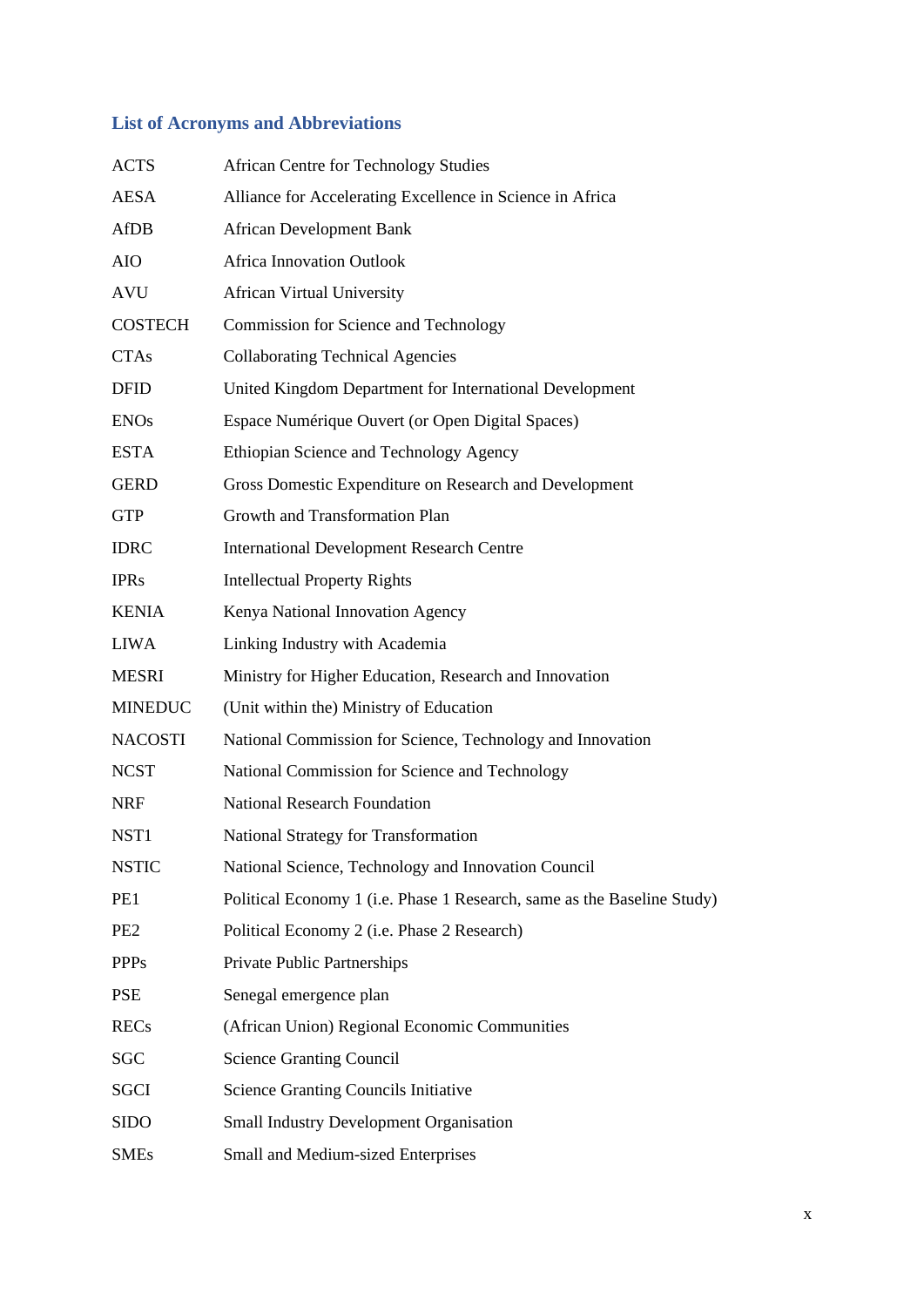| <b>SPRU</b>   | Science Policy Research Unit                              |  |
|---------------|-----------------------------------------------------------|--|
| <b>SSA</b>    | Sub-Saharan Africa                                        |  |
| <b>STEM</b>   | Science, technology, engineering and mathematics          |  |
| <b>STI</b>    | Science, technology and innovation                        |  |
| <b>STIR</b>   | Science, Technology, Innovation and Research              |  |
| <b>TIRDO</b>  | Tanzanian Industrial Support and Development Organisation |  |
| <b>TVET</b>   | <b>Technical Vocational Education and Training</b>        |  |
| UIL           | University-Industry Linkage                               |  |
| <b>UNCTAD</b> | United Nations Conference on Trade and Development        |  |
| <b>UVS</b>    | Virtual University of Senegal                             |  |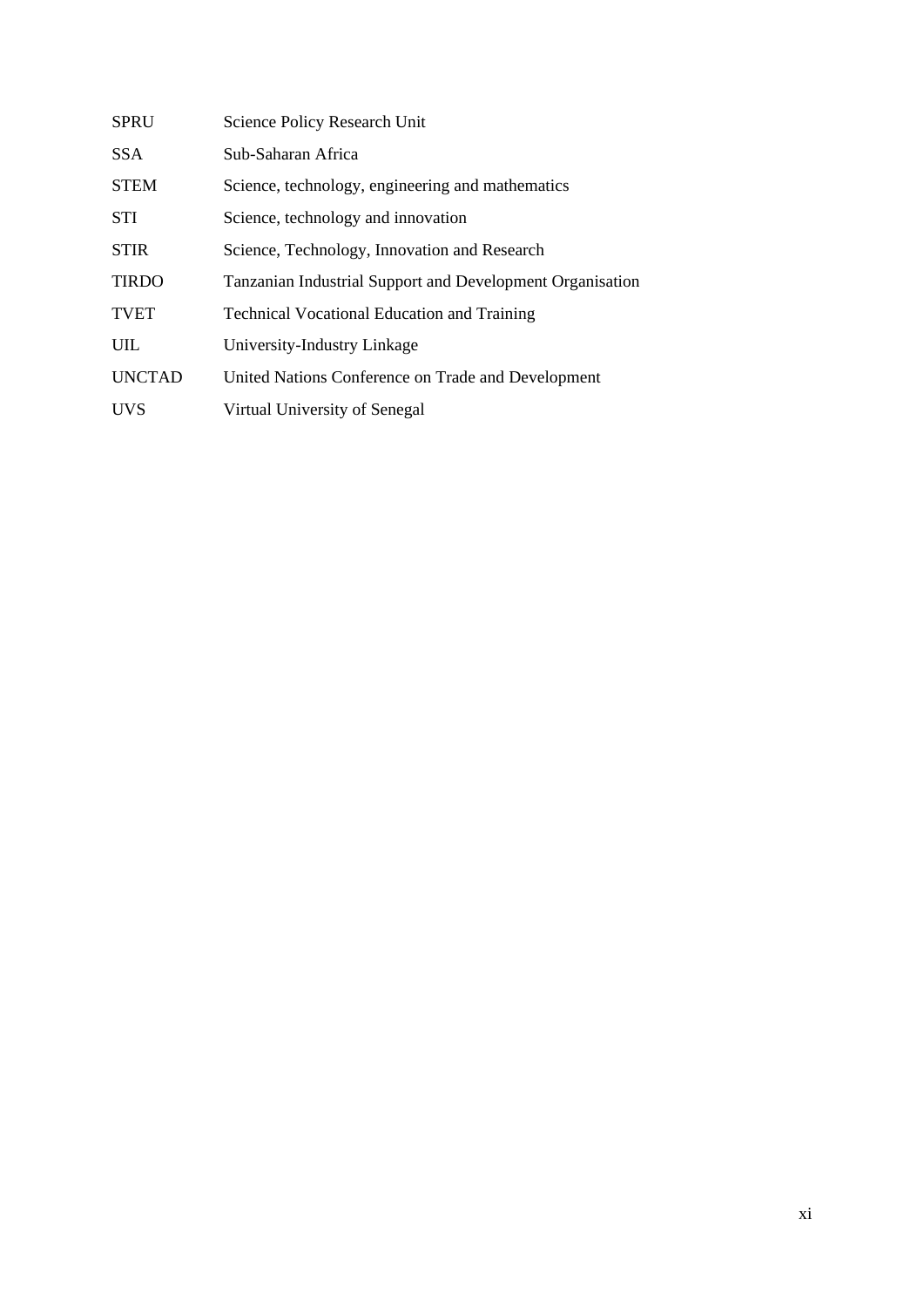#### <span id="page-12-0"></span>**Acknowledgements**

The project team would like to thank the many individuals who co-operated with the fieldwork for this project, giving up their valuable time to be interviewed. We would also like to thank IDRC for commissioning the project. In addition, thanks to the IDRC, DFID, the Department of Science and Innovation and National Research Foundation of the Republic of South Africa for providing funding and support for the Science Granting Councils Initiative (SGCI). We are particularly grateful to Ellie Osir, Loise Ochanda, Diakalia Sanogo and Matthew Wallace from the IDRC for their support, inputs and advice throughout the project. Our gratitude also goes to our kick-off workshop participants (listed in Annex 7), held in Nairobi on 27-28 March 2019, for their inputs and generosity with their time over the two days, thank you!

We would also like to express our deep appreciation to our advisory group for providing their time, comments on the draft, and advice which has been invaluable to the project throughout: Professor Joanna Chataway (University College London, UK), Professor John Mugabe (University of Pretoria, South Africa), Professor Mamadou Sy (Senegal), Ms Ruth Oriama (African Technology Policy Studies Network, Kenya), Mr Boniface Wanyama (NACOSTI, Kenya), and Mr Donnelly Mwachi (MEL Consultant, Kenya). In addition to the comments from our advisory board, Remy Twiringiyimana, Aschalew Tigabu, Kassahun Yimer Kebede and John Kirkland provided comments on the drafts. We are also grateful for the useful feedback we received at our presentations during the SGCI Regional Workshop in Addis Ababa, Ethiopia, 24-28 June 2019, the Annual Forum in Dar es Salaam, Tanzania, 11-15 November 2019 and Final Workshop of SGCI Phase 1 in Dakar, Senegal, 11-13 February 2020. Our final gratitude goes to the staff and management of the Science Policy Research Unit (SPRU), the University of Sussex and the African Centre for Technology Studies (ACTS), Kenya.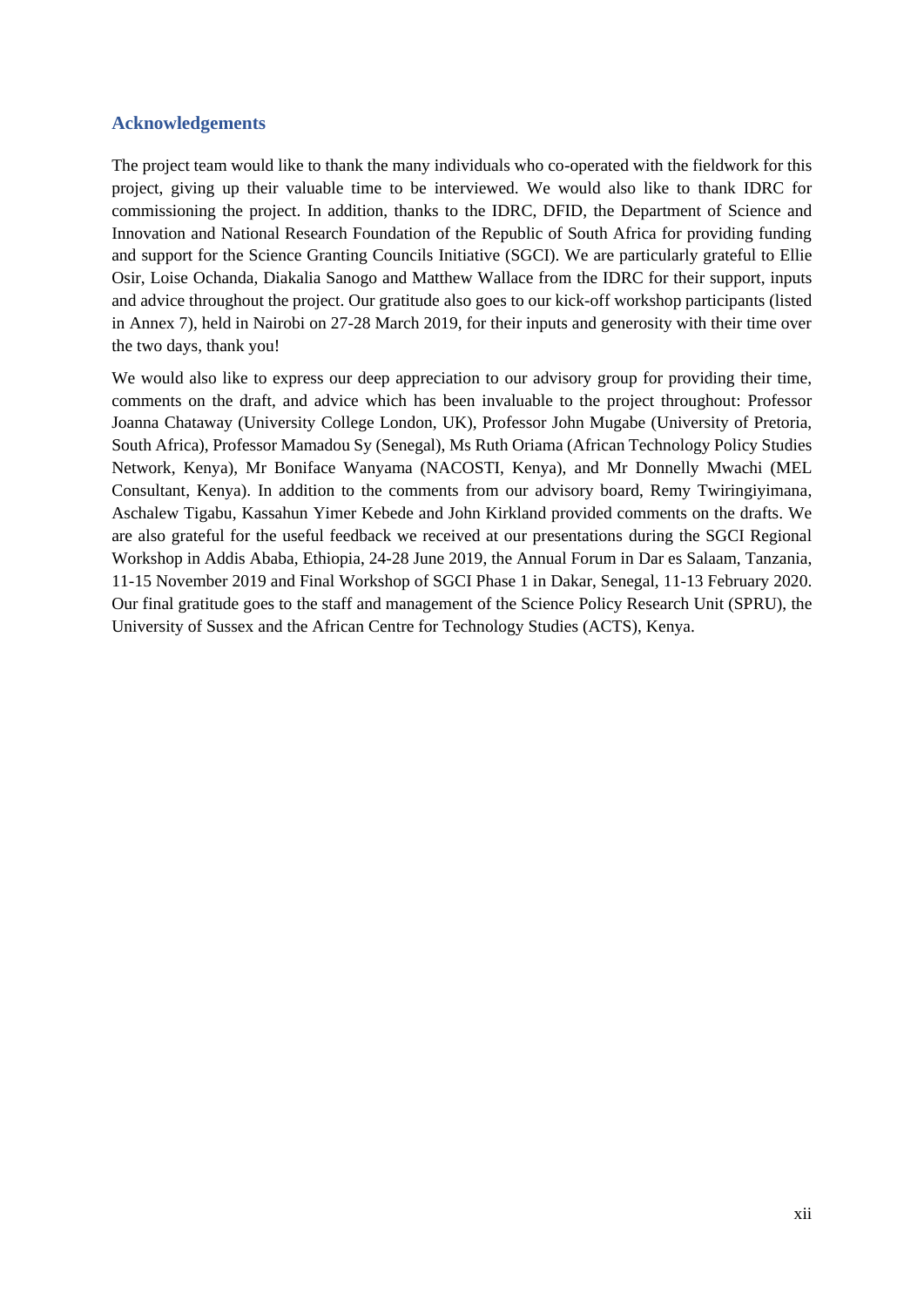#### <span id="page-13-0"></span>**1 Introduction**

Political economy analyses are important because they can go beyond a focus on technical solutions and help to reveal underlying political and economic factors shaping decision-making, funding, or influencing the outcomes from science, research and innovation programmes, projects and policies. Examples of such underlying political and economic factors include ideas held by actors about what works and what does not work, narratives that convey these ideas in persuasive stories, institutions such as policies and regulations that enable or constrain action and structures of various kinds that condition the broader environment for what is possible. The insights gained from political economy studies can therefore help improve decision-making, inform policies and guide policymaking, redirect resources, improve the effectiveness of funding, or support monitoring and evaluation at different levels: organisational, programmatic, project and policy (DFID, 2009). Consequently, the study of the political economy of SGCs in SSA contributes to improving knowledge and understanding of the factors that influence or contribute to shaping the decision-making, funding, actors, and policies related to research and science, technology and innovation (STI) in Africa.

Our first political economy (PE) (Phase 1 or PE1) study revealed many emerging issues in the findings, with implications for the SGCI, SGCs and other stakeholders (see Chataway et al., 2017). The PE1 key findings are summarised in Box 1 below. The overall objective of this updated (Phase 2 or PE2) study was to investigate the ways in which the PE of SGCs has changed from the PE1 study findings. To achieve this objective, we focussed as far as possible on examining changes to selected qualitative information and quantitative indicators used in the PE1 study. The selection of the criteria for investigation was based on information and indicators that would enable the research team to identify change – incremental, radical or suggestive of change – since the completion of the Phase 1 study. Indicators examined included change in  $R&D$  per  $GDP<sup>4</sup>$  such as increases or reductions in science/research funding; change in narratives and perceptions; and other factors that might indicate change in science and research systems.

An additional indicator, not included in the Phase 1 study, relates to evidence of organizational or structural changes that may have occurred, as such changes may have implications for the work of the SGCI. For instance, Kenya has had challenges in defining and/or operationalising the roles and mandates of the National Commission for STI (NACOSTI), National Research Foundation (NRF) and Kenya Innovation Agency (KeNIA); while the status of the CEOs of both NRF and KeNIA, who were in acting capacities for a number of years, remained an interesting and relevant issue worth investigation. There are signs these situations could change in the near future<sup>5</sup> and, if so, there may be implications for the SGCI and SGCs. The PE2 study focussed on the same countries as those in PE1: Ethiopia, Kenya, Rwanda, Senegal and Tanzania.

To help ensure that we provide background to readers who may not be familiar with the PE1 study, we include a summary of the findings in this report (Box 1). Furthermore, to help improve comprehension and ensure adequate linking from PE1 to PE2, we include the Executive Summary of the PE1 study in this report (see Annex 8). The next section explains the analytical framework and methodology used for the study. Section 3 summarises the national case studies and discusses the main themes that emerge from them. In section 4, we provide our political economy analysis of the cases. We then provide a summary and recommendations in section 5.

<sup>4</sup> Paucity of data meant that this indicator could not be fully examined.

<sup>&</sup>lt;sup>5</sup> For instance, with the recent recruitment exercise for the role of CEO at KeNIA.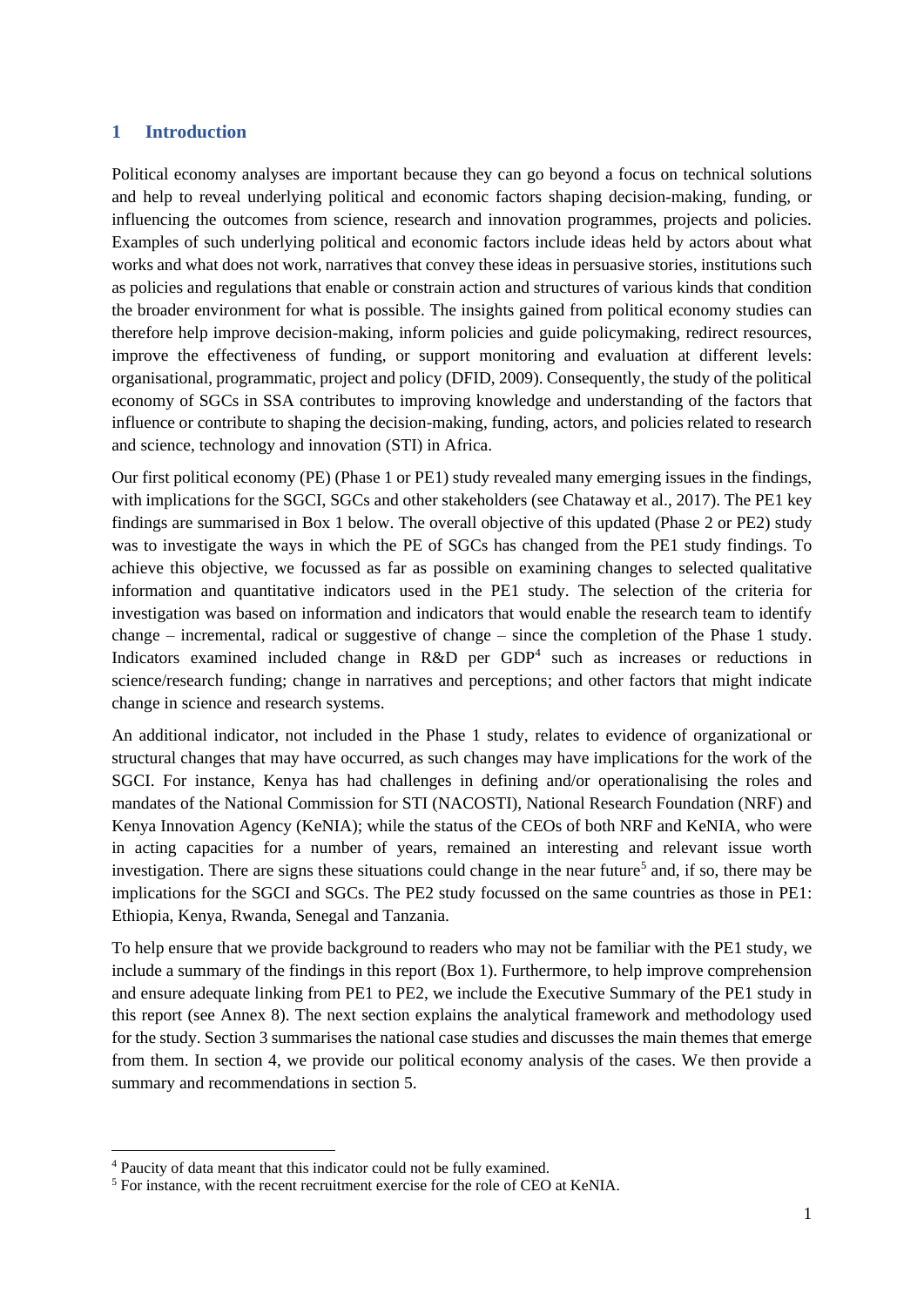#### **Box 1: Summary of Key Findings from Political Economy Phase 1 (PE1) Study**

**1. All case study countries are committed to increasing funding for science but overall levels of funding are still low.** National level SGCs are established or emerging in all countries and they are playing an increasingly prominent role in setting research agendas. Funding for SGCs, and the cost and effectiveness implications of different institutional configurations, could be tracked. SGC governance arrangements and spending on administration could also be monitored to enable analysis and comparison.

**2. At the national and regional level there is reference to the important role that the private sector could play. However, private sector funding is low and engagement is patchy across countries.** Greater involvement from the private sector will take dedicated effort and there is a need for greater communication between private and public sectors about the value of different types of research. SGCI may consider whether more resources need to be allocated to private sector engagement activities.

**3. There is increasing activity at the regional level and interest in supporting programmes that shift ownership to Africa.** Alongside increasing national funding, there are new regional level research funding and support actors emerging. SGCs can continue to leverage international funds. However, careful thought should be given to which international funders to prioritise in co-funding arrangements, and also what possible effects there may be on the level of national ownership.

**4. There are divergent agendas at national and regional levels.** SGCI could consider promoting discussion on the impact of various regional funders on national level SGCs. Alignment of agendas and a common understanding of "excellence" and criteria for funding cannot be assumed. Subregional bodies may play a role here in creating more specific agendas aligned with goals in East, South and West Africa and establishing locally relevant criteria.

**5. There is no clear narrative about relative strengths of East, South and West Africa subregions.** There is a potential issue for SGCI in monitoring whether regional initiatives have an equalising effect. The issue is compounded by a lack of consensus about existing strengths and weaknesses in sub-regions. National, and regional bodies have important roles to play in monitoring and evaluating the impact of funding.

**6. Health and agriculture are the sectors which receive most resource in the SSA region but this may change over the coming years.** The traditional sector focus of research in SSA (health and agriculture) is likely to be complemented over the coming years by research in a variety of new areas. It will be important to build capacity amongst researchers and funders to fund science over these wider areas. New international funders may become more significant in relation to funding and influence.

Source: Chataway et al. (2017) Case Studies of the Political Economy of Science Granting Councils in Sub-Saharan Africa, full report. Available at: [https://sgciafrica.org/en](https://sgciafrica.org/en-za/resources/Resources/PoliticalEconomy.pdf)[za/resources/Resources/PoliticalEconomy.pdf](https://sgciafrica.org/en-za/resources/Resources/PoliticalEconomy.pdf) (accessed 10 February 2020)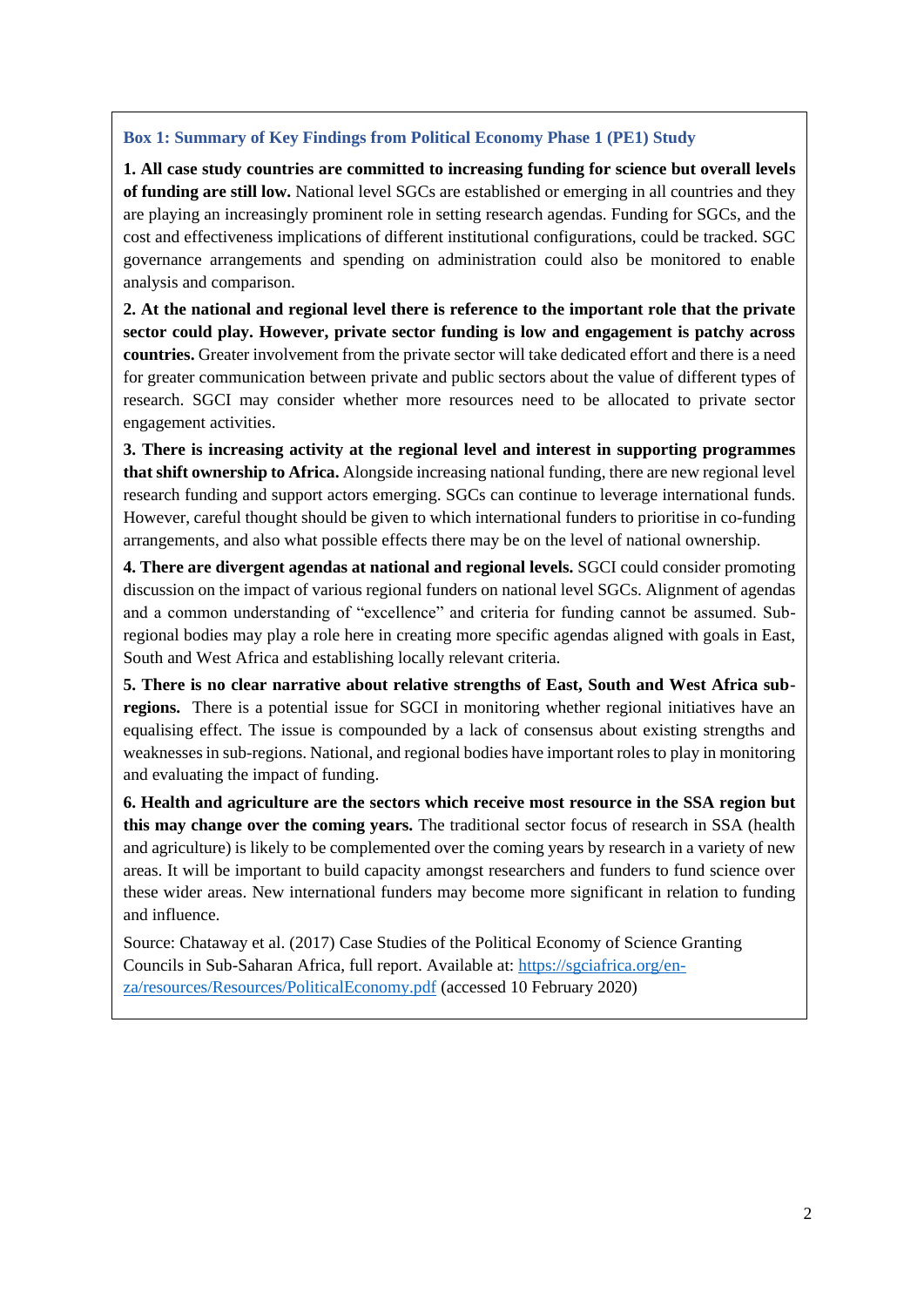#### <span id="page-15-0"></span>**2 Analytical Framework and Methodology**

#### <span id="page-15-1"></span>**2.1 Analytical framework**

Political economy is a broad term that refers to the interaction of political and economic processes, relations between state and non-state actors, and how these interactions shape evolving distributions of resources and power. As a broad term, there are many ways in which to conduct political economy analysis (see Hudson and Leftwich, 2014 for a discussion of various approaches). The Phase 1 study built upon a political economy framework based on DFID's approach (DFID, 2009), which focusses on structures, institutions and agents. But it became clear in that study that the development of science systems in SSA is shaped by the ways in which actors discuss those systems, implying a need to include the role of ideas in a political economy framework. As such, the analytical framework for this study is based on a discursive institutionalist political economy (e.g. Schmidt, 2008) that consists of three coproductive categories (e.g. see Kern, 2011): ideas, interests and institutions (or "rules of the game"). But, following feedback on the PE1 findings and comments from stakeholders that the PE1 study was weak in its attention to structures, we added to the framework a structural category. The sub-sections below discuss these four categories in turn, but it should be noted that they each interacts with the others to co-produce a specific and evolving political economy.

#### <span id="page-15-2"></span>**2.1.1 Discourse, ideas and narratives**

An important feature of a discursive institutionalist political economy is that it allows us to analyse the role of discourse in constituting a specific political economy, through which we can gain a better understanding of the politics of its current form and explain the politics of its evolution. Ideas are at the heart of any discourse, where they are communicated, promoted, debated, contested and shaped by actors who are constructing and seeking to further their interests. According to Hudson and Leftwich (2014), "ideas [more generally, the ideational] are central to politics and the political context. Ideas define political identities; they frame political debates; they interpret and reflect interests; they guide behaviour". Tracing ideas, then, is essential for understanding and explaining a political economy, enabling us to reveal its political dynamics and offering the potential to see how these interact coproductively with interests, and with the political economy's institutional and structural dimensions.

One way to trace ideas, while also analysing the political work they do, is to identify the narratives at play in a discourse (Leach et al., 2010, Kern, 2011). Drawing on Roe (1991), (development) narratives simplify the complexity of the world into plausible stories that frame-in certain aspects of that complexity and frame-out others: e.g. certain actors, institutions, interests, issues, knowledge, perspectives, etc., are highlighted, constructing a specific picture that obscures other potentially relevant views. Leach et al. (2010) argue that a narrative is constructed from three main parts: a definition of the current development problem, a strategy for fixing the problem, and a description of the better outcome (end-goal) if the fix is successful. The plausibility of a problem-strategy-outcome narrative derives from its connection with "context-specific qualities of local culture, politics, history, economy, etc." (Byrne et al., 2018), achieving its persuasiveness through links with other locally-powerful narratives or "prominent socio-political agendas" (Raven et al., 2016b).

These are highly abstract concepts and so an example might help to clarify what they look like in practice, and how narratives can reveal ideas. In the Phase 1 study, one of the findings emerging from stakeholder interviews concerned the perception that there is a lack of political will to fund STI in Africa. In reporting this perception, the authors write (Chataway et al., 2017):

The failure of African governments to provide STI funds continues to attract criticism from analysts across all parts of the STI system in Africa and is often blamed on a lack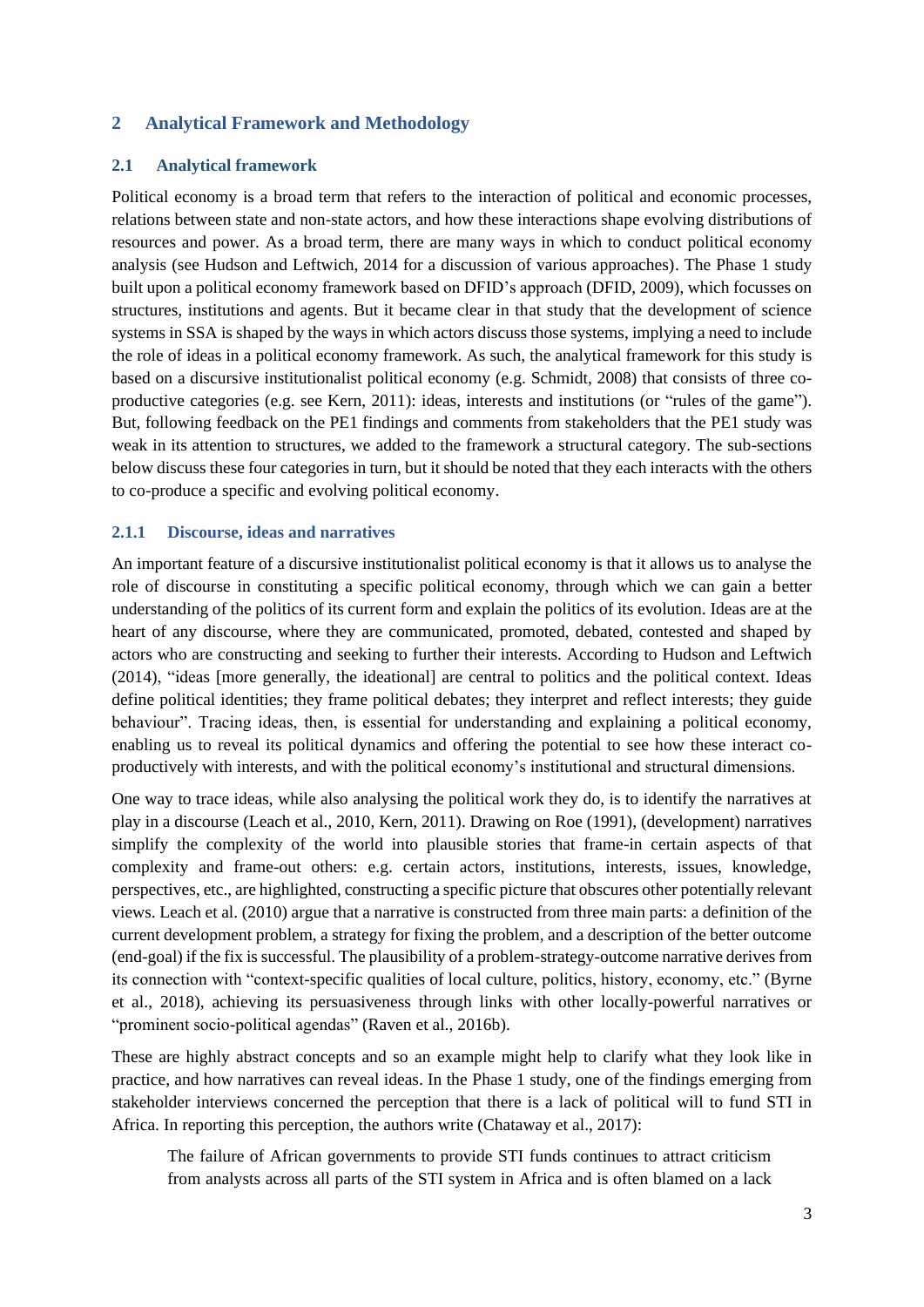of political will. This may be an accurate diagnosis but, as one of our interviewees suggested, some of the blame may lie with actors in the STI system itself. That is, they have perhaps failed to demonstrate the importance of STI for development; to offer convincing arguments and solutions that policy makers can grasp and that provide evidence to support [STI] with implementation plans (p.29).

Whatever the validity of this claimed lack of political will, we can argue that there is a specific narrative at play in the discourse on STI-funding in Africa. Using the problem-strategy-outcome narrative structure, we could infer its parts to be:

*Problem-definition*: Government-funding for STI is good because of the benefits to society that STI brings, but African governments are under-funding STI because of a lack of political will.

*Solution-strategy*: STI actors must provide policymakers and political leaders with convincing arguments and evidence for the importance of STI to African development.

*End-goal*: Policymakers and political leaders will better understand the importance of STI for development, strengthening their political will. STI will thus be provided with sufficient funding from African governments and so be able to contribute to achieving Africa's development goals.

Examining this narrative, we can infer the ideas that may be at work. The main idea could be articulated as *STI contributes to development*. As an idea, this may be valid, but the ways in which it works are not articulated in the narrative. This could be because the narrative only connects rhetorically two otherwise separate but individually-powerful socio-political agendas: the agenda to strengthen African science systems, and the agenda to achieve development goals. So, in terms of investigating the idea more deeply, it would be important to analyse, for example, what actors believe to be the ways in which STI contributes to development. In other words, identifying a narrative provides a way to reveal the ideas that may be at work and, therefore, suggests which ideas need to be interrogated more closely. This would then, in our political economy framework (the rest of which is explained below), mean asking about how interests, structures and institutions condition, shape, constrain and enable how STI contributes to achieving development goals.

#### <span id="page-16-0"></span>**2.1.2 Interests and actors**

In contrast to classic political economy in which actors are assumed to be personal-utility maximisers rationally pursuing known interests (Naess et al., 2015), we start from the view that development pathways materialise under conditions of complexity and uncertainty, where we cannot assume actors' interests are self-evident (Kern, 2011, Hudson and Leftwich, 2014). Instead, we assume that actors construct their interests through participating in discourses and assessing the opportunities for action emerging from structural conditions and institutional arrangements. Even if actors do have self-evident interests, it might not be clear how these will feature in an unfolding development pathway: those interests could become either more or less important over time. Thus, whether we are examining "hard" material interests (such as financial investments, sources of revenue) or "soft" interests (such as specific capabilities, a powerful institutional role), we should attend to how these co-evolve with ideas, as well as with structural conditions and institutional arrangements.

Where interests and actors are more clearly self-evident, such as who benefits from funding-flows, it can still be important to attend to how actors seek to maintain (or even enhance) them. Evidence for these efforts is likely to be available in policy debates and associated documentation (e.g. organisational submissions to a public consultation), but also in narratives. Similar sources of evidence will be useful for tracing emerging interests, or interest-construction. So, we would be looking for what arguments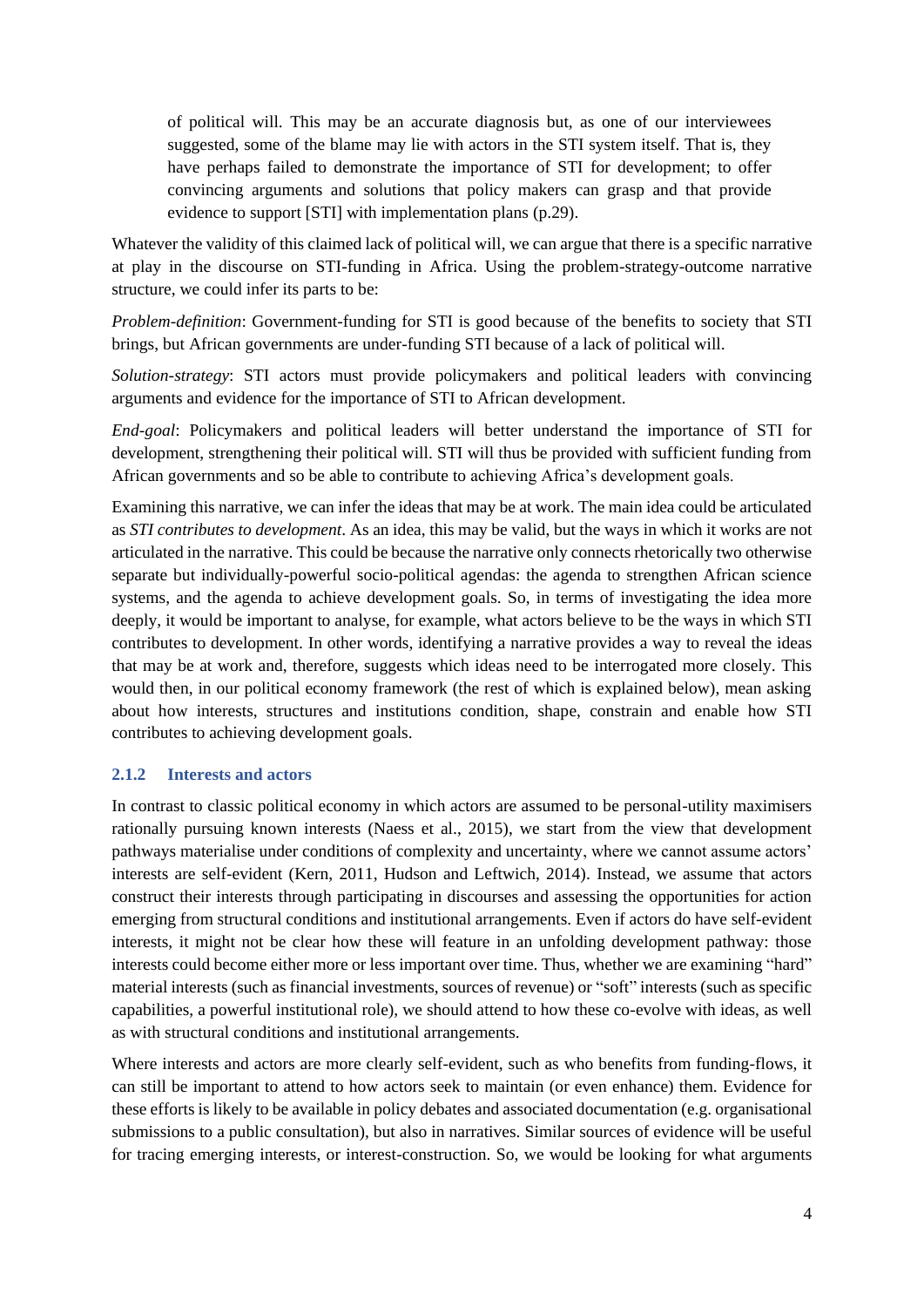are being promoted for ways to achieve development objectives – and, indeed, what development objectives should be pursued – and by whom.

We can illustrate some of these points by drawing on Chataway and Daniels (2020) and Chataway et al. (2019), and their discussions of an "excellent science" narrative at play in the SSA discourse on science-funding (see also Tijssen and Kraemer-Mbula, 2017 for further discussion of research excellence in Africa). Chataway et al. argue that an important assumption underpinning the excellent science narrative in SSA is that excellent science will lead to beneficial socio-economic outcomes. This assumption largely rests on the so-called linear model of knowledge-production-to-market-significance. But there is arguably a tension between national priorities for socio-economic impact and the promotion of excellent science. That is, national science-funders wish to see science address local development challenges, but the push for excellent science risks directing local scientific effort into addressing international science agendas, especially as it is here where many of the scientific rewards lie. Given that the bulk of science-funding flows from international sources, it is easy to argue that the interests of SSA scientists – whether in winning funding or in achieving scientific prestige – are more likely to be served responding to international agendas compared with national ones. As such, we may see SSA scientists argue that national science-funding should also be promoting excellent science rather than focus on addressing local development needs. In other words, we can see in this example how actors (e.g. scientists) might deploy ideas (e.g. excellent science) to help maintain or enhance their perceived interests (e.g. research funding) to influence institutions (e.g. SGC funding policies).

#### <span id="page-17-0"></span>**2.1.3 Structures**

As we noted at the beginning of this section, stakeholders commented that the Phase 1 study was weak in its attention to structures. Therefore, we are adding this category to the political economy framework. It should be noted, however, that some of the reference by stakeholders was about organisational structures and some about more fundamental structures that condition what is possible in any given society. It is this latter understanding that the political economy approach usually uses to define structure. DFID (2009), for example, defines structures as long-term contextual factors that are not easily influenced. Hudson and Leftwich (2014) provide a more detailed and disaggregated definition of structures, but they share with DFID (2009) to some extent the notion that structures fundamentally condition what is possible in a given society and that they derive from many different sources: geographic, economic, political, social and ideological. Organisational structures do not feature in either the DFID or Hudson and Leftwich accounts of political economy. However, in response to the comments from stakeholders, for our purposes, we could see an organisational structure as a kind of political structure: e.g. within different organisations, there are different distributions and concentrations of decision-making authority, and different organisational policies (or institutions, see the next sub-section).

The Hudson and Leftwich disaggregation is probably too detailed for our purposes. Nevertheless, they include attention to power and how it works through different kinds of structure, and this is important to consider. For example, the PE1 study (Chataway et al., 2017) made reference to Ghana's proposed use of taxes on oil revenue as a way to fund science. And the study revealed how colonial legacies continue to influence political, economic, social and, to some extent, ideological structures. Thinking across these two structural examples, we could posit that Ghana's oil revenue would engender some degree of power for it to be able to direct its own science agenda, as opposed to international agendas, and so enhance its autonomy (or "ownership" of agendas, another issue revealed in the PE1 study) to counter the influences of colonial legacies. In other words, we see how geographic structure (a resource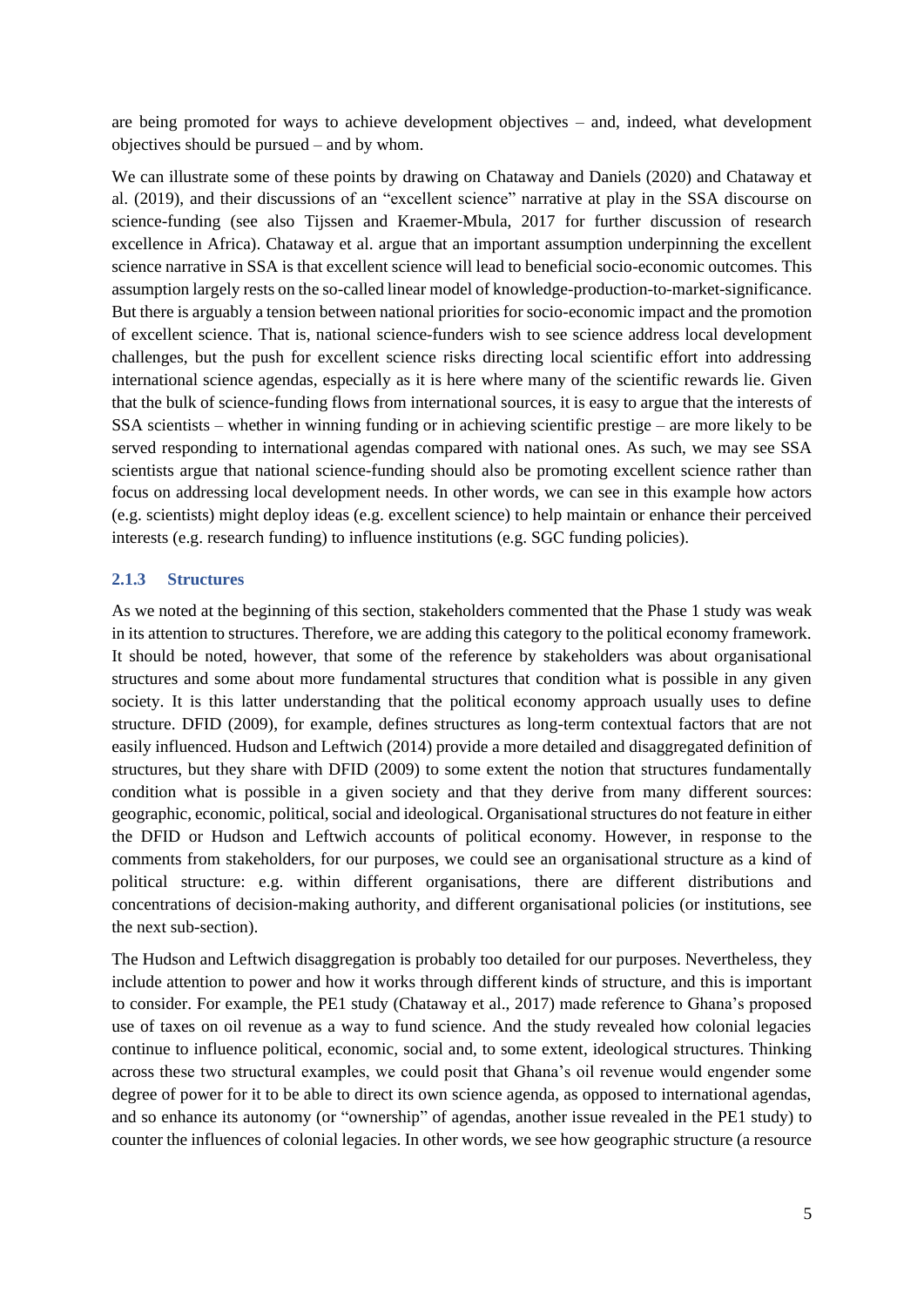endowment, in this case) provides a context within which institutions could be used to change the economic and political structures of the country.

#### <span id="page-18-0"></span>**2.1.4 Institutions and agency**

Agency, or the capacity to realise intended action, is variously enabled or constrained by formal and informal institutions or "rules of the game" (Kern, 2011). In line with Hodgson (2006) and others, we understand formal rules to be those that are codified and official – such as policies, laws, regulations, standards – while informal rules are those that are usually uncodified but influential – such as social, cultural and political norms, values, and so on. And note that we see organisations as actors rather than institutions. Although they are characterised as rules, institutions are not determinative of outcomes: actors can bend or break rules, challenge their legitimacy or argue they are unjust, damaging, ineffective, inappropriate, etc. So, whilst we can analyse any current set of institutional arrangements and what this means for a specific political economy, including what and whose interests are served or marginalised by specific institutions, we can also analyse the politics of institutional change and what this means for the development pathway of that political economy by attending to the ways in which actors argue for or against specific institutions (Hudson and Leftwich, 2014, Raven et al., 2016a, Byrne et al., 2018).

#### <span id="page-18-1"></span>**2.1.5 Summary of the political economy analytical framework**

In summary, we use a political economy framework that consists of four main categories: ideas, interests, structures and institutions. Figure 1 provides a conceptual framework and diagrammatic representation of these four categories. The assumption the diagram attempts to depict is that each of the four categories interacts with the others through the evolving political economy, even if changes in the categories can be slow or difficult to effect (e.g. as with structures). Figure 1 also indicates how we trace the evolution of each category or how each category is operationalised.



Figure 1: Four co-productive categories of an evolving political economy

Source: Authors' construction, building on Byrne et al. (2018)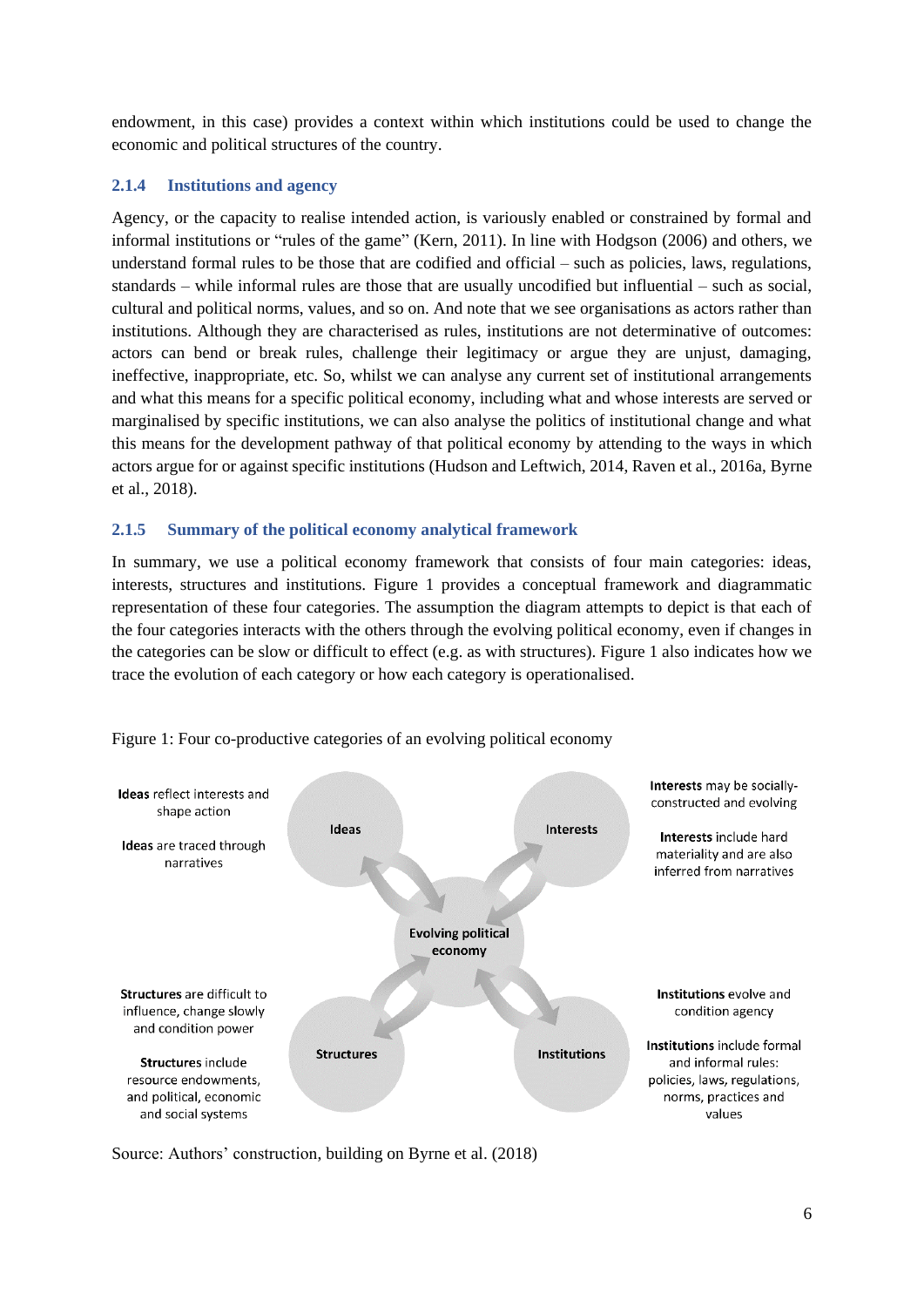#### <span id="page-19-0"></span>**2.2 Methodology**

#### **From PE1 to PE2 – Updating the Political Economy of SGCs in SSA**

To reiterate, the aims of the SGCI are to strengthen the capacity of SGCs to: manage research; design and monitor research programmes based on the use of robust science, technology and innovation (STI) indicators; support exchange of knowledge with the private sector; and establish partnerships among SGCs, and with other science system actors. In line with these objectives, the specific details of the methodology of the PE2 study are presented below. The methodology involved in-depth review of relevant literature on SGCs, in addition to the collection and analyses of quantitative and qualitative data. The research used similar methods to the Phase 1 study, but with a strengthened focus on narratives, structures, and changes in policy contexts at country level.

The SPRU and ACTS research team conducted five country case studies, the same as in the baseline study: Ethiopia, Kenya, Rwanda, Senegal and Tanzania. One of the main reasons for revisiting these cases was to investigate what changes, if any, have occurred in their respective political economies since the completion of the baseline study, and what the implications are for the work of the SGCs and the SGCI. Each case study involved literature review, data collection and semi-structured interviews. The literature review for each case focussed on reports, policy documents and academic work<sup>6</sup>, and data and reports from the work of the Collaborating Technical Agencies (CTAs). As noted earlier, quantitative data were scarce and, where available, were aggregated rather than fine-grained.

For quantitative indicators, we intended to examine empirical data such as changes in the funds granted to SGCs, percentage of such funds spent on administration duties related to running the respective SGCs, percentage spent on research, and on evaluation of SGCs expenditure. Attempts were also made to collect data on the way spending is divided across different scientific areas (and the basis for the allocations): for instance, funds allocation to mission-based or challenge-based science or research streams. Furthermore, data on different types of funding mechanisms (such as early career, large vs. small projects) were sought. Unfortunately, a combination of paucity of quantitative data and nonresponsiveness from key actors has meant we have been largely unable to examine such indicators and any changes to them.

The qualitative data collection employed included document reviews and expert interviews (see Annex 6 for the interview protocol). This helped to identify changes since the completion of the PE1 study. Information examined included: (1) change or perceptions of changes in R&D per GDP – for instance, the SGCs submit budgets to their governments yearly, (2) changes in funding priorities, (3) shifts in funding criteria, (4) changes in narratives and perceptions (e.g. relating to increases or reductions in science/research funding), and (5) other factors that might indicate change. The aim was to improve understanding of how SGCs can be further strengthened in line with the challenges they currently face, including challenges around capabilities and skills, funding, and multiple mandates.

Interviews were conducted with representatives of national SGCs, researchers, recipients of research funding, as well as policymakers or decision-makers with STI oversight. A total of 8-10 interviews per country case study were conducted, comprising a mix of interviewees from the Phase 1 study and new interviewees. In addition to the purposive sampling of "elites" or people with unique expertise in the field of PE of STI policy in SSA, other techniques such as snowballing were employed. A key difference

<sup>6</sup> Only a small amount of relevant academic literature exists.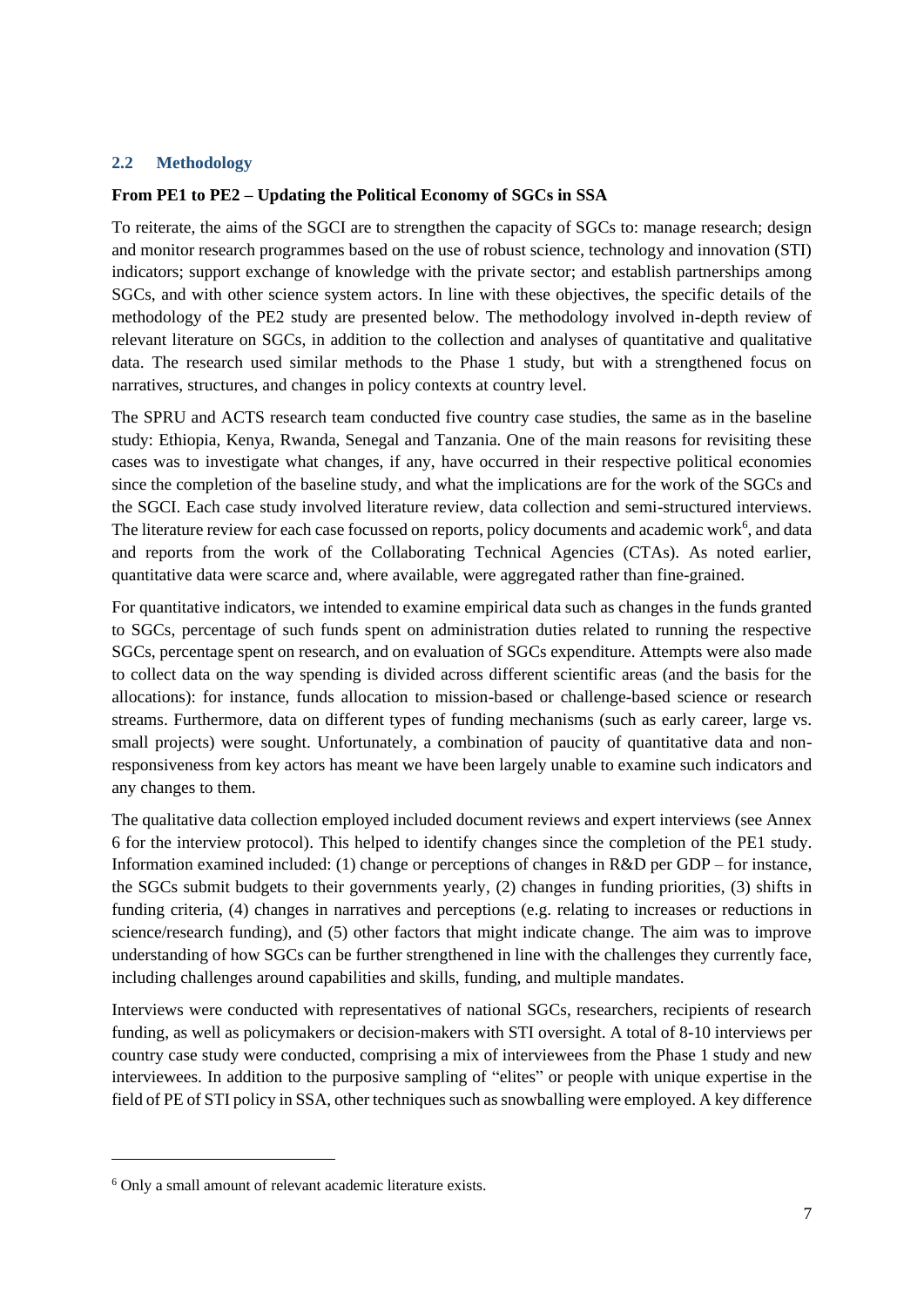between the methodologies of PE1 and PE2 is that in PE1 the data collection included regional level data in SSA. For this study, we focussed only on the national level data for the five case study countries.

With respect to interviewees, some were the same as in the baseline study. However, there were some differences, especially in instances where individuals have changed roles, and if there was a need to strengthen the diversity of views compared with the baseline study's interview selection. In any case, the aim was to revisit up to 50% of the interviewees from the baseline study, with the remainder of interviewees being newly-selected. The addition of new interviewees helped to test the findings of the baseline study (in case there were important aspects missed), while also providing fresh insights on the focus of the research, choice of indicators, and methodology. However, this approach had implications on the interpretation of any changes detected. For example, to what extent would the changes be more about different actors' understandings or knowledge than actual changes? Careful analysis by the research team meant that such issues did not arise.

Triangulation of data and information across the quantitative, qualitative and desk research sources helped to shed light on changes in actors, narratives, structures, private sector, patterns of funding and operation of SGCs in aspects that include governance and policymaking. The changes captured range from particular sectors to national level science, research and funding actors, governance, and science and policy systems. Thus, the study illuminates important dynamics and trends in the operations of SGCs. The data gathered and the analyses served to update the five national case studies and the results are presented next in Section 3.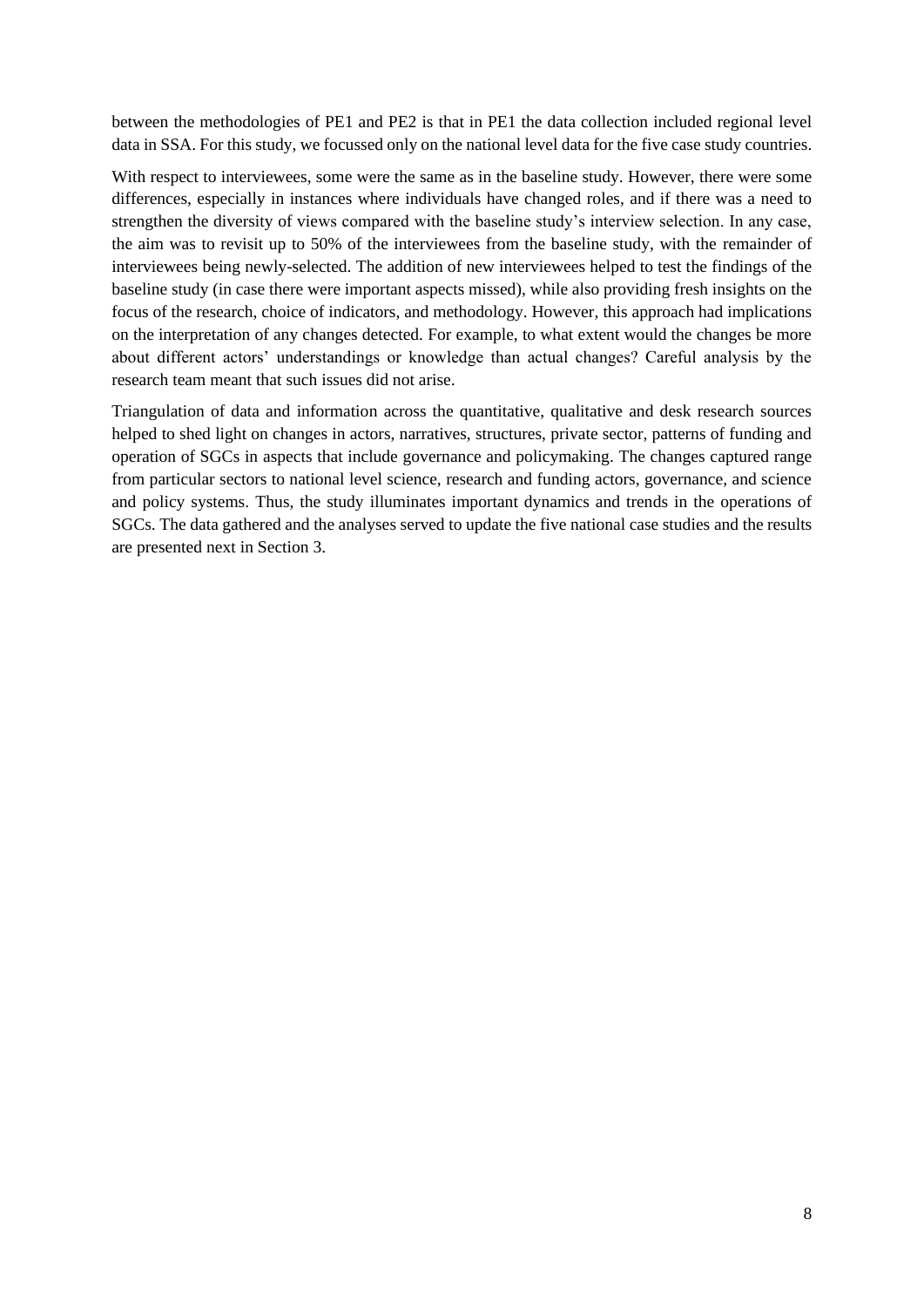#### <span id="page-21-0"></span>**3 Summary of National Case Studies and Key Themes**

#### <span id="page-21-1"></span>**3.1 Introduction**

The national case study reports for the baseline study each included some contextual sections: a section entitled "Setting the context" and a section on the national STI system. Each of these sections serves as a basis for the updated study to capture important changes since the baseline study was conducted. Some of the work on identifying important changes was done ahead of interviews, complemented with data and information that emerged from interviews. It was useful for the project team to share internally these updated draft contextual sections, or Contextual Reviews, for internal peer review purposes. This helped to maintain quality and consistency across the case studies. In the remainder of this section, we provide brief summaries of the five national case study reports. The detailed reports are provided as Annexes 1 to 5. When we conducted the national case studies, we asked people questions in line with the analytical framework (Figure 1 above), and using the concepts of ideas, interests, institutions and structures to shape the data collection and analyses.

#### <span id="page-21-2"></span>**3.2 Summaries of the national case studies**

Summaries of the national case studies are presented next, followed by brief discussions of key themes arising from the case studies.

#### <span id="page-21-3"></span>**3.2.1 Ethiopia National Case Study Summary**

#### *Overview of the policy environment*

As per the STI policy, the organisational structure of the National Science, Technology and Innovation System governance in Ethiopia has four functional levels:

- i. National STI Council
- ii. Technical Advisory Committee of the National STI Council
- iii. Ethiopian Science and Technology Agency
- iv. Science and Technology (S&T) operational Institutes and Centres

The National Science, Technology and Innovation Council (NSTIC) is the regulatory body for the STI policy and action plan in Ethiopia. It is mandated to establish and coordinate the general strategy and framework for the development of STI. The Prime minister is the core chair of the council and the Minister of Innovation and Technology is the secretary of the Council. The secretary of the Council nominates experts from S&T institutions/centres who are later appointed by the Council as NSTIC members. The Council monitors and evaluates performance of STI activities.

The STI policy is under review by the Ministry of Innovation and Technology (MInT) in collaboration with the United Nations Conference on Trade and Development (UNCTAD) (Tralac, 2019). The revised STI policy is aimed at transforming Ethiopia's economy into one that is technology-led. It is hoped that the revised policy will help drive Ethiopia from "consumer" status into a manufacturing country. Revision of the policy was stimulated by a number of reasons from the previous version: noncompliance to economic reforms, misalignment with various sectors, and non-progression towards an industrial economy. Within the revised policy, science and technology are targeted to contribute 2 billion dollars to the GDP, create 20,000 technical jobs and 2000 SMEs. These targets are to be achieved within two years (Tralac, 2019).

In March 2019, a declaration on enabling an equitable research system in Ethiopia was launched by the Ethiopian Academy of Sciences (EAS) in collaboration with the International Network for the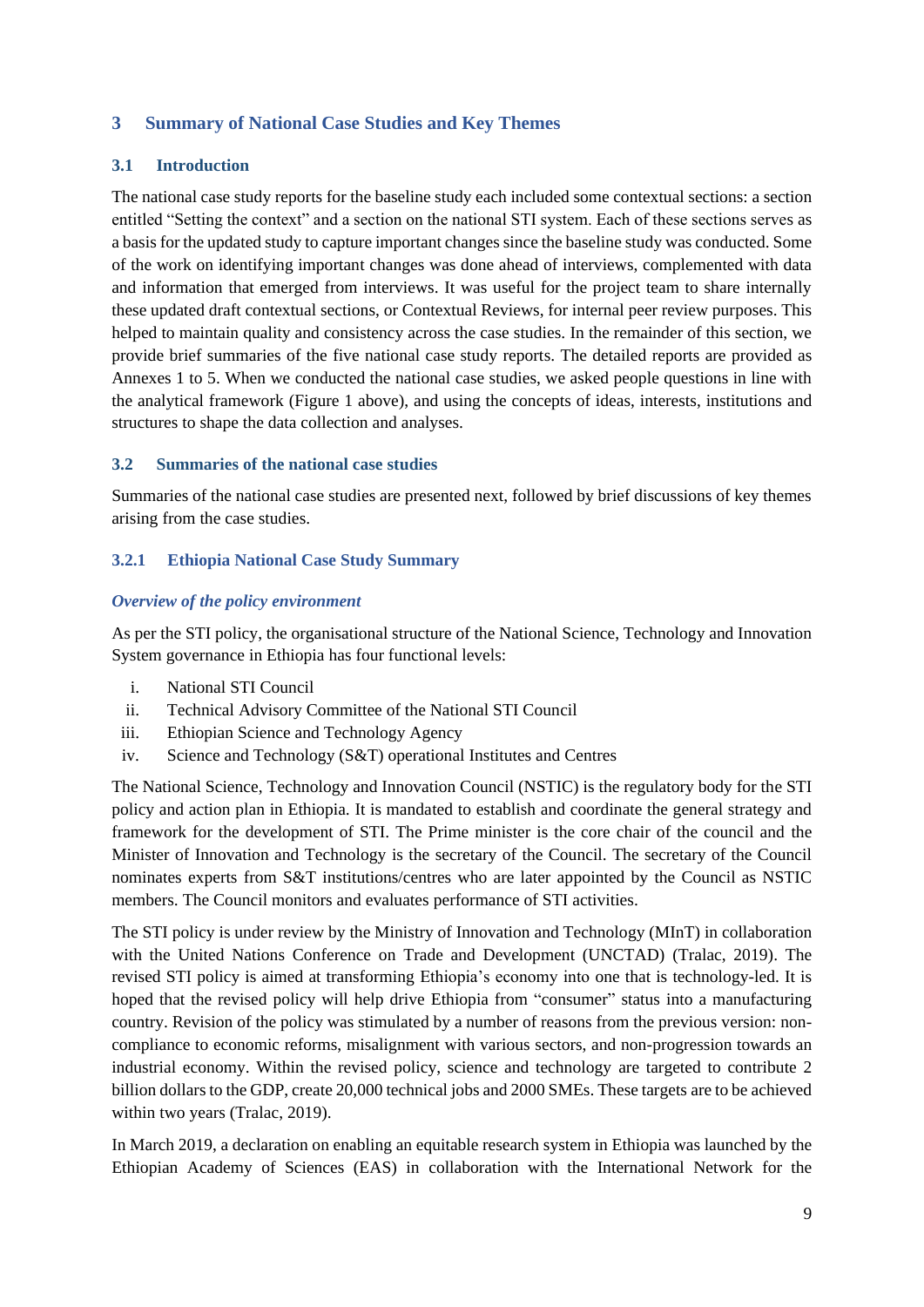Availability of Scientific Publications (INASP). The declaration is aimed at creating a holistic, equitable, and collaborative research system. It also aims at identifying the factors hindering the creation of an equitable system. The then Minister for Innovation and Technology emphasized the need for researchers to focus on research that addresses community issues. He also added that their research output should be shared widely for public input (EAS, 2019).

#### *Political economy issues raised*

In the Phase 1 study (Chataway et al., 2017), we observed that Ethiopia's STI landscape was fragmented. This continued to be raised as a key issue, both by respondents and during the literature review for this Phase 2 study. In addition, issues relating to capacity, resource and funding constraints were also raised in both studies.

#### Fragmentation of the STI ecosystem and poor policies

We found that there continues to be weak coordination of research activities among organizations undertaking STI, with limited involvement of the government, private sector and academia. The weak coordination of research activities has led to duplication of research in universities. On the policy front, respondents stated that policies needed more work to ensure they adequately suit the needs of Ethiopia, and that it is important to strengthen the knowledge and expertise on policy issues of people involved in policy formulation and implementation.

#### Limited capacity building, human resource and infrastructure

There is need for capacity building in terms of training and infrastructure development in STI. This will enhance expertise in STI and create a conducive environment for researchers, lowering the risk of researchers moving to other countries and thus reduce brain drain. Furthermore, on capacity, it was pointed out that the majority of the personnel working in STI are educated about theory but lack the technical skills to effectively execute their duties. There are very few highly skilled professionals in innovation studies. In addition, respondents pointed out that universities do not yet have courses that focus on training students on innovation.

#### Limited funding for implementing STI activities

There is a sense among respondents that insufficient funding for STI has also slowed down the implementation process of the STI policy. In addition, there is a lot of bureaucracy involved in accessing government funding for R&D. This discourages researchers from seeking government funding, opting instead for partnership-based funding from foreign universities/organizations. From the public sector, it was mentioned that private sector funding for R&D is continuously diminishing. The private sector is not well familiar with the benefits of R&D and so does not see the value in investing in it. From the private sector, it was pointed out that private sector priorities lie elsewhere and R&D is seen as a poor investment choice due to the long waiting period for output.

#### Low technology transfer

A number of interviewees highlighted the difficulty of technology transfer; one even argued that local innovations are not supported. According to a representative from a government STI organisation, most of the machinery used in Ethiopian industries is imported, and the human resources needed to operate it are also from outside the country. The interviewee went on to argue that this discourages local innovators from developing new innovations due to lack of market and capacity.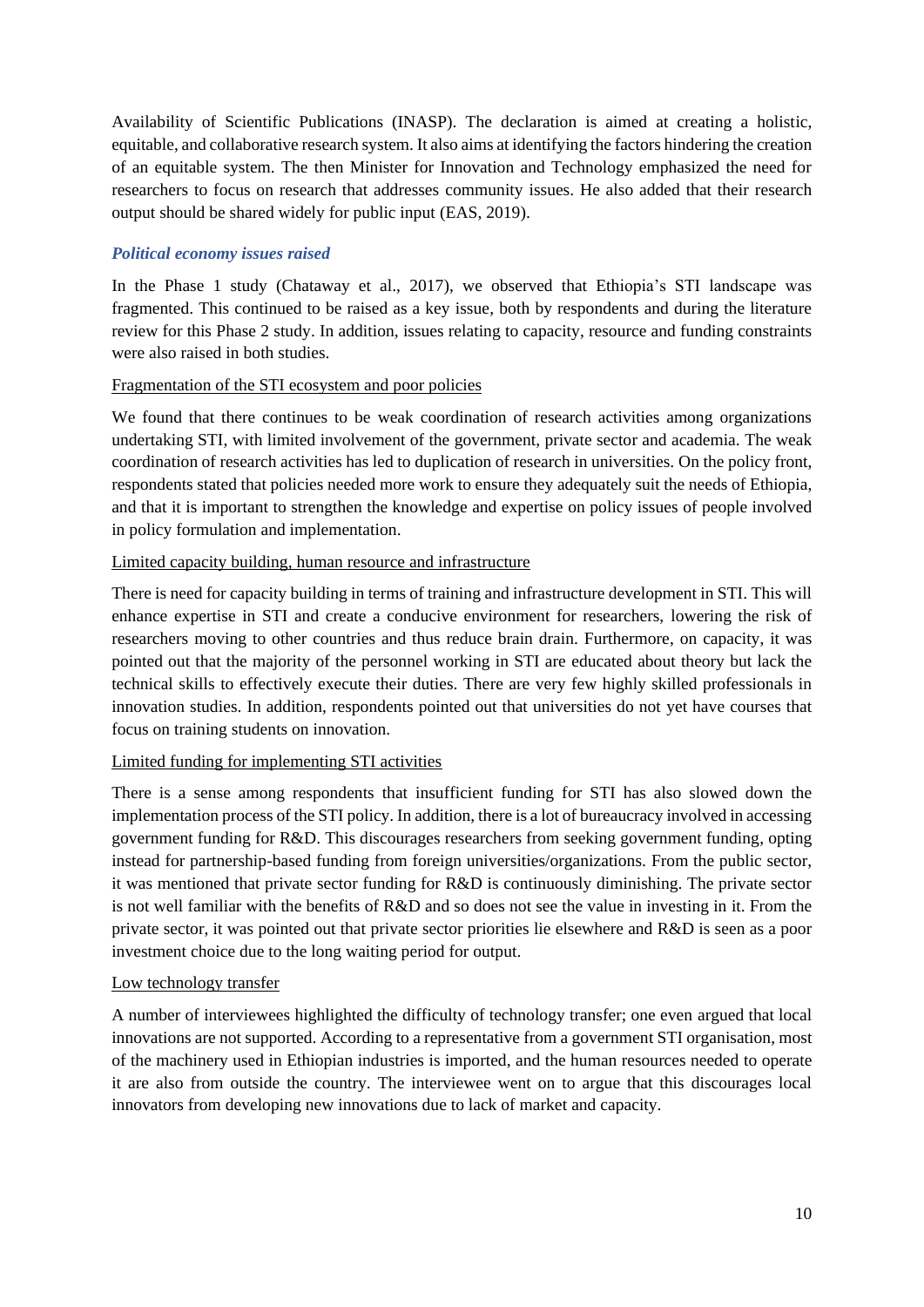#### *Summary*

Since the last report, Ethiopia's policy landscape has not significantly changed. The place of STI on the policy landscape was noted to have significantly improved during the PE1 study and the focus on STI has not diminished in the last three years. In fact, it has probably strengthened a little. However, there are still capacity and performance issues, as noted by interviewees and from recent data sources examined for this study update.

#### *Recommendations for STI actors in Ethiopia*

#### Science Granting Council: MInT's Innovation and Research Affair's wing

MInT must ensure that the STI Policy revisions are completed and implemented. The lack of clear policy documents will hinder the movement towards improved productivity in the area of STI. Increasing funding for research must also be a priority.

#### Private sector actors

Ethiopia has a vibrant export oriented agro-processing and manufacturing sector that benefits from many supportive government policies. The private sector must see value in research and innovation and be provided sufficient incentives to work, for example, with universities.

#### Policymakers

Consideration of improved implementation of policies as well as reducing staff turnover will be imperative to build stakeholder trust in the organs of government. For example, the government could provide clearer guidance for foreign investors who might participate in STI activities.

#### <span id="page-23-0"></span>**3.2.2 Kenya National Case Study Summary**

#### *Overview of the policy environment*

The PE1 report in 2017 highlighted that the enactment of the STI Act in 2013 led to the realignment of STI programmes to the Kenyan national agenda as well as the strengthening of the national system of innovation. Through the STI Act, three organizations were established to coordinate national STI activities. These are the National Commission for Science, Technology and Innovation (NACOSTI), the Kenya National Innovation Agency (KeNIA) and the National Research Fund (NRF).

Since the first study reported in 2017, Kenya's political landscape has changed, with the introduction of the Government of Kenya's "Big Four" initiative. This is a targeted approach to achieving Kenya's Vision 2030 through a focus on four key challenges: food security, affordable housing, manufacturing, and affordable health care. The PE1 study also emphasised the importance of the devolution efforts in the country, which created county governments and brought decision making in many areas nearer the grassroots. However, devolution's impact on STI and research funding is not yet clear.

The Kenyan growth rate rose to nearly 6% in 2018 but the country still suffers from high levels of unemployment and a negative trade balance. A change in the education curriculum in 2017 to introduce competency-based learning is an attempt to build the skills needed for a stronger economic future.

#### *Political economy issues raised*

In the PE1 study, we reported that Kenya had taken the step of delineating responsibility of STI regulation and promotion across three different agencies (those noted above: NACOSTI, KeNIA and NRF). The issues facing these three agencies and other stakeholders highlighted in the PE1 study included the relative power and influence of different stakeholders as well as the availability of needed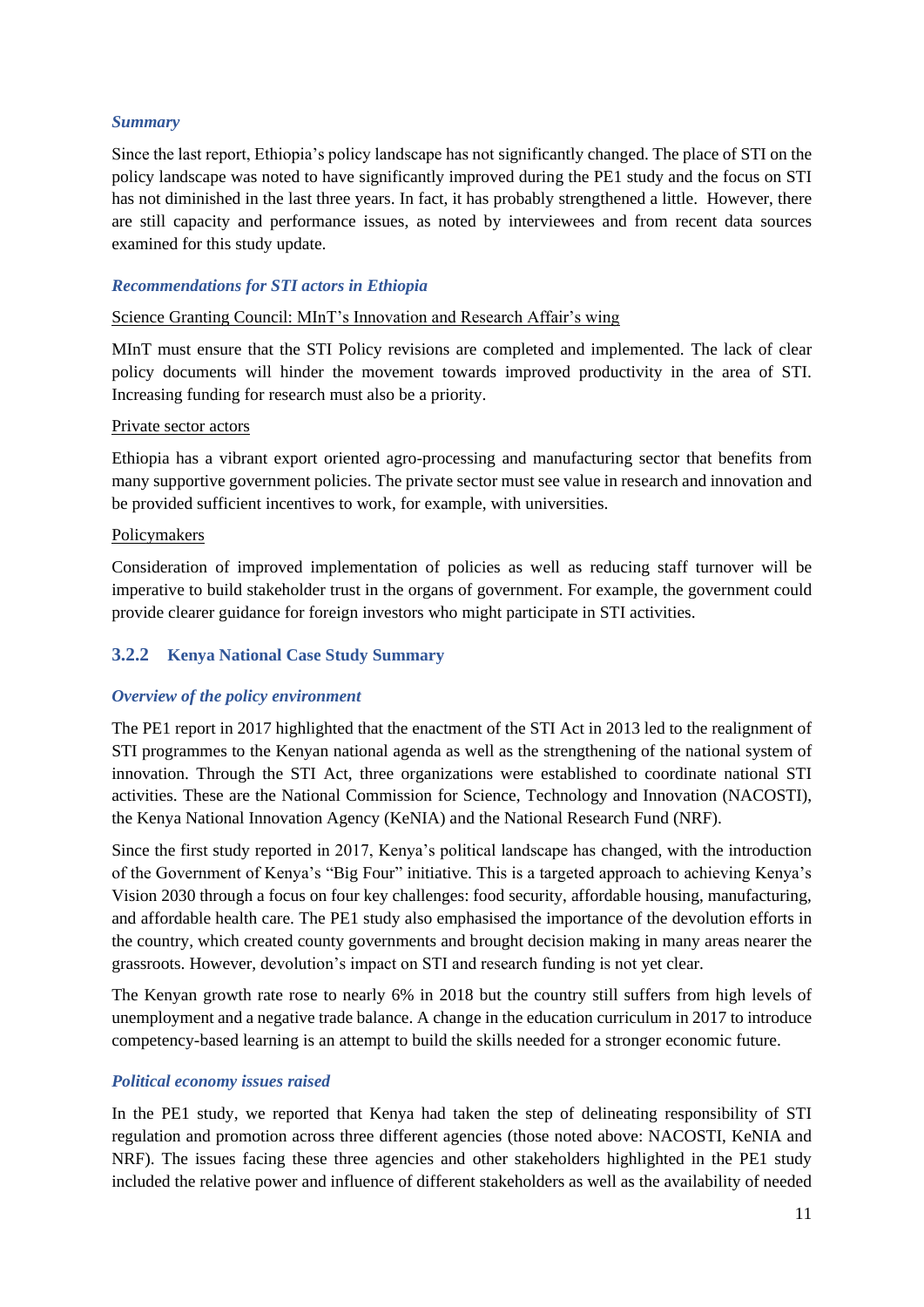capabilities and skills. These issues were also raised, alongside a set of new issues, in the interviews and literature review for this PE2 study.

#### Funding available and linkages for research and STI

According to interviewees, funds contributed to research and STI by the national government remain low due to competition from priority sectors in the Big Four development agenda: i.e. health, food security, housing and manufacturing. The scarcity of public funding means there is a significant focus on foreign funding sources for STI and research. Interviewees also said there is a continuing lack of private sector funding, arguing that private section organisations do not invest because they do not see the importance of research. Even where they do see an importance, they keep STI activities in-house; they rarely link with universities or other research organisations.

#### Level of skills and capacity for STI

Interviewees argued there is a mismatch between graduate skills and industry requirements, and this has been a major contributor to the high level of unemployment among the youth in Kenya. The mismatch of skills is mainly attributed to weak linkages between universities and industries, poorly structured curricula, rapid conversion of technical learning institutions into universities and limited infrastructure. This has led to a continued importance on improving technical and vocational education and training (TVET) in Kenya over the past three years since the PE1 report.

#### Unclear mechanisms for policy implementation, monitoring and evaluation

Interviewees pointed to a need for alignment of policies rather than their current fragmentation, clear implementation frameworks and stronger engagement by relevant stakeholders in government to push implementation forward. It was noted that the three mechanisms that make up the Kenyan science granting council platform (NRF, KENIA and NACOSTI) were still in their infancy (in their new roles) and therefore were still "finding their feet" in terms of how to operate. In addition, efforts were further hampered by continued silo-working by ministries and lack of interaction between stakeholders more generally, which limited the ability for effective policy implementation. Several interviewees noted the need for new funding mechanisms that de-linked education funding from funding for STI at ministry level: i.e. funding mechanisms that would enable the Science Council organisations to be more independent from their home ministry, which is primarily focussed on education.

#### Fit with development priorities

A common argument made by stakeholders in Kenya is that they are unable to see the relevance of STI research for business or societal benefit. However, efforts were being made in 2019 to align Kenya's STI policy with the SDGs and the Big Four national development agenda.

#### Recognition of the issues facing STI implementation

It is important to note that some of the issues raised above – and in the PE1 report – have been acknowledged as challenges by NACOSTI (which is tasked with regulating and advocating for the sector), with many of the above being listed in a 2018 report by NACOSTI itself.

#### *Summary*

Since the PE1 report, Kenya's policy landscape has been shaped by a move towards the Big Four agenda and a marked shift in emphasis on TVET and enhancing TVET opportunities in the country, including innovation through TVET colleges. This latter move is partly due to a continued recognition of the skills gap facing the country. More generally with regard to STI funding, we found that private sector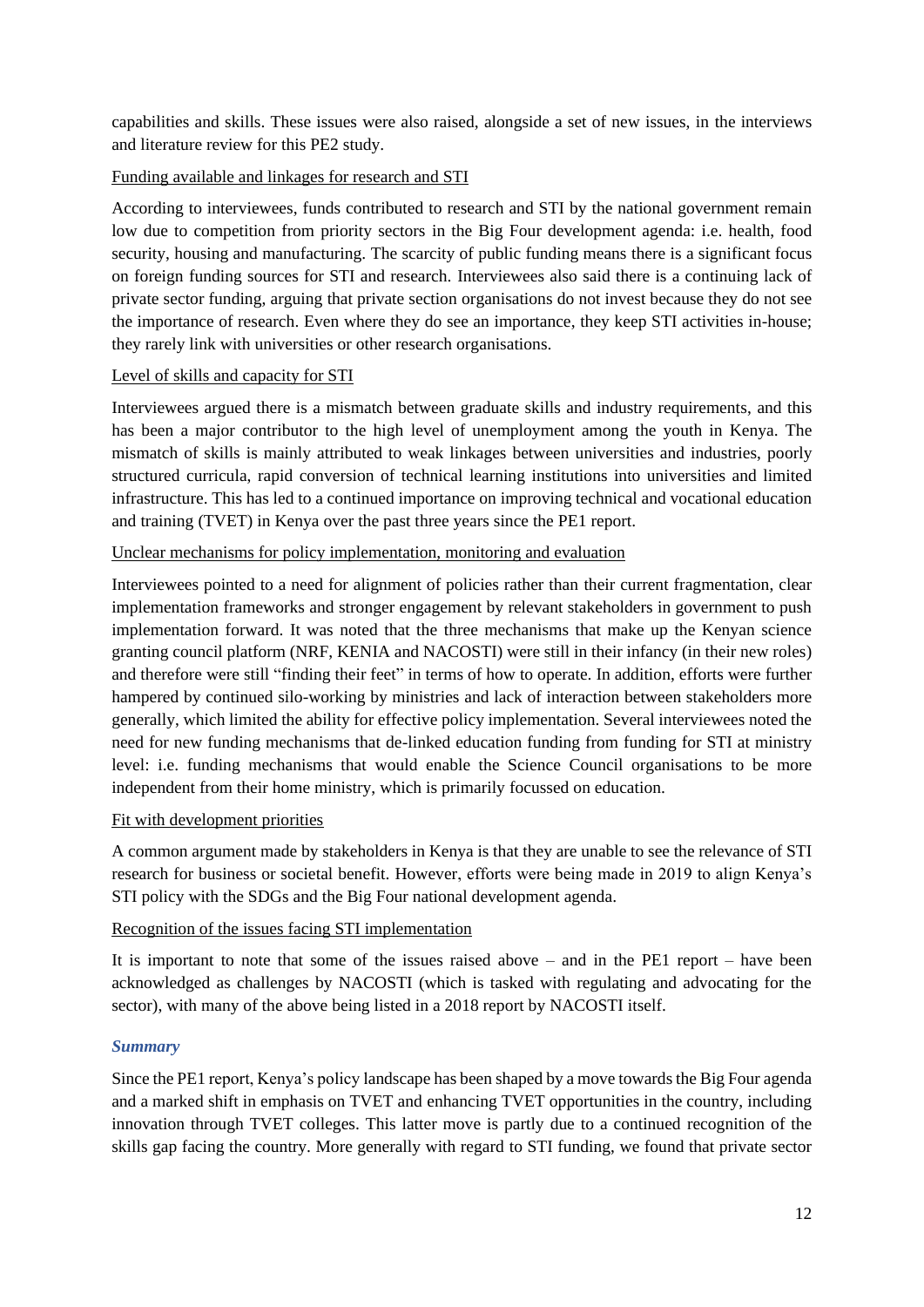funding remains low and there are calls to introduce a new funding model for STI. Specifically, there is a need to de-link education funding from funding for STI at ministry level.

#### *Recommendations for STI actors in Kenya*

#### Science Granting Council: NRF

Data availability on the NRF website has improved in terms of lists of projects funded. However, there is still no clear public access to funding figures in terms of the amount of funding given to each project. Having publicly available information on the demand and uptake of funding will provide significant support for increasing funding allocated to the agency. The NRF is encouraged to share data.

#### Private sector actors

There is need to focus on TVET for initiatives that increase innovation in SMEs and R&D outside of "the lab". Potentially, this is also important given the type of private sector actors working in Kenya, the majority of whom are not focussed on traditional R&D intensive sectors, but are in small SMEs often in the informal sector.

#### Policymakers

There are renewed efforts to align Kenya's STI activities with different agendas (Big Four, Vision 2030 and the SDGs). It will be necessary to ensure there is coordination of these efforts to avoid duplication, overlap or contradiction. On funding, it has been argued that the introduction of tax incentives/waivers, recognition and award schemes could encourage financing of research activities from the private sector, development partners and philanthropists (Njau, 2018).

#### <span id="page-25-0"></span>**3.2.3 Rwanda National Case Study Summary**

#### *Overview of the policy environment*

In 2013, the National Commission for Science and Technology (NCST) was established with a mandate to regulate national science, technology, research and innovation activities, and advise government on policy and legislation in STI. Its establishment was part of a national focus placed on using STI as a catalyst for the country's development. Since the PE1 report (Chataway et al., 2017), the STI political landscape has changed. Although the country retains the same President, the new Ministry of Information and Communication Technology (ICT) and Innovation was formed in 2019. This shift implies a change of innovation policy coordination role and thus will affect the mandate and activities of NCST.

In addition, in 2018, a new Director was appointed to the Science, Technology, Innovation and Research (STIR) Unit, under the Department of Education Planning, within the Ministry of Education (MINEDUC). Although the NCST is a semi-autonomous agency reporting to the Ministry in the President's Office, the Minister of Education remains the co-chair of the NCST governing council. This is partly based on Rwanda's belief in STI capacity development across all levels of education, which is part of the mission of the education ministry. NCST is responsible for the National Research and Innovation Fund (which is focussed on aligning research to strategic areas). In 2019, NCST was preparing a National Research Agenda document as part of its efforts to align research to strategic areas. Activities by NCST and other sectoral stakeholders such as the STIR Unit in education – and the National Industrial Research and Development Agency (NIRDA) and Rwanda Information Society Authority (RISA), affiliated to the Ministry of Trade and Industry and the Ministry of ICT and Innovation respectively – fit within a wider policy environment that until recently has been dominated by the national development agenda, Vision 2020. A new National Strategy for Transformation (NST1)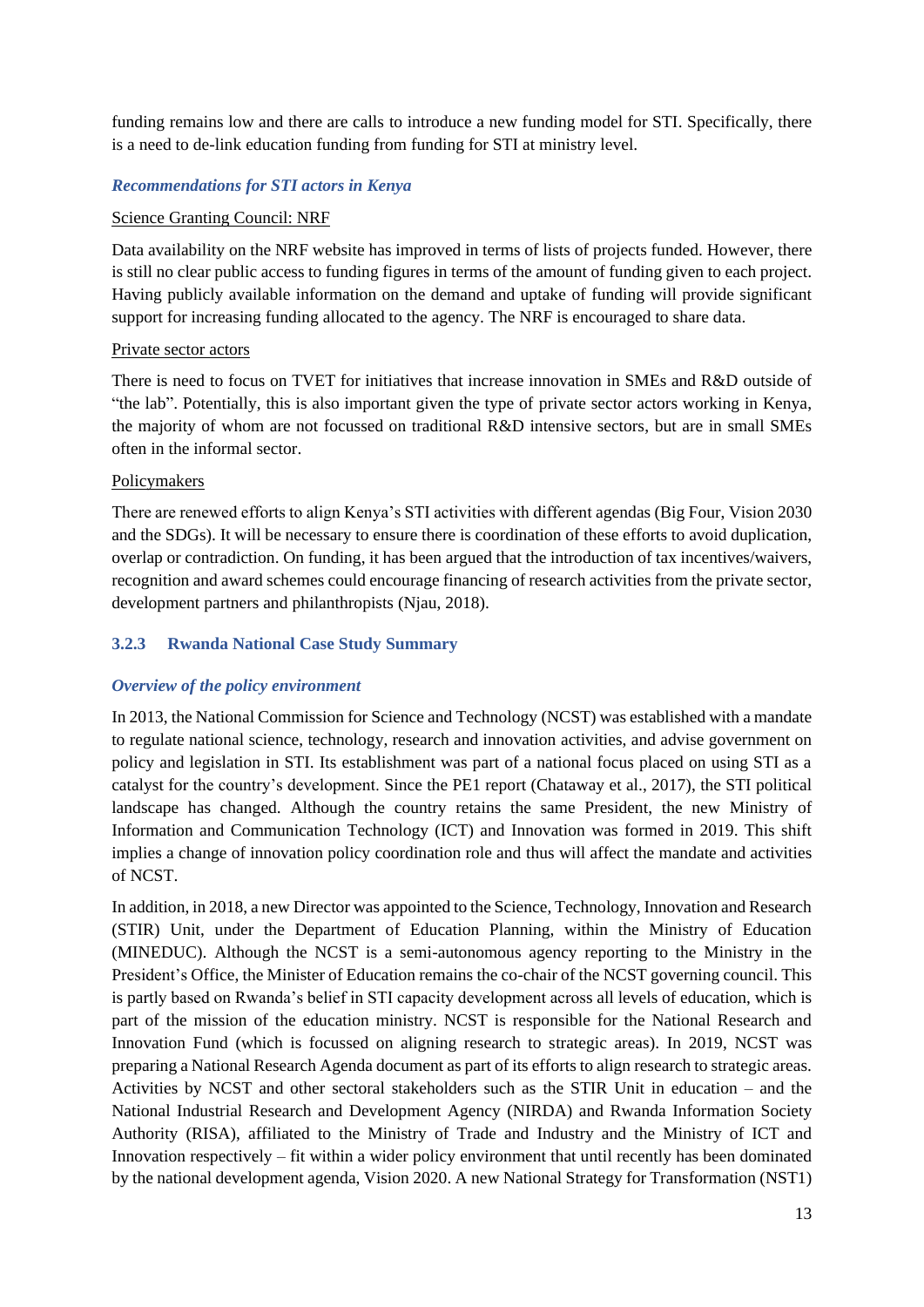is meant to bridge the completion of Vision 2020 and the commencement of a new development plan, the Vision 2050.

The 2013 revised STI Policy is still the main policy document providing guidance for NCST and others in their efforts to promote the production and use of STI in Rwanda. Further review of the Rwandan STI policy was conducted by UNCTAD in 2018. The recommendations from this review include strengthening of policy synergies and identification of interrelationships and trade-offs among the goals. It also recommended that national STI policy should be formulated based on the national innovation system (NIS) conceptual framework. The prolonged approval process of the revised STI policy hinders its implementation.

#### *Political economy issues raised*

In the PE1 study, issues relating to limited interaction between research organisations, and limited resources (financial and human) and incentive structures, were raised. These were raised again in this follow-up study together with a number of other issues.

#### Lack of capacity of staff in STI organisations

Lack of expertise in STI was identified as a major challenge by several of the interviewees whom we met during this follow-up study. They noted this is a problem both within research institutions – e.g. universities – but also within the bodies responsible for regulating and promoting STI in Rwanda. The lack of qualified staff (especially at PhD level) is particularly noteworthy as is the need to promote more centres of excellence and innovation hubs.

#### Reliance on external actors for funding

Interviewees noted a continued reliance on external actors for funding, but two efforts are being made to change this. The first is that the Private Sector Foundation has revitalised its Research Centre. The second activity focusses on what already exists: i.e. to conduct frugal innovation, and to use current resources and traditional knowledge. However, several interviewees noted that the private sector will be reluctant to invest in this area until they recognize the value of R&D.

#### Limited interactions between STI stakeholders

All the interviewees highlighted the limited interaction between STI stakeholders (policy makers, universities, private sector, communities, etc.). However, it was argued that improvements to universityindustry interaction are taking place and that regional cooperation would be useful to bridge gaps in interaction, especially where knowledge does not exist in Rwanda.

#### Improving research quality starting with the school curriculum and TVET

Recognition of the importance of improving research quality starting from school age has increased in the last two years. The Ministry of Education launched another phase of the "Quality Education Enhancement Awareness Campaign" in 2019. One of the main aims of the campaign is to emphasise the role of ICT in enhancing the quality of education. Other factors highlighted include: a change to a competency-based curriculum across primary and secondary schools, and an increased focus on TVET and the role of innovation outside of formal university research environments.

#### *Summary*

This PE2 study of Rwanda's STI system has highlighted a number of new funding initiatives being rolled out by NCST and efforts being made to enhance the sustainability of research activities in the country through a focus on STEM across the education sector. However, the lack of a clear overview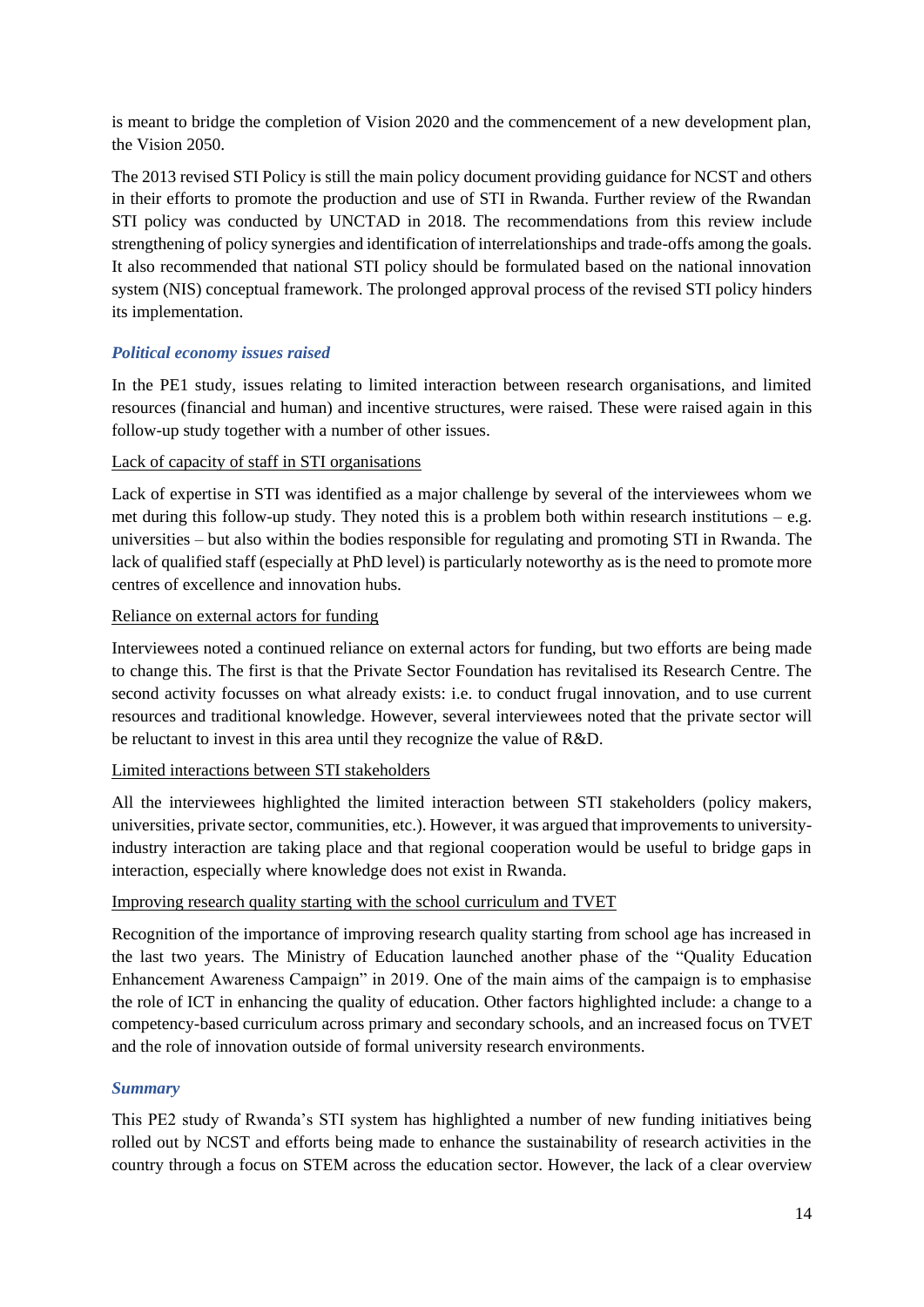of funds granted and indicators of the status of STI makes it difficult to assess the impact of the STI system. The consolidation of research within the University of Rwanda is a major effort by the government to focus research efforts, but the success or otherwise of this initiative is yet to be seen and so needs to be evaluated as it is a very different approach to the neighbouring countries.

#### *Recommendations for the STI actors in Rwanda*

#### Science Granting Council: NCST

A revision of the website to provide a clear overview of the funding schemes available, and their historic grant allocations, would provide an incentive to researchers to apply for grants and enable more effective tracking.

#### Education providers

The decision to consolidate research into a single university will need to be reviewed in the coming years, as is a thorough review of all efforts to stimulate innovation, science and technology, and research. There appear to be many initiatives at various levels, from clusters work and innovation hubs through to PhD studies. A review of the indicators of successful STI is also required to ensure that the focus is not simply on patents and publications/citations as the various efforts being made are now more complex than this. Indicators and metrics that help to assess or capture impacts of science and research on national development objectives or aspects such as reduction of inequality, mitigated climate change or improvements in gender in STEM and inclusivity, are strongly encouraged.

#### Private sector actors

Efforts of the Private Sector Foundation and those working with universities are commendable. However, more needs to be done. Those representing the private sector must find ways of making the arguments for investment and attention to R&D and STI attractive to those in business. Greater recognition of the different types of business and the need for innovative action beyond just formal manufacturing of products would also be beneficial. The current focus on TVET education is a good opportunity to make in-roads in this area.

#### Policymakers

All interviewees noted the difficulty of implementing the STI Policy because it has not yet been ratified. Furthermore, all interviewees noted the need to raise public awareness of the STI policy and to promote it through a clear implementation plan, with progress monitored on a regular basis.

#### <span id="page-27-0"></span>**3.2.4 Senegal National Case Study Summary**

#### *Overview of the policy environment*

Regional initiatives to promote STI in SSA, strong expectations for STI to contribute to Senegal's longterm development strategy – spelled out in the Plan Sénégal Émergent (PSE) (or Plan for an Emerging Senegal) – and implementation of higher education reforms, have all contributed to an increased awareness of the STI field in the country. Organisational and institutional reforms within the Ministry for Higher Education, Research and Innovation (MESRI) have also seen the creation of a dedicated directorate to lead on STI activities.

In the absence of a dedicated STI policy, sectoral measures related to higher education reforms and the PSE guide the SGC's funding and R&D, and MESRI's activities on STI. The 11 Presidential Decisions and associated directives, in particular, provide a roadmap for the SGC to follow and objectives to be achieved by 2022. These objectives include expanding higher education institutions to the entire country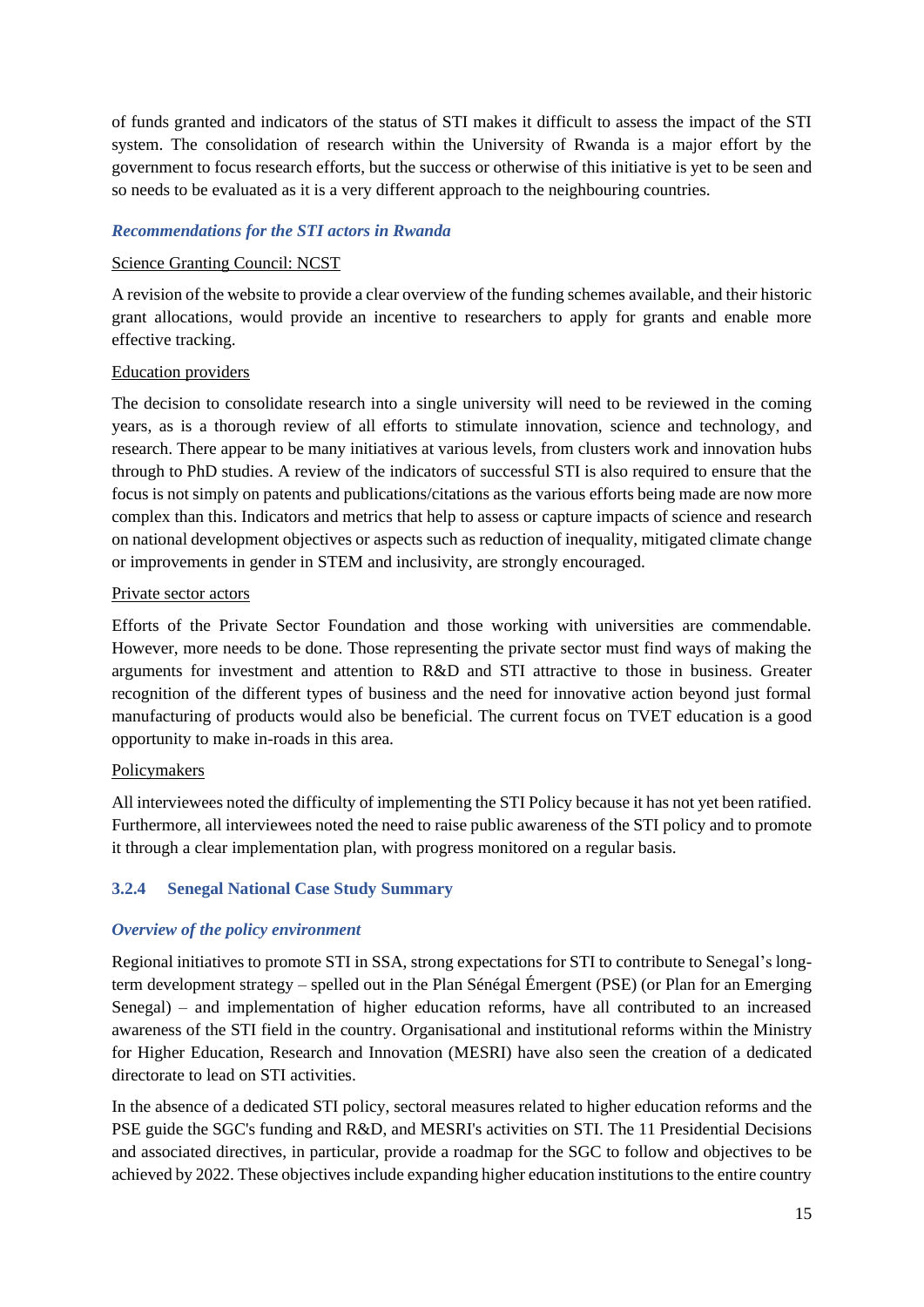and diversifying the university map, developing STEM, and promoting the use of ICTs for teaching and research as a way of increasing student's access to professional work. The reforms aim to increase investment in higher education and research. One way to achieve this objective is to increase training of human resources and create the necessary knowledge for "emergence", placing a specific emphasis on research and innovation. For example, Decision 8 outlines measures to "provide a fresh impetus to research and innovation" in Senegal, including identifying the country's main research priorities as they relate to its socio-economic development ambitions and implementing an appropriate system of performance indicators to evaluate national policy for STI.

The PSE also provides the direction for development of STI activities in Senegal, placing an emphasis on tertiary education and building further education institutions. In addition, the PSE emphasises the need to increase access to education for more people and from a wider range of socio-economic and marginalised groups. Furthermore, the plan allocates funding to create a second University of Dakar (with a focus on S&T) and a City of Knowledge in Diamniado, a suburb of Dakar. Among other things, the City of Knowledge is expected to host a dedicated space for governance and evaluation, as well as specific spaces for research and innovation, learning and the promotion of a scientific culture. Implementation of the PSE started in 2016 and the Ministry of Economy was expected to publish its Sectoral Development Policy Letter (*Lettre de Politique Sectorielle de Développement*, LPSD) at the end of 2019. Lastly, the government reform agenda and the PSE place specific emphasis on the development of ICTs to promote access to higher education and STI.

#### *Political economy issues raised*

As discussed above, there are many encouraging steps and progress in the STI system since the PE1 study. However, interviewees identified several stumbling blocks and challenges in effectively implementing STI activities. The political economy factors raised include the need for high-level policy support, greater articulation of issues of (STEM) education and gender in research, low research funding, capacity building, and investment in equipment and infrastructure, which remains a major obstacle to addressing research needs. In addition, there is need for greater efforts to promote STI and vocational training. These efforts must broaden beyond higher education to take a systemic approach to the whole education sector, thereby facilitating the development of STI from primary school upwards. Progress in this will help ensure that STI contributes to Senegal's socio-economic transformation. Further support at presidential level of governance and policy, including robust indicators and fullyfledged STI policy, would enable clear goals and prioritisation for the STI agenda in Senegal.

#### *Summary*

Senegal has a number of well-established universities and research institutes. MESRI's mandate covers all higher education institutions, including universities and higher institutes of vocational training (ISEP) as well as the Senegal virtual university (*Université Virtuelle du Sénégal*, UVS). The 2013 President Decision mandated the creation of a virtual university and 50 Digital Open Spaces or ENOs, at least one in each government department across the country. Research institutes fall under the remit of sector ministries. The most well-known of these is the Senegalese Institute for Agricultural Research Institute (ISRA). In total, Senegal had 16 functional research centres and test centres in 2015, up from nine in 2014. The aim of the government was to have 33 functional centres by 2018.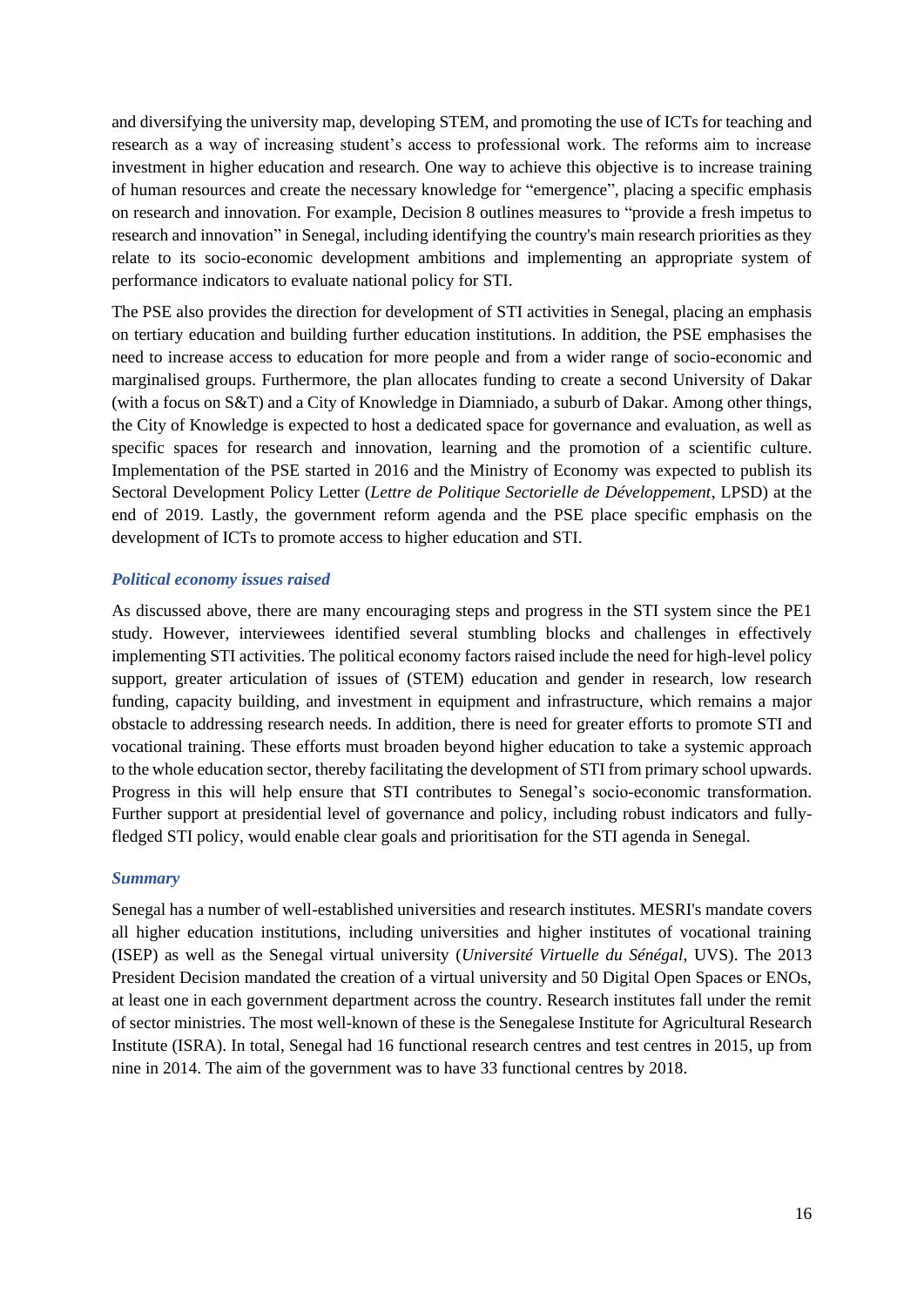#### *Recommendations for the STI actors in Senegal*

#### Science Granting Council

High-level policy support: Although there is an increased awareness of STI among different actors in Senegal, greater support from executive and legislative powers is needed to provide further impetus to the emerging sector. This includes engagement not only from policy makers at MESRI and related agencies but also support from politicians, particularly the President of Senegal. High level support from the Presidency would send a strong signal in recognising STI as a priority for the country's socioeconomic transformation. Members of Parliament could also play a role in promoting STI at the legislative level. Senegal's SGC can help facilitate and coordinate the high-level support.

Education: There is a need for further articulation of the role of education in delivering skills for STI. This includes strengthening efforts in higher education access, in general, and STI disciplines, in particular. In addition, a systemic approach to the education sector is essential, starting from primary school upwards and including vocational training. Further interactions between the three relevant ministries, as well as involvement of education practitioners and other actors such as the private sector and NGOs, would enable deeper understanding of the STI field boundaries, potential contributions and synergies. Again, Senegal's SGC can play an important role in this regard: in the processes involved in articulating the education system and fostering interactions among relevant actors.

#### Private sector

Reliance on limited state funding for research is a major stumbling block in the implementation of STI activities. STI actors in Senegal are encouraged to increase public spending towards research and innovation as well as development of partnerships to provide additional sources for R&D, which would enable further support for research. This could include partnerships with domestic and international actors as well as the development of public-private partnerships (PPPs).

#### Policy makers

There is need for policy to focus on overcoming silos and reducing fragmentation. The fragmentation of programmes, projects, activities and actors in the STI field makes it difficult to develop and maintain a common understanding of needs and potential contributions. The completion of the on-going national survey to provide up-to-date relevant indicators as well as a fully-fledged STI policy would help in ensuring a clearer assessment of needs and identification of STI priorities for socio-economic development. Relatedly, policies and regulations are needed to improve the availability, quantity and quality of data on STI, alongside data transparency. It is imperative that policy makers' focus on this.

#### <span id="page-29-0"></span>**3.2.5 Tanzania National Case Study Summary**

#### *Overview of the policy environment*

Since the PE1 study, there have been few political changes that have influenced the STI landscape in Tanzania. John Pombe Magufuli remains President, and improved management of public resources and public administration, as well as eradication of corruption, have been the priorities since his appointment in 2015.

In 2018, Tanzania's GDP growth rate decreased to 6.7% from 7.1%, but inflation decreased to 3.5%. Tanzania did not receive any external funding for its 2018/19 budget due to governance issues. Official figures show that funding into public revenues by international donors has been extremely low in the period since the first PE report. Nevertheless, a significant amount of donor and international funding is used for STI and research activities.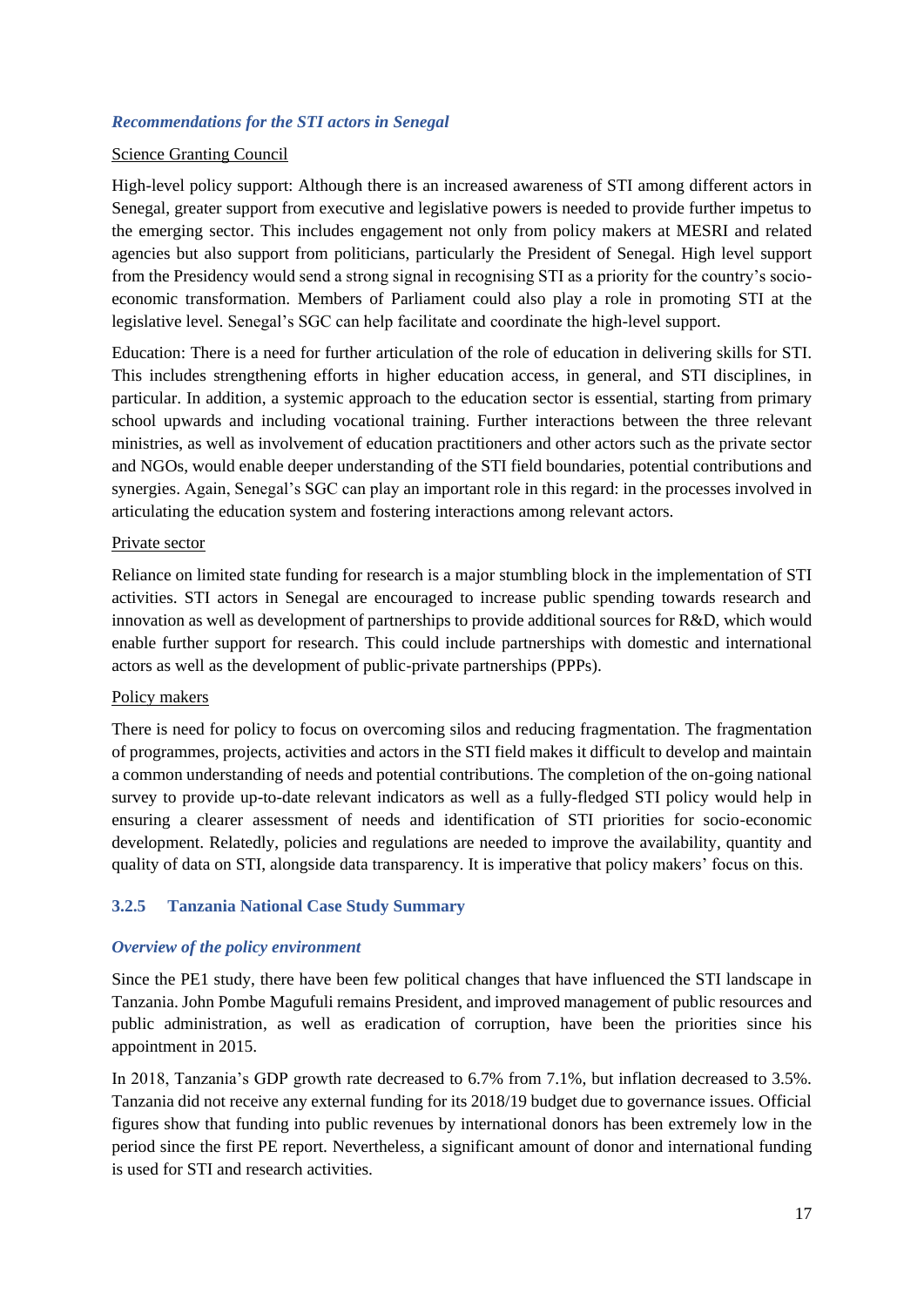The Commission for Science and Technology (COSTECH) remains the organisation with the mandate to oversee STI and research activities in Tanzania. COSTECH has set priority research areas in STI to enhance national socio-economic transformation, mainly through industrialization. This is in line with the national development strategy, Tanzania Development Vision 2025, to promote technology transfer and innovation. The main aim of the vision is to shift the country from agrarian-led growth into industrial and service-led economic growth. As part of these efforts, the existing (2010) STI Policy was reviewed, and was to be updated and published before the end of 2019. However, at the time of writing, the updated policy was still unpublished.

#### *Political economy issues raised*

In the PE1 study, we reported that Tanzania was doing well relative to other countries in terms of gaining funding from the private sector but that changes in policy and emphasis by donors and the government were negatively impacting the STI system. Very few of the same issues were raised during interviews and the literature review for this updated study, except for the influence of funders' priorities in research undertaken.

#### Low expertise and motivation

There are two elements to the issue of low expertise and motivation. First, there is a lack of skilled human resources, both in terms of PhD holders in the research sector and those with technical skills. These gaps are blamed on poor levels of technical and vocational training and a more general issue of poor education standards across the board. This raised a question, asked by one respondent, with respect to what type of skills and qualifications are important for Tanzania's development. Second, a number of interviewees noted that it was difficult to be research active due to levels of teaching and administration required.

#### Research funding priorities

Funding is crucial in sustaining researchers and research activities. Insufficient funding reduces the quality of the research output. It was noted that often research focus areas are determined by those providing the funding and not necessarily by the research needs arising from national priorities. This issue was deemed to be compounded by the long timeframes required for much research as opposed to government and private sector expectations for "quick wins".

#### National innovation system and policy environment

Interviewees characterised the Tanzanian national innovation system as nascent. They highlighted various limitations of the system including institutional issues, difficulties with infrastructure and poor linkages between key actors. In addition, they said that the different sectors and associated ministries operate in silos.

One reason for this might be the allied issue of difficulty implementing STI-related policy, which a number of respondents raised. They argued that knowledge of the field is poor as most policy makers have limited understanding of the STI concept. Some have argued for the need to reconceptualise and expand the limited understanding of STI in Africa (e.g. see Daniels, 2017). A related argument made by respondents is that the general public's awareness of organisations like COSTECH is limited. Specifically, they argued that, potentially, the fact that COSTECH only has an office in Dar es Salaam, and lacks regional or zonal offices, limits their ability to serve the entire country.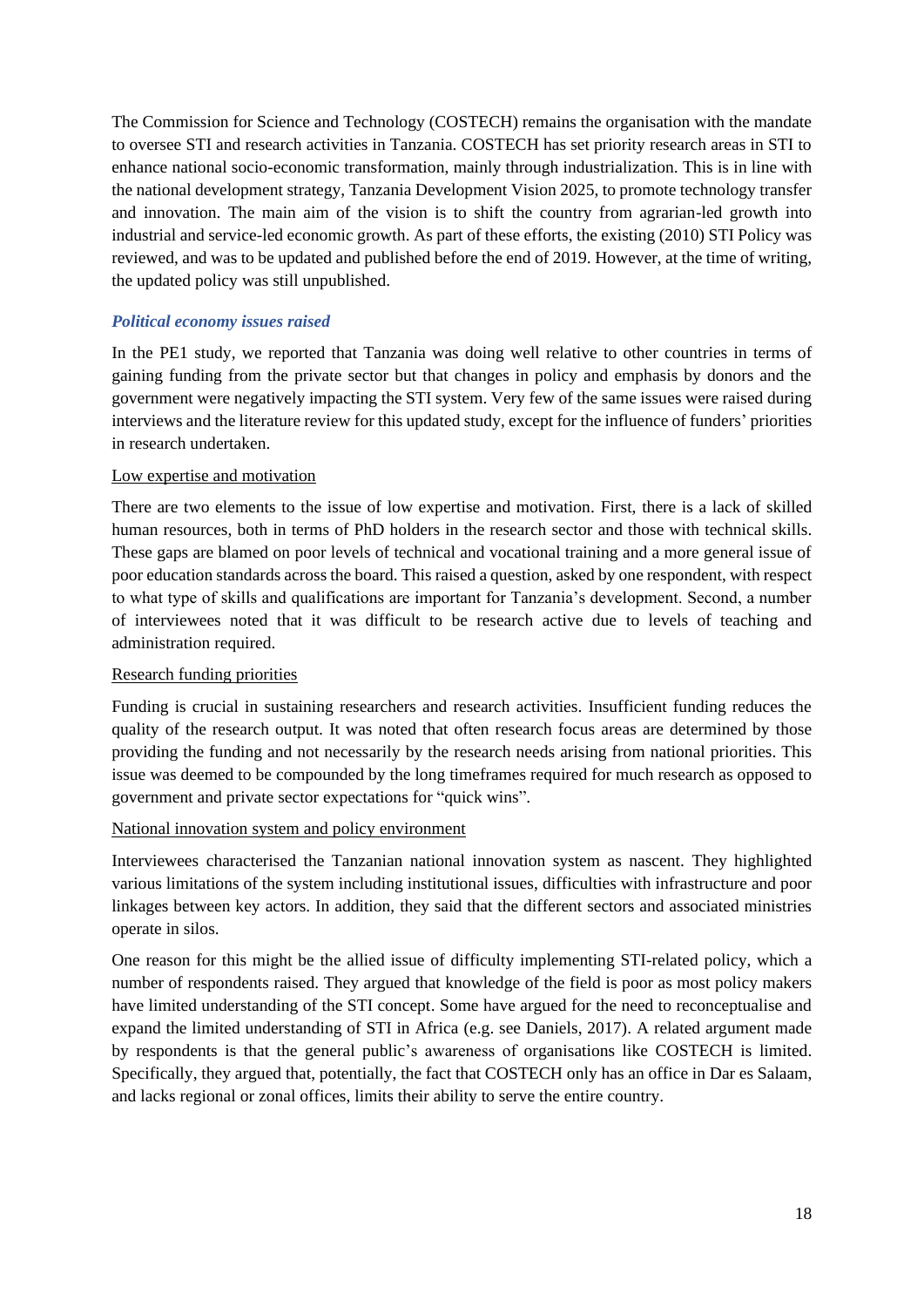#### *Summary*

Since the PE1 report, Tanzania's ranking in the Global Innovation Index improved, rising 27 positions to 92 from the previous recorded rank of 123 in 2013, despite the findings of this report that highlight a significantly unfavourable environment for research and STI. Tanzania, therefore, risks slipping back down the Innovation Index at a time when the efforts of the country to work towards sustainable industrialization place a focus squarely on the importance of STI and research. Revision of the STI policy – ongoing at the end of 2019 – will be highly important in this respect. The key finding in this follow-on study is that the successful implementation of any revised STI policy is likely to be possible only if the bottlenecks relating to the policy environment (notably the resourcing of COSTECH and its autonomy) are satisfactorily addressed.

#### *Recommendations for STI actors in Tanzania*

#### Science Granting Council: COSTECH

COSTECH needs to cement its place within the STI system in Tanzania. If it can enhance its position so as to become the effective "go-to" place for anything relating to research and STI, it will be able to leverage increased numbers of collaborations which, in turn, will strengthen the STI system. This may involve moving its location to within the Office of the President, as other countries have done. There is need for enhanced collaboration between COSTECH and appropriate ministries in order to work towards industrialization. In addition to this, donor requirements for multidisciplinary teams could encourage these collaborations.

#### Private sector

The private sector needs to increase their support for research and development through funding. Those involved in R&D need to continue advocating for the government and private sector to understand the importance of research, and the importance of collaborations between these two groups of actors.

#### Policy makers

There is need to enhance capacity building to ensure that the policies developed can be easily implemented, starting with the revised STI policy. An enhanced focus on the influencing factors during the policy design, development, implementation and evaluation processes are essential together with development of corresponding mitigation strategies.

#### <span id="page-31-0"></span>**3.3 Key themes from the national case studies**

Having provided brief summaries of each of the case studies, in this section, we discuss five themes that emerge from across all of them. The discussion here is based primarily on the interview material, especially as it is from this material that we are able to gain a clearer picture of what STI stakeholders themselves are thinking and why they are acting in particular ways. The themes we discuss are (1) governance and development strategies, (2) human resources, (3) funding, (4) research excellence, and (5) innovation systems. After discussing each of these themes, in the section that follows, we analyse the political economy factors that we determine are at play in the five case study countries.

#### <span id="page-31-1"></span>**3.3.1 Governance and development strategies**

There is a recognition across those interviewed for the case studies that STI is cross-cutting and so needs to be considered by all government ministries. However, although this recognition exists – amongst the interviewees and many others – we were told that it remains largely rhetorical. That is, the recognition of STI as cross-cutting and important is clear in policy and political discourse, but many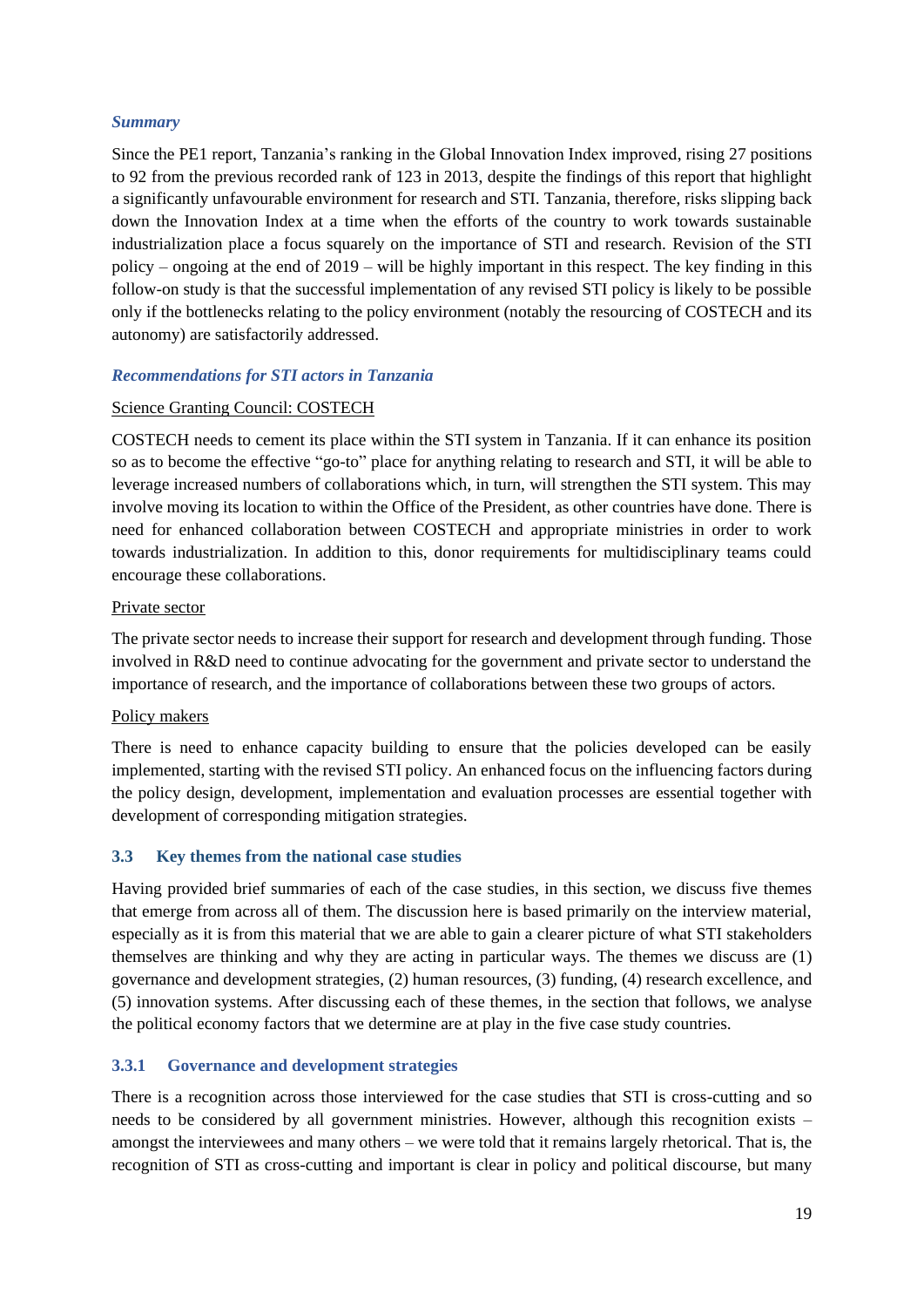interviewees argue it is lacking in implementation. Where implementation is happening, there tends to be only weak coordination and collaboration, with STI bodies and institutions working in silos. Consequently, many interviewees suggest that, to help achieve better coordination and collaboration, there is a need for clearly defined roles and responsibilities amongst the various actors involved in STI. This speaks to an overall governance challenge to which we return shortly.

Commenting on what is happening in practice in the STI field, many interviewees observe that economic development is mainly occurring in the informal sector, in service industries, and mainly involves "low" technology. Although these observations are likely to be disappointing to SGCs and other STI stakeholders, the observations do not necessarily mean that no "higher" formal-economy technology or innovation development is taking place. Nevertheless, it does raise the question that if such higher technology development is happening then why is it difficult to see? And interviewees were concerned that there needs to be a focus on development problems and the type of industrialisation that is promoted, which are issues closely connected to interviewees' views on what constitutes research excellence (see the research excellence discussion below).

It also brings us back to the issue of governance we mentioned above. Here, interviewees highlighted the need for alignment between STI policy and long-term national strategy. Interviewees in Senegal and Kenya gave examples of how this alignment has not been achieved. Senegal's 2035 PES is in place but there is no STI policy yet. In Kenya, the "Big Four" agenda was formulated after the STI Act, an Act that was in place before the (still ongoing) formulation of STI policy. And, as noted in the brief summaries in the previous section, Ethiopia and Tanzania are in the process of updating their STI policies but have not yet done so, and Rwanda has not yet gazetted its 2013 STI policy.

In terms of whether STI policy and implementation are taken seriously, interviewees tended to argue that organisations such as SGCs would be best located at a high political level, such as in or close to the national leader's office (whether president or prime minister). This is the case in Ethiopia and Rwanda, but not so in Kenya, Senegal and Tanzania. Whilst such location of an SGC is likely to mean there is more chance of STI policy and implementation, there is also the question of whether STI agendas could be captured by narrow interests. At the very least, there is a tension here between a structure that provides the power and resources needed to act, and the importance of independence in setting agendas and promoting a strong and credible scientific and research sector.

Finally, in regard to governance, although gender did not appear strongly in interviewee's comments, it did arise. Specifically, some interviewees argued that there is a need to get women into decision making roles. This will not, in itself, address all the complex challenges of gender inequality. However, as one interviewee argued, if women get into decision making roles they are more likely than men to try to achieve wider changes that will benefit more women as they understand the effects of gender inequality in ways men may not. Participation of more women in decision making positions will be an important step in beginning to address gender inequality, assuming those women do have real power.

#### <span id="page-32-0"></span>**3.3.2 Human resources**

Capacity constraints are cited by many interviewees as an important feature of the political economy of SGCs. There are various views on what the specifics of these constraints are and how to address them. These include claims about university access and the quality of university education, arguments for the kinds of courses that should be offered throughout education systems – from primary to higher levels – and the kinds of skills training needed, and critiques of the pay and working conditions in the STI field that create a brain drain.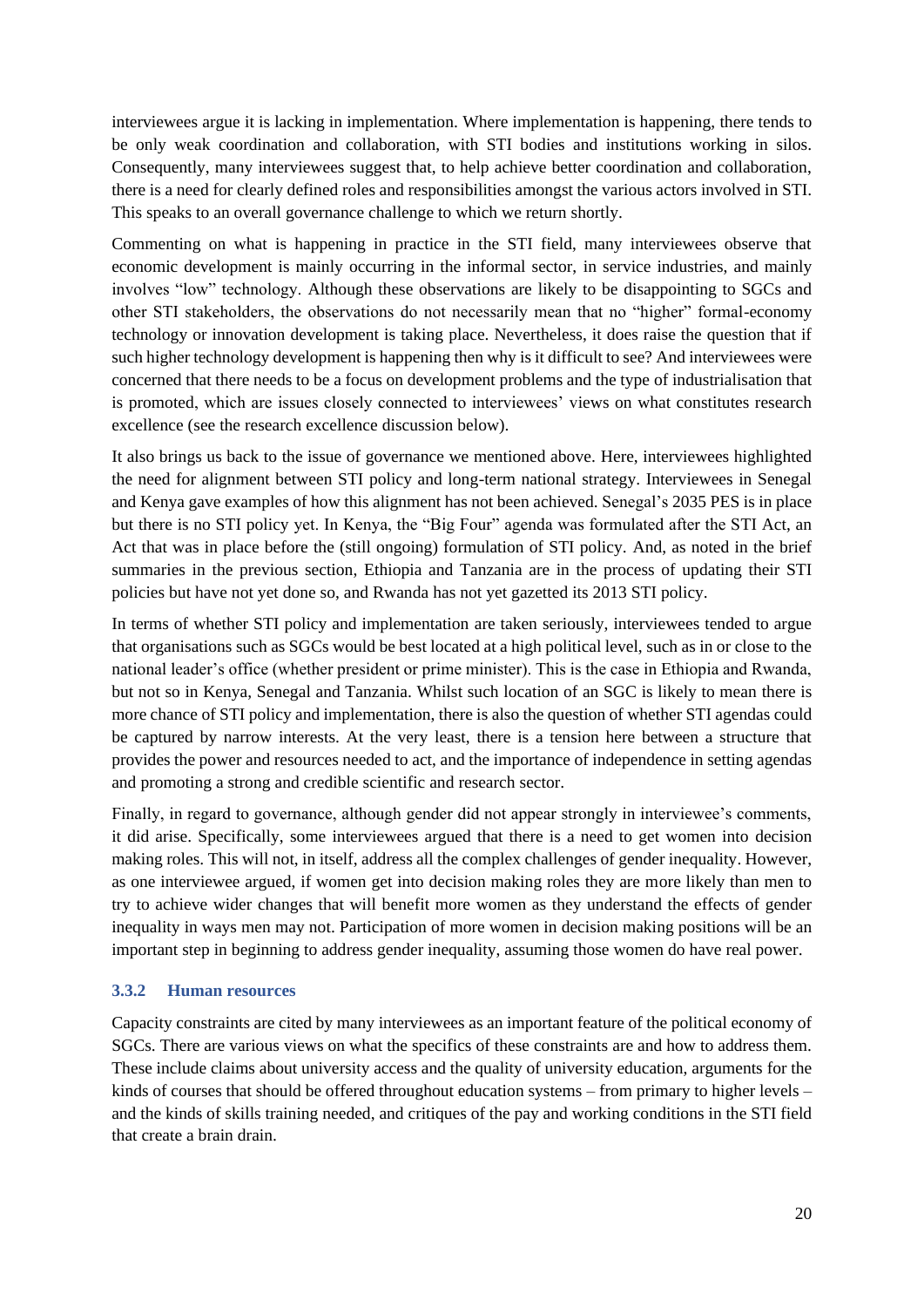Access to university, according to several interviewees, is constrained in different and to some extent interrelated ways including by geography, socio-economic status and gender. Many universities are located in large urban areas where accommodation is expensive, and the number of student accommodation places on many university campuses falls far short of demand. The costs for many of attending university are therefore prohibitive for students from poor families or when students have to spend much of their time commuting because they have to live far from campuses where accommodation is cheaper. For women from poor rural families, the situation is significantly more challenging. If the family has to choose between supporting one child in further education, a male child will almost always be preferred to a female regardless of ability. And rural families tend to prefer their daughters do not spend long periods in the city away from the home. Although not expressed in interviews, we might expect that similar, or perhaps more difficult, challenges face students living with disabilities.

One partial solution to some of these access constraints could be virtual universities, several of which have been in operation across the African region. The African Virtual University (AVU) is the longestestablished, with 19 countries having signed its Charter. But other country-based virtual universities exist in Africa, including the Virtual University of Senegal (UVS), which will be linked with at least 50 ENOs (*Espace Numérique Ouvert*, or Open Digital Spaces) located across the country (there are currently 13 according to one interviewee) to provide students with access points to UVS (Hanlin and Sawadogo, 2017, Cissé et al., 2019). We do not have any indication of the extent to which the UVS, for example, has made access to university education easier for those with disabilities, but Cissé et al. (2019) claim that "female students represent 47% of the UVS", in contrast to the average of about 30 per cent across the country.

Even where there is access to education, a number of interviewees made the point that there is a lack of courses and training on STI at all levels from primary to higher education. The point about starting such education early is perhaps most important in countries like Senegal where education is based on the French system, which channels students in specific directions from a young age. According to an interviewee, only about 5000 college students per year take the Maths and Science route. This has implications for the extent to which the country can nurture its capabilities to exploit natural resources for economic development, and a similar lack of capabilities was something echoed by many interviewees across all the case studies in regard to their own countries. The aspiration in Africa for transformation from natural resource-based to knowledge-based economies (AUC, 2014, AUC, 2015) has resulted in many of the countries rethinking their approaches to STI policy making and capabilities building, and a growing interest in "transformative innovation policy" (Daniels et al., 2020).

According to many interviewees, and across all the case study countries, insufficient provision of STI courses and training has in part resulted in a mismatch of skills between those of graduates and those needed by industry. However, even where students graduate from relevant STI training, there is a lack of the kinds of technical skills that industry needs. As one interviewee expressed it, universities are focussed too much on "white collar courses" to the neglect of technical skills training. Interviewees offered different reasons for the inadequate supply of skills they see are needed. One explanation offered lays blame with universities – and perhaps governments – who, it is claimed, charge higher fees for STI-related courses thus incentivising students to choose cheaper options. Another reason suggested is that students themselves do not believe STI-related courses will equip them with marketable skills. Yet another reason, given by a Tanzanian interviewee, identifies a change in the structure of the tertiary education system for the inadequate supply of technical skills. In this case, most of the technical colleges have been upgraded to universities resulting in an over-supply of engineers, although another interviewee said the proportion of graduates from tertiary education is low in Tanzania. Either way,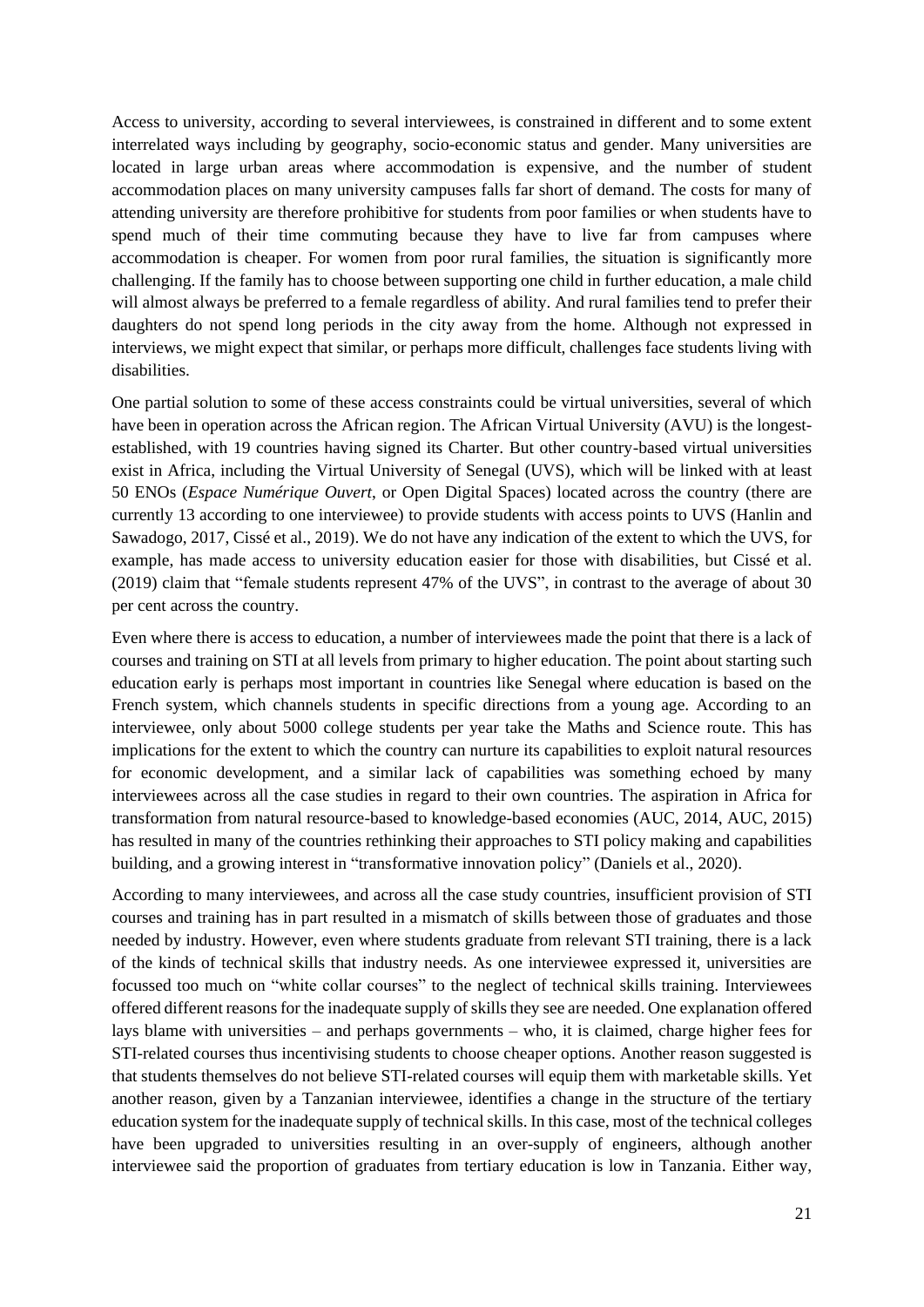both interviewees spoke of an under-supply of technicians who, one interviewee claimed, are a major source of innovation as they are involved in the daily handling of machines and technology development.

To address the mismatch of skills, various strategies and solutions were mentioned by interviewees. Stronger links between university and industry were suggested, with references to specific country programmes that are already underway, and we will return to this in the section below on innovation systems. The most cited strategy, however, was to strengthen Technical and Vocational Education and Training (TVET), sometimes for university graduates as well as at the technician level. In terms of university courses and graduates, some interviewees suggest incorporating structured internships for students in industry and in SMEs, the involvement of industry in setting degree-course curricula and developing training, and moving to competency-based curricula – at least in Kenya and Rwanda – as a way to connect academia and research to national development goals as well as promote critical thinking.

Some interviewees also highlighted specific programmes, already in operation or planned, that aim to enhance TVET. Examples include plans for a TVET college in every one of Senegal's 45 departments, where each college will link to the local economy; an ongoing national employment programme in Rwanda to provide TVET capacity building to graduates; graduate training in entrepreneurship and innovation management, run by the University of Dar es Salaam Innovation and Entrepreneurship Centre; and international links such as between the Ethiopia Textile Industry Development Institute and an Indian leather institute through which 60 students are being trained at masters level in fashion technology, garment manufacturing, and chemical engineering.

Much of the concern with inadequate human resources is focussed on STEM subjects, but some interviewees noted there is also a lack of expertise and capacity in STI at the policy level. This includes the role of researchers, with one interviewee suggesting there is a need for experts to conduct research that informs STI policy. But there is also a lack of expertise in policy formulation, meaning that government officials need to be better informed and knowledgeable about STI. Furthermore, one interviewee claimed there are frequent changes of government personnel, resulting in poor institutional memory and a slowdown of policy implementation processes.

One more issue raised by some interviewees was that of brain drain, where there is a risk that those who do have relevant expertise and skills go abroad, further exacerbating the scarcity of skills. The few interviewees who mentioned the brain drain issue did so in relation to the science and research systems rather than industry and so the problem might be more acute when it comes to retaining universitybased researchers. In explaining brain drain, two reasons were offered by interviewees. One relates to the lack of STI training in-country such that students must go abroad but then fail to return. The second explanation concerns those who are already qualified researchers. Because of the lack of research infrastructure – something mentioned by many interviewees across all the case study countries – researchers "go to the West" or elsewhere in search of better working conditions, which could include better salaries, opportunities and more prestige, not just better research infrastructure. And it is likely that the better working conditions abroad, to the extent that they do indeed exist, act as an incentive for students trained abroad to remain there. But a further issue related in a sense to brain drain is the risk of "poaching" that local organisations face when nurturing the development of their staff. In this case, a local organisation might be reluctant to invest effort in upgrading the skills of their staff, even if this is needed, because those staff then become attractive to other local organisations who might offer better salaries or career opportunities. At a system level, there is a benefit in terms of skills and expertise available in the system – an example of brain circulation – but it amounts to something of a zero-sum game at the organisational level.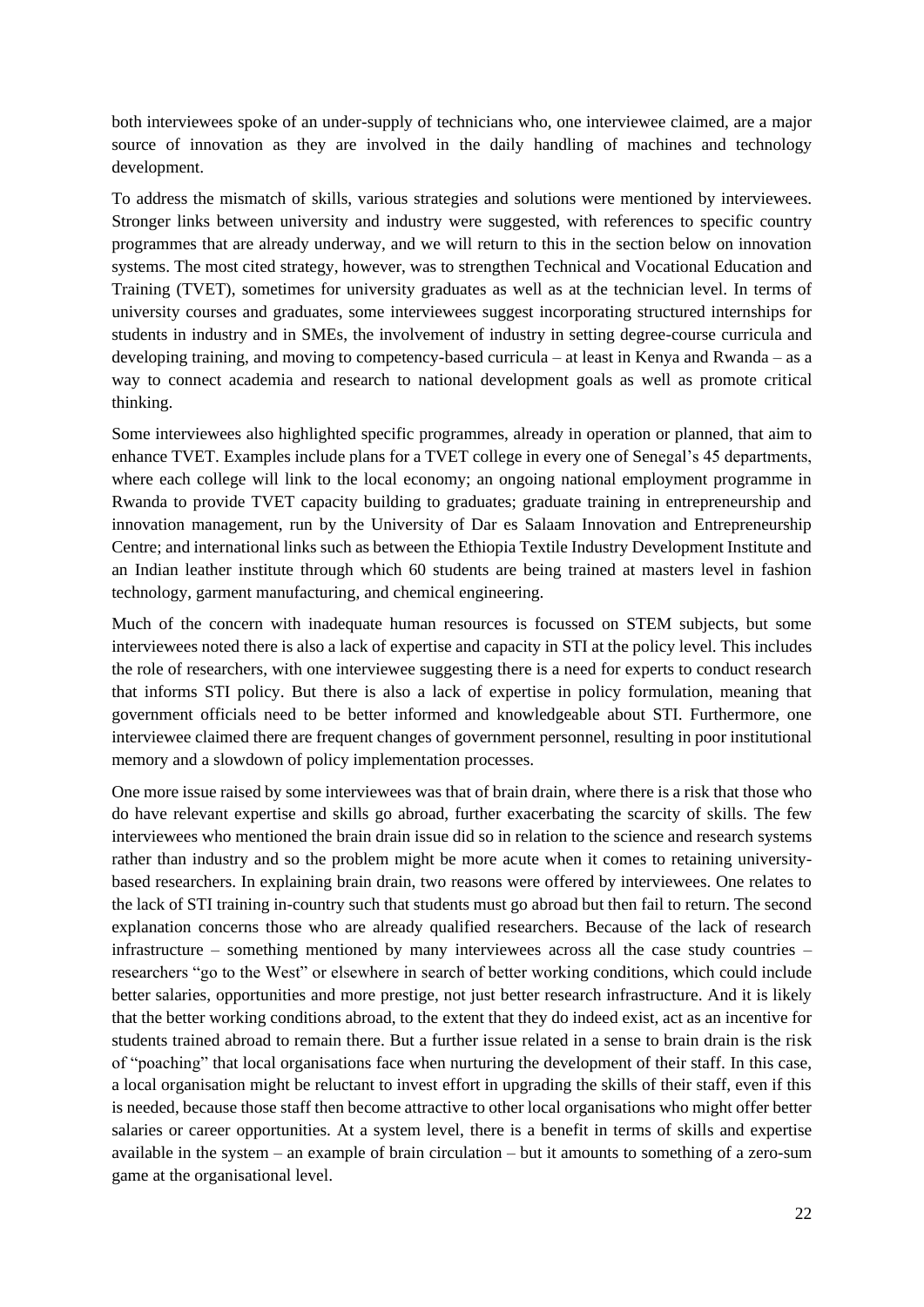#### <span id="page-35-0"></span>**3.3.3 Funding**

Funding for research, and STI more broadly, remains low across the case study countries. SGCI is especially interested in the level of private sector funding and this, according to practically all our interviewees, is very low or negligible. Where there is private sector funding, it tends to be sourced externally or spent in-house by large multinational companies who have subsidiaries in the case study countries. Most research funding comes from donors – e.g. foundations or bilateral and multilateral development partners – and flows directly to researchers or research organisations rather than through governments. Much of the little funding provided by the case study country governments is for staff costs, not for research itself. Many of our interviewees provided reasons for why funding is so low, especially from private sector sources, and offered thoughts on how the situation could be improved. These included comments on the ways in which the funding systems themselves are functioning.

As mentioned, private sector funding of STI activities remains low or negligible in all the case study countries. Various reasons were suggested for this situation, three of which were most widely offered: the local private sector is dominated by SMEs who do not have the financial capacity to invest in R&D or other STI activities, with interviewees from Rwanda and Senegal further observing that their formal private sectors are too small or undeveloped to be concerned with research; private sector actors do not see the business value in research; and the private sector does not trust government research organisations, thereby making it difficult to establish private sector-research linkages. But several other reasons for a lack of private sector funding in STI were suggested by some interviewees. These included a lack of R&D or STI expertise in local firms, poor or non-existent incentives for private sector investment in R&D (whether local or international private sector), and a fear among university researchers – in Senegal at least – that conducting R&D for private firms would constrain their academic freedom and autonomy. Although not widely expressed by interviewees, this fear is a potentially important issue in need of careful reflection and debate if some of the outcomes described by Jasanoff (2005) in relation to the repercussions of the 1980 US Bayh-Dole Act, which deals with patenting of discoveries resulting from federal research grants, are to be avoided. The Bayh-Dole Act, according to Jasanoff's account, had profound effects on the US university and – to some commentators at least – seriously eroded the science system's Mertonian ideals, attracting large private investments into university-based R&D, with claimed negative impacts on academic disinterestedness, peer-review and the robustness of scientific findings, among others.

Solutions to raising private sector STI investments included policy changes to create better incentives. Few interviewees gave concrete suggestions for incentives but those who did mentioned examples such as public-private partnerships for STI activities, tax reductions for firms engaged in R&D, and government subsidies for private sector R&D. Beyond direct financial incentives, some interviewees suggested government investment in research infrastructure could help, such as the nurturing of innovation or incubation hubs that would, presumably, relieve private sector actors of the expense of establishing their own research facilities and so help to encourage private sector STI activities. Such measures could also include public sector support for commercialisation of STI. Also, some interviewees claimed there is a need to establish a clear legal framework that could form the basis for foreign investment in local R&D as well as foster stronger local research-industry linkages. And many interviewees suggested that researchers and other STI actors need to persuade private sector actors of the benefits to their businesses of investing in research, with some interviewees referring to what they perceive to be a need to develop a better research culture.

On this point about improving the research culture, some interviewees said this not only needs extending into the private sector but also needs fostering among those in the science systems of the case study countries. According to some interviewees, the poor research culture they claim exists within the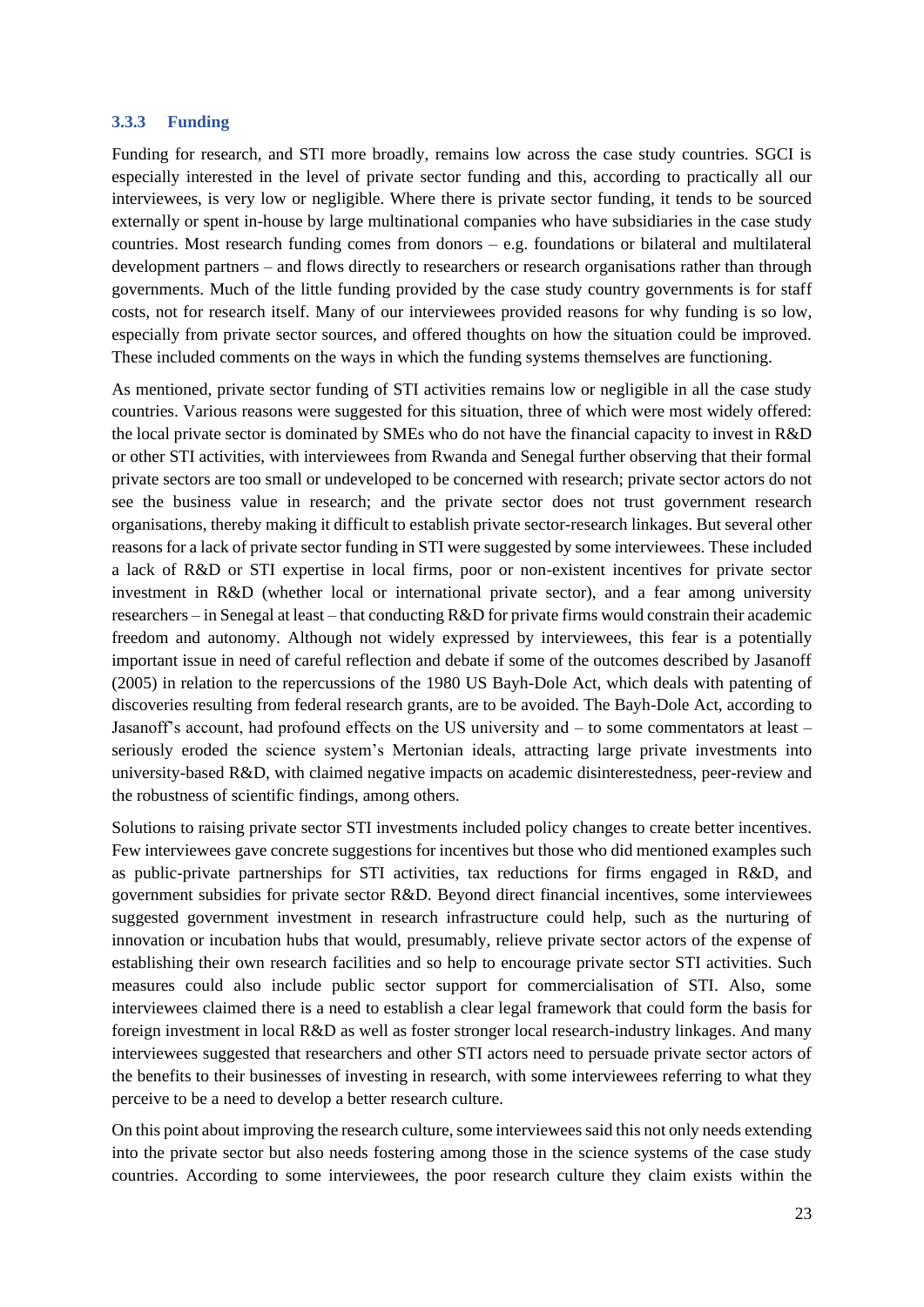science systems is in part an outcome of the ways in which the government funding systems work. For example – at least in Ethiopia, Rwanda and Tanzania – several interviewees claimed that accessing government funding is highly bureaucratic and so, together with the low level of government funds available, many researchers look to sources other than research grants to supplement their income. The resulting "loss of research focus" as one interviewee put it tends to weaken the research culture (see the section on research excellence for more on research culture). But other problems with government funding were identified by our interviewees such as the funds mainly paying salaries rather than for research (Kenya), recall of research funds (Tanzania) or failure to disburse promised funds (Ethiopia), low priority for STI compared with other demands such as education (Kenya and Tanzania), and poor high-level political commitment to, or understanding of, STI and its role in national development (Tanzania).

And the problems with low and uncertain government funding have consequences for the sectoral distribution of research funds. As discussed in the first political economy study (Chataway et al., 2019, Chataway et al., 2017), the agricultural and health sectors receive by far the most money and this, according to our interviewees, has not changed. A common reason expressed in interviews is that these are priority sectors in all the case study countries. However, some interviewees also said that this means other important objectives are being neglected and many STI system actors are unable to get access to research funding. For example, the drive for industrialisation in the case study countries, for which STI could play a crucial role, is undermined because of weak government support. Competitive bidding for the small amount of money available means the relatively undeveloped areas such as engineering or policy research lose out to actors in the more developed agricultural and health research sectors. To address this problem, several interviewees suggested that there needs to be capacity building for researchers in these neglected areas to be able to write better proposals. The need for government support of this kind is perhaps underlined when we consider that, according to some interviewees, donors are less interested in funding research in areas beyond health and agriculture.

#### <span id="page-36-0"></span>**3.3.4 Research excellence**

The issue of research excellence emerged out of the work for the first political economy study (Chataway et al., 2017, Chataway et al., 2019) and is further explored in Chataway and Daniels (2020). In essence, the issue centres on a definition of excellence as used by some science funders in which there is only one measure and that is the traditional notion of scientific excellence, judged by peer review, as opposed to an alternative definition of excellence that incorporates the impact of research. For this updated study, we asked about research excellence explicitly in the interviews and so we now have a stronger evidence base from which to highlight various aspects of the issue more specifically. These can be summarised as falling into three categories: research focus, research process and incentives, and research support.

On research focus, many interviewees questioned the relevance of the research being conducted and this relates strongly to whether research is focussed on "purely" academic problems or on variously addressing societal challenges and national development goals, or what could be described as the perceived dichotomy between basic versus applied research. Practically all our interviewees said research excellence meant having societal impact, if we can describe addressing societal challenges and national development goals in this way. Many of these interviewees did not dismiss publishing in journals; the two objectives are not necessarily in tension. For example, one interviewee said that goodquality journal papers can influence policy makers, implying at least an indirect societal impact. Any tensions that may arise could be between what many actors on the ground perceive as important and how some funding bodies assess research quality, something we noted in the first political economy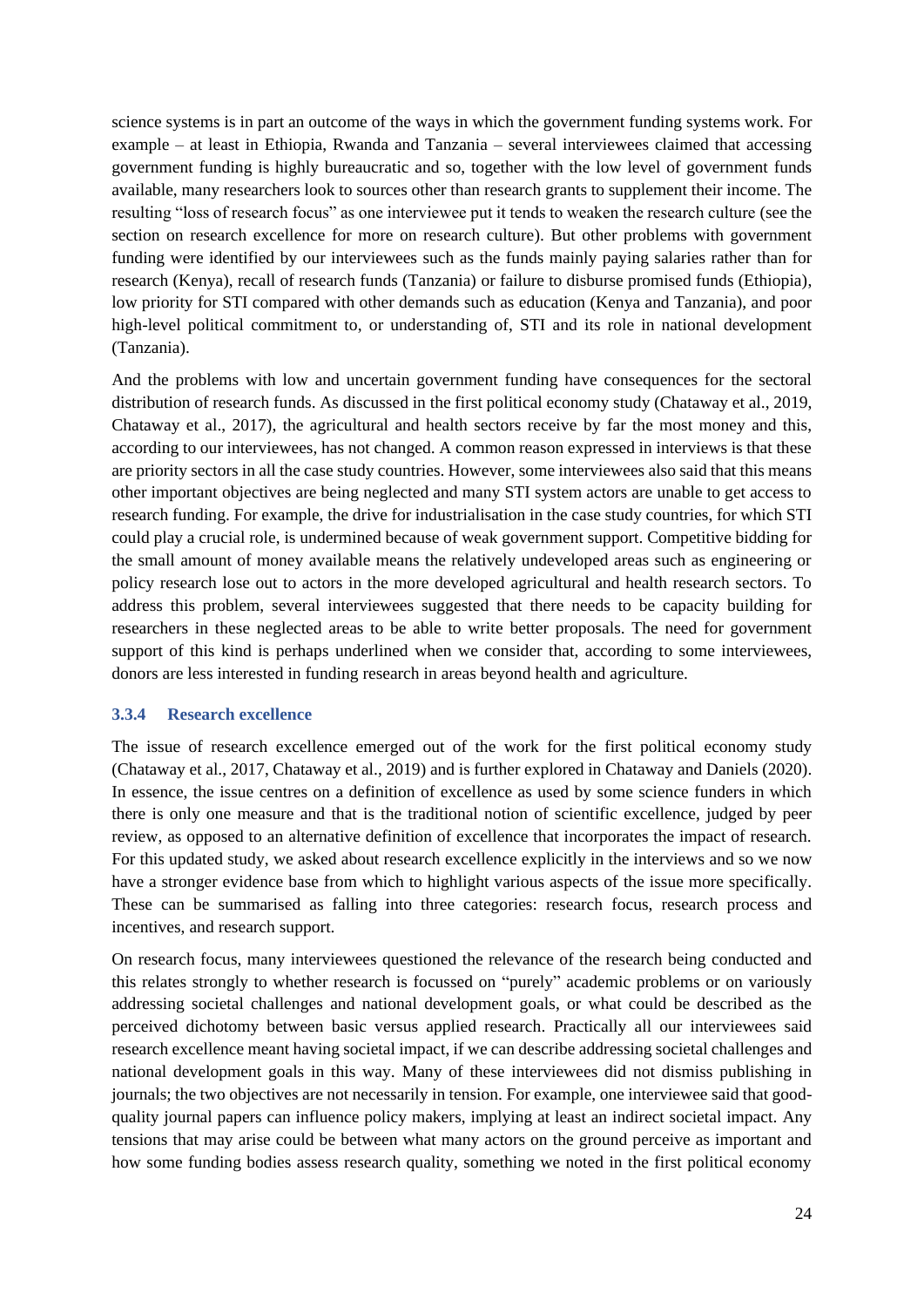study (Chataway et al., 2017) in regard, for example, to the singular notion of excellence the Alliance for Accelerating Excellence in Science in Africa (AESA) appeared to be using.

Implicitly or explicitly, several interviewees argued that agenda-setting must be owned nationally in order to achieve the kind of research excellence they identify. The logic in this argument lies in the need to first understand the national (or sub-national) societal challenges that must be addressed and the control over allocation of funds to motivate research that answers those challenges. From this perspective, some interviewees suggested donors should fund such "baseline" studies and then allocate their research funding in accordance with their findings. Other interviewees argued for more national autonomy, whether in terms of research funding or agenda setting, or both.

Judging by comments in two of the Senegal interviews, this latter perspective seems to be based on the idea that it is not in the interests of foreign actors to either address national development challenges or help build local capacity to address them. The concern is that foreign actors – donors, private companies and others – currently benefit economically from holding the necessary expertise and so are less likely to promote, or might actively undermine, the development of local research excellence. This has some resonance with the argument made by an interviewee in our first political economy study that some donor-funded health research, for instance, is targeted at diseases of interest to the donor countries: that is, the research is motivated by a desire to understand diseases that might in time affect the populations of the donor countries. But not all foreign funding is necessarily so deliberately self-interested. One of the Senegal interviewees noted that the research themes of international funding calls or scholarships are difficult to align with national needs. Nevertheless, it brings us back to the issue of ownership – or sovereignty as the Senegal interviewee expressed it – and an argument that research excellence is something of a governance issue.

In addition to the focus of research, several interviewees from across the country case studies related research excellence to the process of how research is or should be done. There seem to be two aspects to this: (1) research culture, and (2) the need to encourage research collaborations and interactions or working across different sectors. Two interviewees mentioned research culture explicitly and a further five interviewees referred indirectly to research culture and its links to excellence. Those who spoke explicitly of research culture argued there is a need for researchers to be more committed to research and develop a culture of high quality, productivity and efficiency in their work. There was no space in the interviews to explore what these things mean and how they could be assessed, if at all. Nevertheless, several interviewees pointed to the importance of incentives to improve research culture, whether they mentioned culture explicitly or implicitly. At present, according to interviewees in all the case study countries except Ethiopia, such incentives are not in place. Incentives range from the less material, such as encouraging curiosity and creativity at an early age, to monetary inducements that will motivate researchers to be more proactive and engage in meaningful research. And one interviewee argued for a change in leadership mentality in organisations, something that is arguably another dimension of research culture. The point here is that organisations need visionary leaders who will mobilise resources to fund impact-based research.

On the aspect of collaborations, many interviewees see these as ways to ensure the research process achieves excellent outcomes. Many suggested the need to improve university-industry links as one strategy to promote research collaborations, and several interviewees mentioned the need to work across silos such as those between industry, government, communities and academia. Some interviewees also see working across silos as a way to improve policy implementation, again speaking to governance issues. One Senegal interviewee cited a concrete example of the potential benefits of collaborations amongst researchers. The collaborations were facilitated through the SGCI and included researchers from Burkina Faso and Senegal: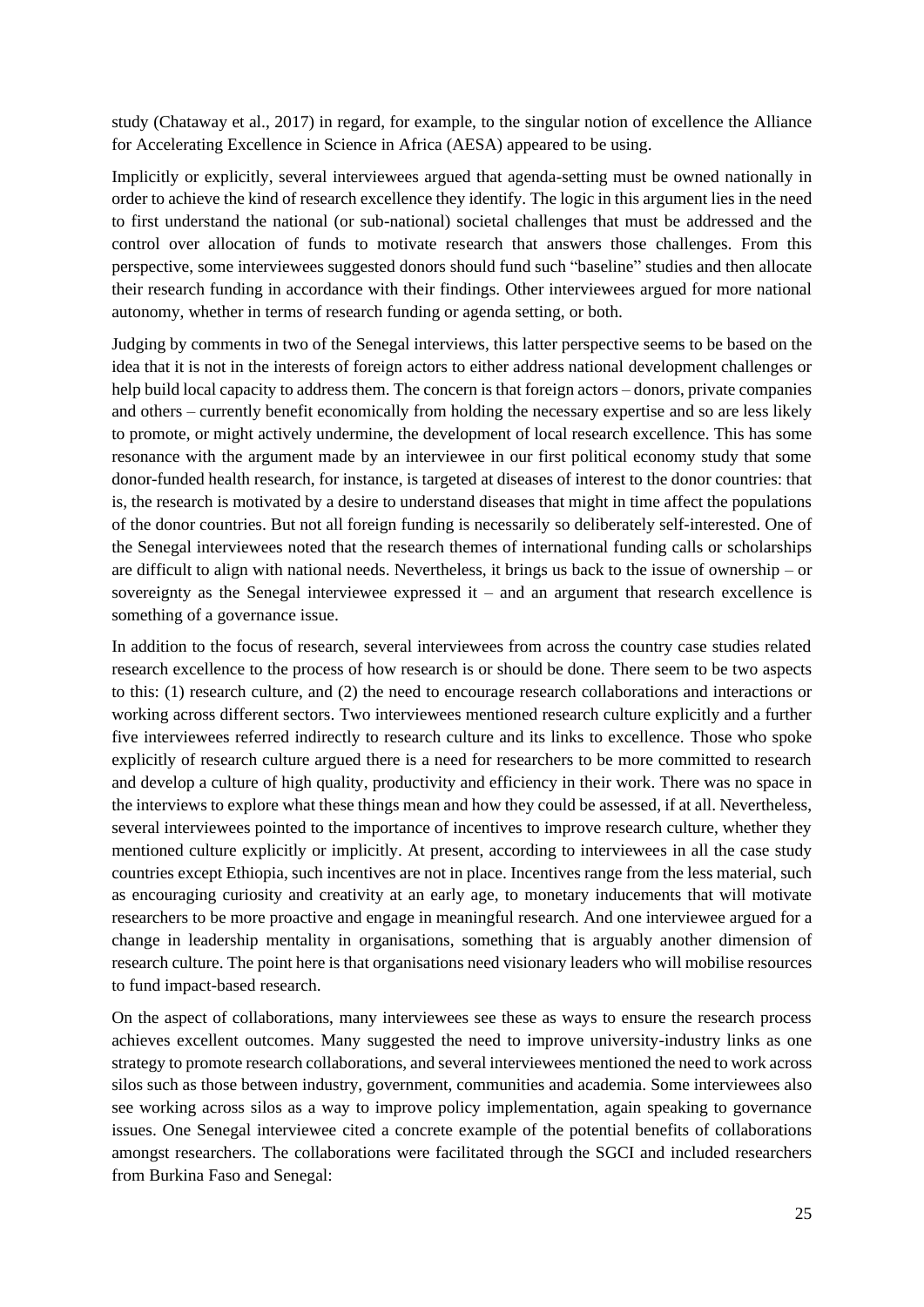The collaboration initiative … did not get much funding. Nevertheless, it has enabled us to identify the researchers, finding the financial means, and create a community of researchers in projects for health and agriculture. We, and even researchers who were not selected, have welcomed this initiative. A total of 17 research projects with researchers from both countries were submitted. They really appreciated to work together. But the budget only allowed for the funding of 2 projects. This stifles enthusiasm/motivation. If at least it was 50% but 2 out of 17 – for high level researchers – this needs to be addressed to have adequate resources and have organisational capacities to address STI challenges [otherwise], for others, the door is closed.

This relates to research support, the third broad category of issues relevant to research excellence. In the view of several interviewees, lack of or weak research infrastructure is one of the more important issues that needs addressing. The specifics of what this means seem to vary but they include establishing laboratories with testing and other equipment, R&D facilities, and centres of excellence. Perhaps with the exception of centres of excellence, the kinds of infrastructure suggested imply that many see research predominantly in terms of the natural and physical sciences, and how this relates to achieving societal impact implies "innovations" (and perhaps STI generally) are widely understood to mean marketable products and services. There is more evidence from our interviews to support this interpretation and we will return to this in the section below analysing the political economy of SGCs. But, besides a need to improve infrastructure, some interviewees referred to the importance of establishing research teams and a conducive research environment, as well as building capacity for administrative support for teams and research projects, and the need to create technical and innovation support units in governmental institutions.

#### <span id="page-38-0"></span>**3.3.5 Innovation systems**

Within all the themes so far discussed, a cross-cutting issue that has appeared several times is that of support systems for STI. Under the governance theme, for example, weak policy implementation is blamed in part on STI bodies and organisations working in silos, which leads to weak coordination and collaboration in STI governance. This silo problem – extended to include other sectors beyond governance – is also identified as an issue hindering the achievement of research excellence. Under the themes of human resources, funding and research excellence, more systemic issues were identified. These include poor university-industry linkages, and the need for more innovation or incubation hubs and centres of excellence. And more specific sub-systems were identified as problematic. Here, many interviewees cited issues with intellectual property rights (IPRs), product commercialisation and, as noted under several themes, research support infrastructure. In this final theme discussion, we focus on issues we have so far not explored but have emerged strongly from our interviews: university-industry linkages, IPRs and product commercialisation.

Various problems with linkages in STI systems were mentioned by interviewees across all case study countries, and weak system linkages would certainly be seen as a problem by analysts in the innovation systems literature. However, the most common kind of linkage discussed in interviews was between universities and industry. The reason this kind of linkage seems to be important, at least according to our interviewees, is that innovations are assumed by many to originate in university-based research. This resonates with the point made towards the end of the previous theme discussion on research excellence that innovations are widely understood to mean marketable products and services. In this view, which came across strongly in the interviews, university researchers are expected to produce highquality science that can eventually lead to innovative and marketable products and services. In turn, these products and services will address societal challenges and contribute to economic growth and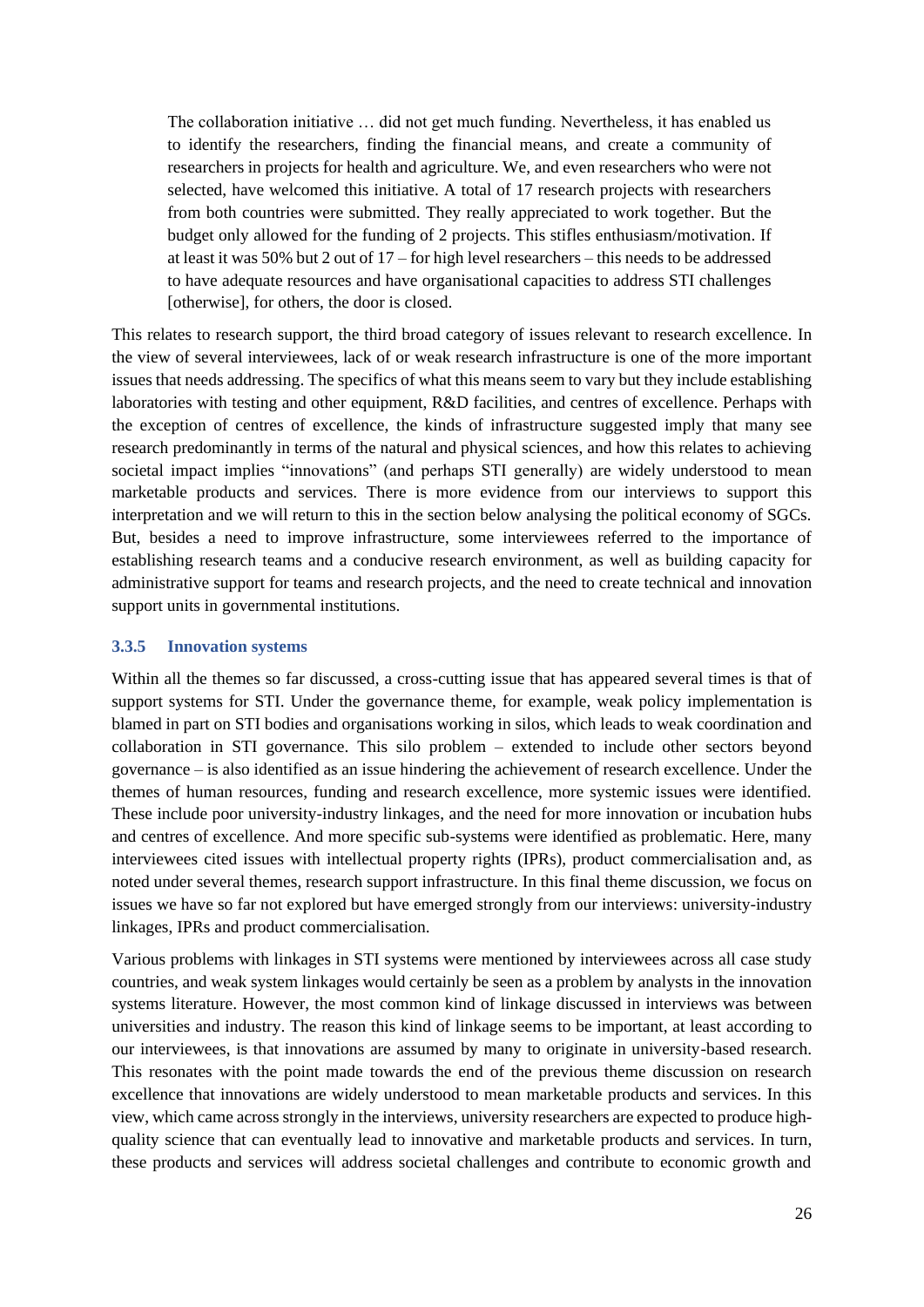development. We will explore these ideas further below in this theme discussion but, first, we discuss university-industry linkages specifically.

The general diagnosis of the state of university-industry linkages across the case study countries is that they are poor or weak and so, according to the widely-held view that they are key to generating innovations, STI systems are not producing the expected products and services needed to meet societal challenges. On the university side of these linkages, some interviewees suggested there is too much emphasis on disciplinary education that is also lacking, as we said earlier, in the development of TVET skills relevant to industry. The reasons for this are many but include little power and few resources for STI government departments within ministries, no policy frameworks for knowledge or technology transfer from academia to industry, no incentives for academia to work with industry and, as we discussed in the Senegal case earlier, some reluctance among academics to enter into relationships with private sector actors.

On the industry side of the linkage, according to our interviewees, the private sector has little understanding of STI needs and, as we discussed earlier, either sees no business case for investing in STI in universities or is dominated by SMEs who have no resources to invest in STI activities. And, mirroring academic reluctance to enter into relationships with the private sector, some interviewees suggested that industry does not trust public research organisations. As a Rwanda interviewee said, "the networks are full of suspicion".

In a partial answer to some of these issues, interviewees highlighted several efforts aimed at strengthening university-industry linkages. In Ethiopia, the University-Industry Linkage (UIL) initiative has, according to an interviewee, been established in all public universities and has strengthened links between academia and several industries, with manufacturing, service, hotel and health specifically mentioned. Also in Ethiopia, according to another interviewee, at the governmental level, the separation into a Ministry of Innovation and Technology and a Ministry of Science and Technology has meant more effective implementation of STI policy, which includes more efficient management of UIL. In Kenya, Linking Industry with Academia (LIWA) promotes a triple-helix model of innovation – where government, industry and academia form the three helixes – and is working to increase private sector engagement in the national innovation system, amongst other activities. And one interviewee pointed to a policy in Kenya that mandates universities to involve the private sector in research.

In Rwanda, an interviewee noted an initiative led by the Ministry of Education and funded by the African Development Bank (AfDB) to increase linkages between higher education and industry. And the Government has launched the National Industrial Research and Development Agency (NIRDA) that, among other activities, aims to encourage collaborations between private and public sectors. According to the interviewee, R&D funding has increased over the years but, as we have noted elsewhere in our discussion, the private sector in Rwanda is small and so has limited capacity to support R&D. In Tanzania, we have no specific details. One interviewee did say, "There are some programmes here and there but there is a huge need to have proper coordination and collaboration between players". Unfortunately, we have no data to explore the extent to which any of the initiatives mentioned here are succeeding in strengthening university-industry linkages.

As we said above, the outcomes of university-industry linkages are expected to include innovations that will become products and services to address societal challenges. And such products and services might also originate from the private sector without the involvement of universities or other research institutes. Many of our interviewees had thoughts on these processes, and it is here that the issues of IPRs and product commercialisation were raised. It is clear from our interviews that many actors are focussed on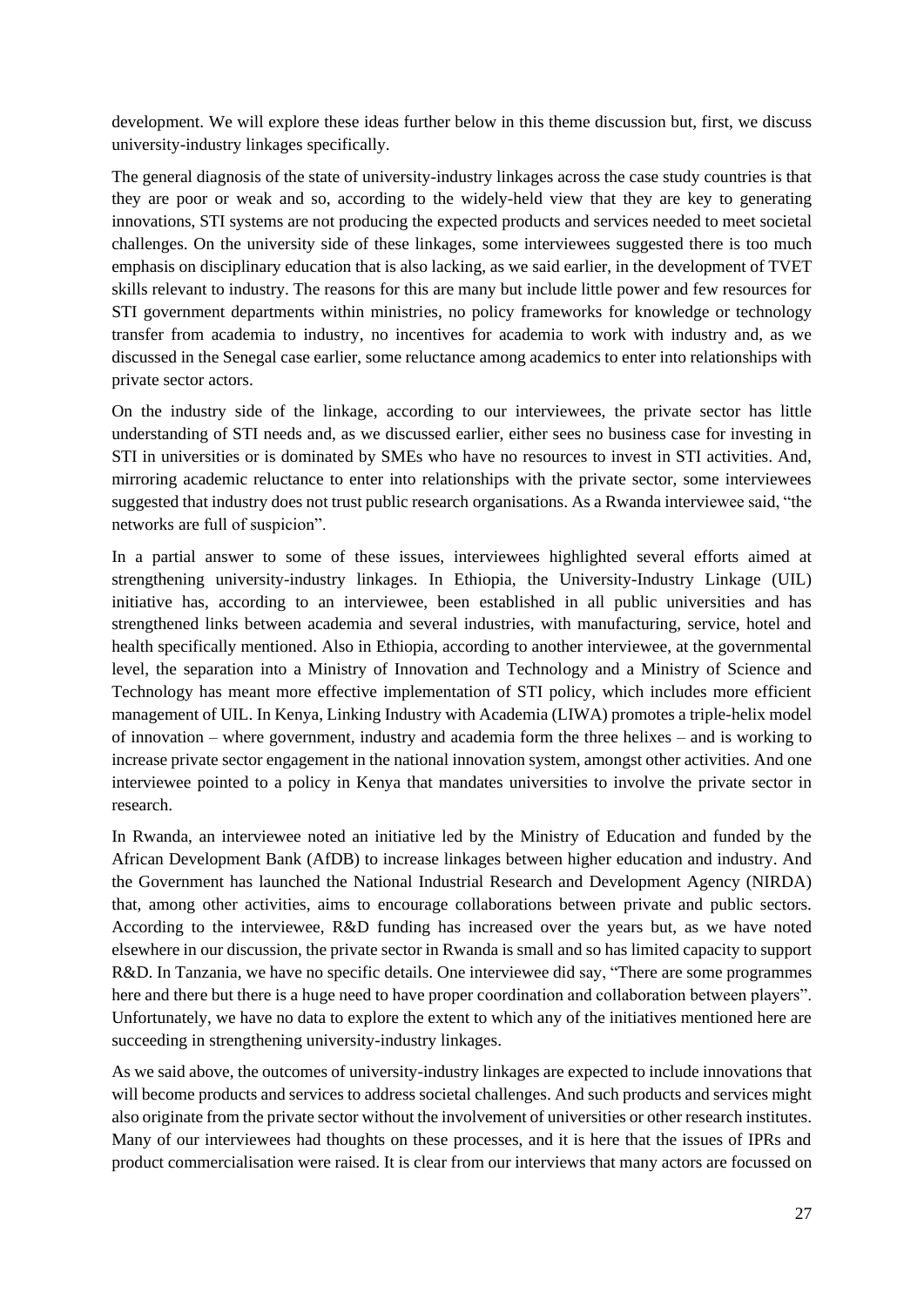technologies of various kinds when they discuss innovations: technologies such as drugs for curing diseases, technological consumer products and technologies to improve manufacturing. And, because these products are expected to be released into the market by private sector actors, the health of the business environment features in many interviewees' comments. From this view, the importance of IPRs and patents is paramount. Without strong IPR protection, the argument is that research is unlikely to lead to marketable products because innovators fear they will be copied and so innovators will be unable to appropriate enough profit to recoup their investments. In addition to this risk, innovating from research to market is seen as expensive and so it is difficult for the many SMEs who populate the case study countries to engage in innovation. And, even if innovators do attempt to get intellectual property protection, patenting processes can be bureaucratic, time-consuming and expensive.

Some interviewees offered either thoughts on ways to address these challenges or mentioned specific efforts that are in operation to do so. For example, a number of interviewees called for more innovation or incubation hubs that could be used to help innovators turn their ideas into commercial products. Such hubs could be provided through public organisations and some interviewees pointed to such hubs now in place. However, one Tanzania interviewee also noted that innovation hubs lack the skills necessary to commercialise products. One Rwanda interviewee said there was a need for a national body to support innovators (the interviewee did not mention NIRDA), something that Kenya has introduced – Kenya National Innovation Agency (KeNIA).

In Tanzania, one interviewee mentioned the Small Industry Development Organisation (SIDO) and the Tanzanian Industrial Support and Development Organisation (TIRDO) as potential support organisations for innovators. However, the interviewee noted that SIDO does not have an official mandate to support business and technological development, and TIRDO's research output is not used. In terms of strengthening university-industry links, one Kenya interviewee argued for better technology transfer offices and suggested that universities could be good locations for incubators. And another Kenya interviewee called for simplifying the patenting process and reducing its cost or waiving the fee altogether.

Overall, when interviewees talked of some of the problems in an innovation system, they focussed on a small part it – the university-industry linkage or, in a few cases, the triple helix. And much of the discussion assumed innovation to mean marketable products. Little mention was made of wider innovation system actors beyond universities, industry and the government. No interviewees talked of other kinds of innovation, such as in policies or social practices. Although it could be argued that innovative and marketable products are the most economically significant, and therefore most important, and that these are most likely to emerge from a well-functioning triple helix, there are potential risks in this view. In our political economy analysis, to which we now turn, we will explore these risks more fully.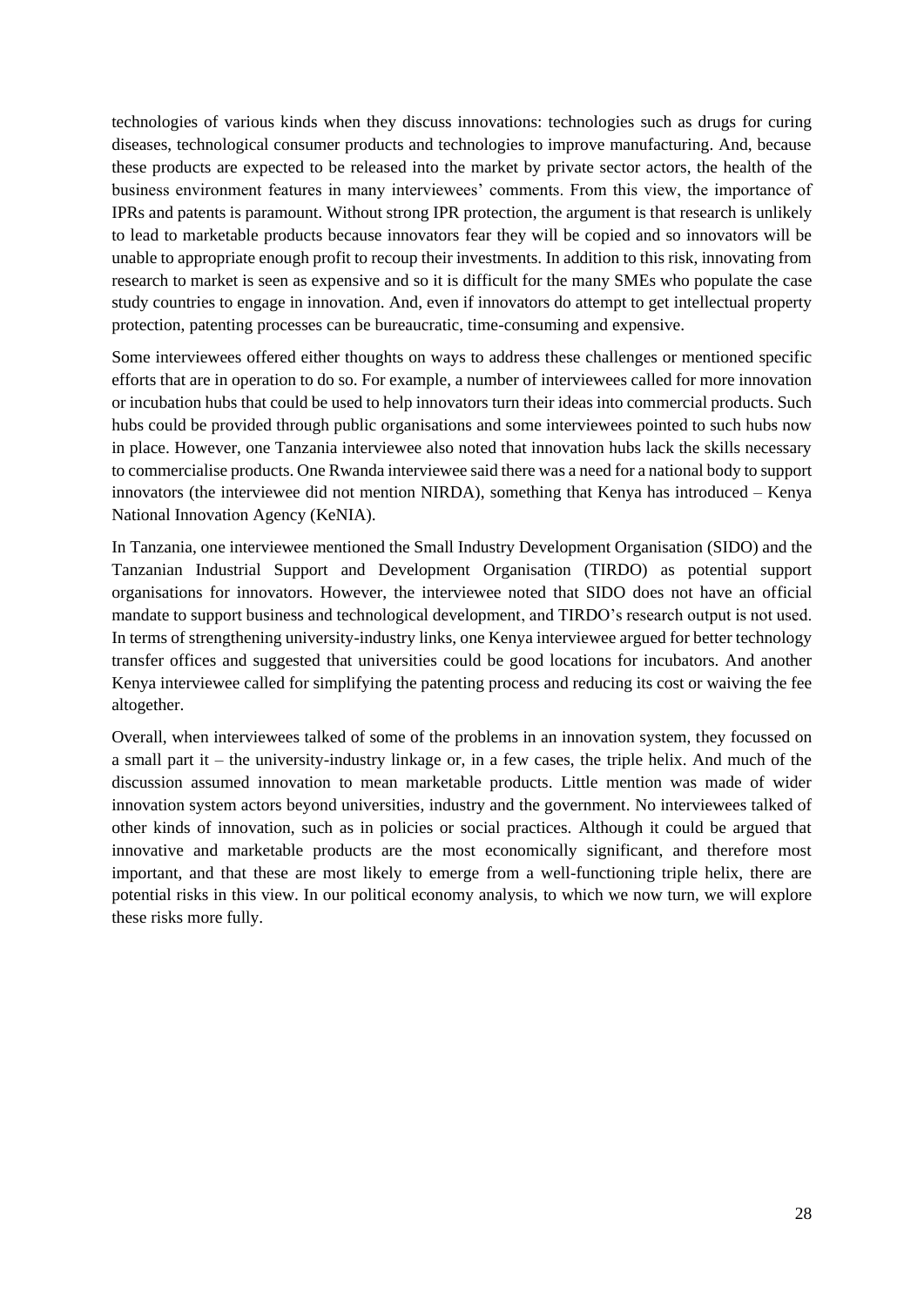#### <span id="page-41-0"></span>**4 Analysis and Discussion of the Political Economy of SGCs**

#### <span id="page-41-1"></span>**4.1 Introduction**

We begin our analysis and discussion of the political economy of SGCs by examining what we can deduce about the dominant ideas shaping efforts to strengthen STI systems in our five country cases. As we discussed in Section 2, where we explained our conceptual approach, ideas can be revealed by, or inferred from, the ways in which actors talk about the system in which they wish to intervene, what strategies or interventions they think are needed to change the system, and why they believe such interventions are needed. Combining what we deduce about these ideas with evidence on what is being implemented, we can better identify actors' understandings of STI systems to provide a basis upon which we can highlight possible tensions and synergies between the strategies employed and the realisation of desired outcomes. In this section, we first analyse what we can discern about the dominant ideas of innovation and innovation systems. We then briefly discuss some of the alternative understandings before considering what policies (or institutions) are being implemented as a result of these dominant ideas. This brings us to a consideration of some of the policy risks associated with the dominant ideas and what adopting a broader understanding of innovation and innovation systems might mean. We then reflect on how different structures are affecting STI in the case study countries, and then consider different actors' interests and roles in strengthening STI systems. We end the section with a focus on research excellence and what issues arise from efforts to achieve it.

#### <span id="page-41-2"></span>**4.2 Ideas: understandings of innovations and innovation systems**

As we noted at the end of the previous section, there seems to be a specific concept of innovations (as outputs or outcomes) dominating actors' narratives. Judging by the comments of those we interviewed, innovations are widely understood to be technological products marketed by private firms, and the hope seems to be that such products will enable citizens to improve their lives in some way, thereby achieving societal impact and national development. In the case of some interviewees, the concept of innovations extends to include services and, in the view of a few other interviewees, incorporates manufacturing technologies or perhaps manufacturing processes. In line with this understanding of innovations, science and research are expected to generate the raw materials with which to develop technologies that can become marketable products or can facilitate service-provision.

Considering, then, the relationship between science and innovations, the understanding we have just described suggests that the most important actors in an STI system are researchers (whether in universities or research-based organisations), technology-development support organisations, private (entrepreneurial) firms, business incubators and policy makers. The roles and responsibilities in this chain of actors are assumed to begin with researchers making discoveries from which they refine technical principles. These can be used by technology-development support organisations to design technological prototypes. Private firms can then work with business incubators to turn these prototypes into marketable products and viable businesses that can attract finance. These products are then released into the market where customers can buy them, assuming the products are both well-marketed and of some value to customers. Policy makers set the terms under which these different activities unfold and the regulatory frameworks that ensure fair play, safety, and relevance to national development. Importantly, the particular understanding that seems to dominate is that the direction of flow is from science through to products in the market. In other words, as we suggested in the first political economy study, there appears to be a dominant understanding of innovation as a unidirectional science-push process, the so-called "linear model of innovation" long-ago discredited in the innovation studies literature. As Daniels (2017) argues, there is a need to broaden the conceptualisation of innovation in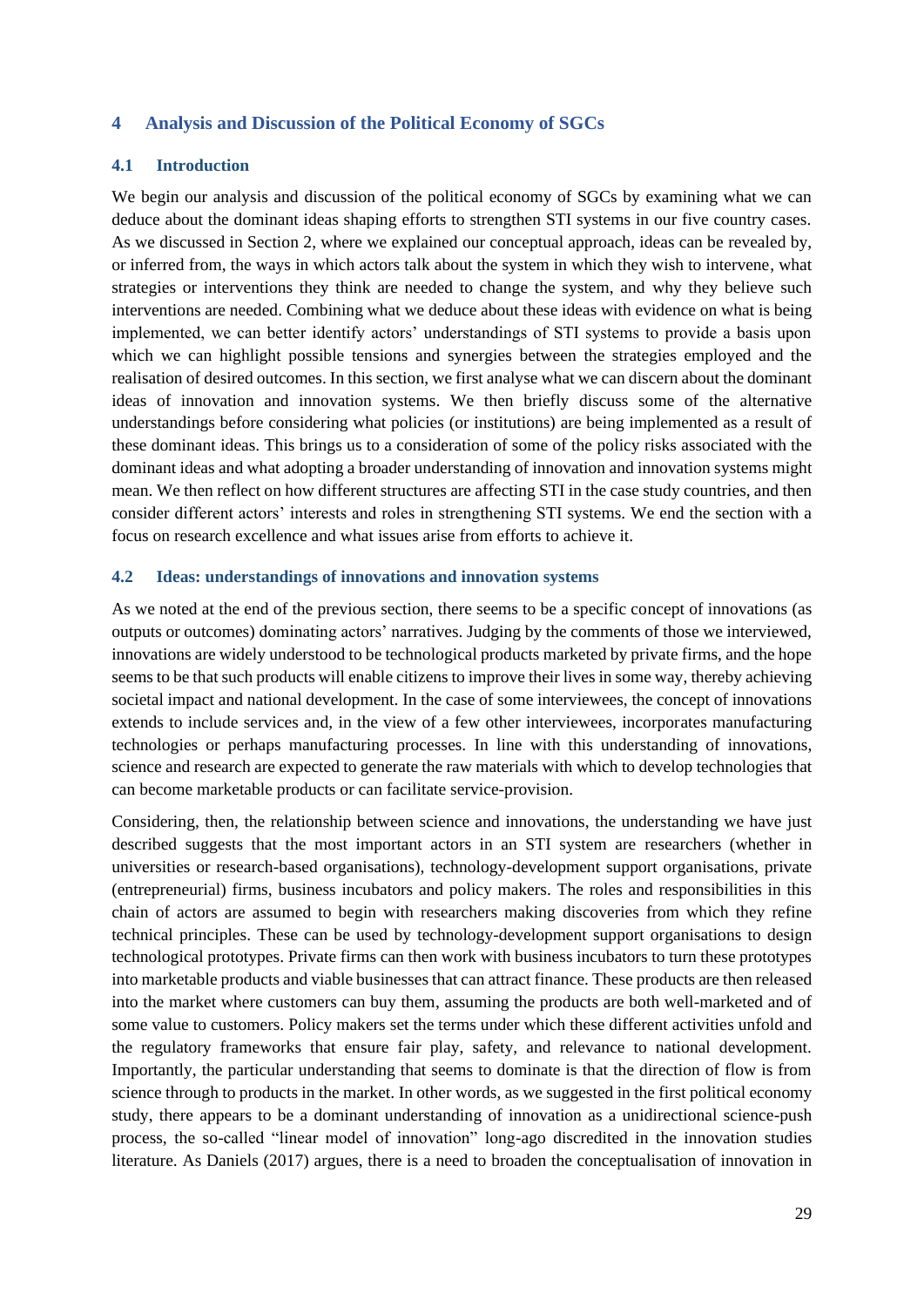Africa, partly to go beyond the linear science-push framing and narrow view of innovation as products, but also to ensure that innovation address issues related to inclusive development (Daniels et al., 2017).

Although these understandings seem to be dominant, we should note that some interviewees expressed alternative or broader ideas. Interestingly, those with slightly different ideas were all in Tanzania. This might be significant of some wider phenomenon in the country or could just be an artefact of the interviews we happen to have managed to secure. In any case, an interviewee from an organisation trying to promote business solutions to development challenges, when asked who the main actors involved are, included technology enthusiasts, the public and development partners along with the kinds of actors we listed in the previous paragraph. Another interviewee emphasised the importance of policyfocussed research, not just research in the natural and physical sciences, and how neglect of this was a problem for improving the STI system. And one other interviewee expressed a similar view, identifying a misconception of innovation as a problem, and saying:

most people think that innovation is only for engineers and scientists. Most of the financial support for innovation is directed towards applied research (product development) and small amount goes into financing the qualitative research (policy research and system analysis) in innovation.

The same interviewee also pointed to a lack of intermediaries in the STI system, another kind of actor whose role would be to broker knowledge between others. And the interviewee further identified weak connectivity between the different elements in the STI system.

Policy recommendations that flow from the dominant understanding of innovation and the innovation system, as we have characterised them above, would rest on assuming that more funding of sciencebased R&D – and therefore more activity in science-based R&D – would lead to more discoveries or refinements of technical principles. Then, assuming the rest of the science-to-innovation system is working well, the outputs of science-based R&D would eventually lead to more products appearing in the market and there would be more chance of addressing development challenges. As such, sciencebased R&D needs more funding, and there needs to be more funding for the technology and product development process as well as better linkages between the actors along the innovation chain. All of this needs to be tied to national development goals so that public money is spent on addressing relevant national challenges. Attention also needs to be given to support systems, such as education (from primary through to higher education), and to specific policy instruments such as private and intellectual property protection. And private investment is needed to supplement scarce public money to support R&D as well as to finance product commercialisation.

#### <span id="page-42-0"></span>**4.3 Institutions: policy risks associated with the dominant understandings**

The evidence gathered for our five country case studies, especially in interviews, suggests that the above interpretations of the dominant understanding of both innovation and innovation systems in those countries are plausible. And the nature of the policy problems identified by our interviewees in the five countries resonates with what policy recommendations we would expect to flow from this understanding. Although we do not wish to argue that the dominant view of innovation is in some sense "wrong" or that the policy recommendations associated with this view are inappropriate, we do wish to argue there are risks that need to be examined if they are not to undermine the strengthening of STI systems. Certainly, innovative products and services do make both a difference to people's lives and can have significant impacts on economic growth and development.

Such products and services can have roots in science-based R&D, and support throughout the innovation chain, as characterised above, can help to usher science-based ideas into innovations in the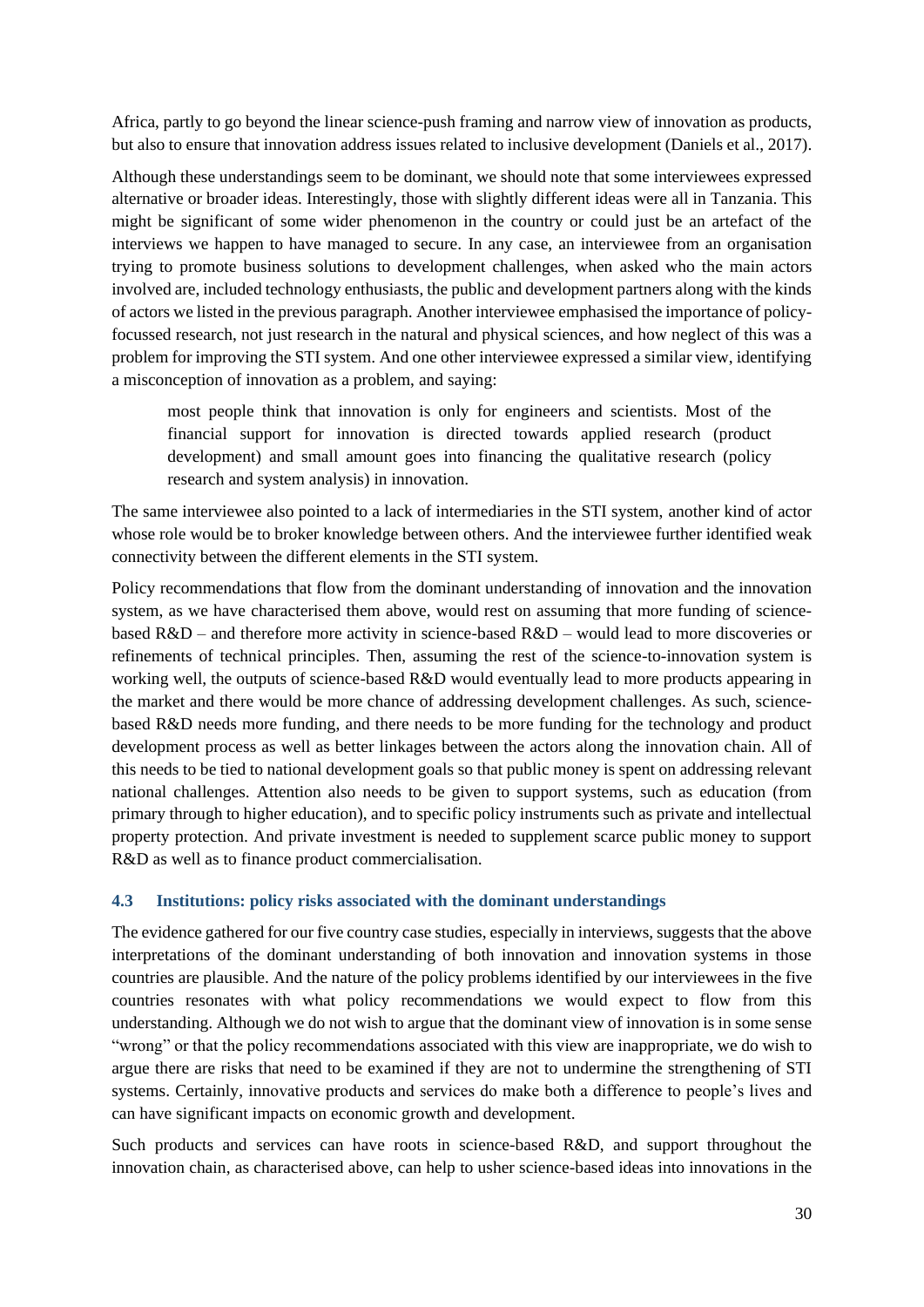market. But if these outcomes fail to materialise or materialise in ways deemed insufficient by political and policy actors there is a risk that support for STI will either continue to be weak and unstable (at best) or perhaps be withdrawn altogether. It is well-understood in the innovation studies literature that innovation is a risky and highly uncertain process. Iconic or celebrated innovations that have significant economic impacts  $-$  e.g. the Internet, smart mobile phones, mobile money  $-$  happen rarely and, incidentally, when they do they are often the result of significant public investment (Mazzucato, 2013). In this sense, confining the understanding of innovation to marketable products and services, and the innovation process to a science-push model, looks like an "all-eggs-in-one-basket" strategy: i.e. that everything rests on one approach that could fail.

Broadening both the concept of what counts as an innovation and how an innovation system works (Daniels, 2017) could help STI stakeholders to better understand the roles of science and research in STI systems as well as foster more ways in which innovations are realised. For example, few interviewees talked about innovations in public services but the introduction in Senegal of a virtual university (the UVS) could be seen as one such outcome. According to the information we have about its impacts, the UVS has enabled thousands of Senegalese in rural areas to access higher education and, importantly, has raised the proportion of women studying for degrees. There are likely problems with the UVS model, but it is not clear that it would even exist if all efforts to promote innovation were focussed on generating marketable products from science-based R&D as per the characterisation we discussed above. Innovations in other public services across our case study countries could have important societal impacts too. This underlines the point made by two of our Tanzania interviewees on the importance of policy-focussed research, and not just for STI policy.

But another aspect of the risks associated with too narrow a focus on science as the origin of marketable innovations arises from the reported suspicion amongst Senegalese academics of working with private sector actors, and the reference to the US Bayh-Doyle Act as discussed by Jasanoff (2005). In this respect, if the science system is expected to work closely with private sector actors to generate products then it could become overly instrumentalised and captured by private interests. This could fundamentally undermine the science systems, compromising notions of scientific excellence that could have implications for the place of African science globally. We do not wish to argue that this danger is imminent. Rather, it is something that policy makers and STI actors may need to reflect upon when advocating for ways in which STI systems – and research excellence – can be improved.

#### <span id="page-43-0"></span>**4.4 Structures: geographical, social, political and organisational influences**

Whatever understanding of innovation and innovation systems is dominant, there are several structural issues that also condition what is possible or desirable in the STI systems that SGCs are seeking to achieve. We have already mentioned something about geography, and how this can affect access to services, when we discussed the UVS. Another aspect of geographical structures relates to resource endowments. In several of our case study countries, oil and gas deposits offer economic opportunities those countries wish to exploit. To this end, some of the countries are developing elements of innovation systems centred on oil and gas exploitation, such as establishing degree and postgraduate courses to nurture capabilities in these sectors. This raises difficult questions that policy makers and STI actors may need to consider. If STI systems around oil and gas are successfully developed, there is the question of whether such systems would then need to be dismantled as climate change action intensifies. Considering the enormous amount of work needed to establish STI systems, dismantling them will not be easy: not only will they be economically important, thus creating the challenge to replace them with equally important economic sectors, they will also create powerful vested interests and, if they do become obsolete, there is the risk of creating stranded STI systems not just stranded assets. More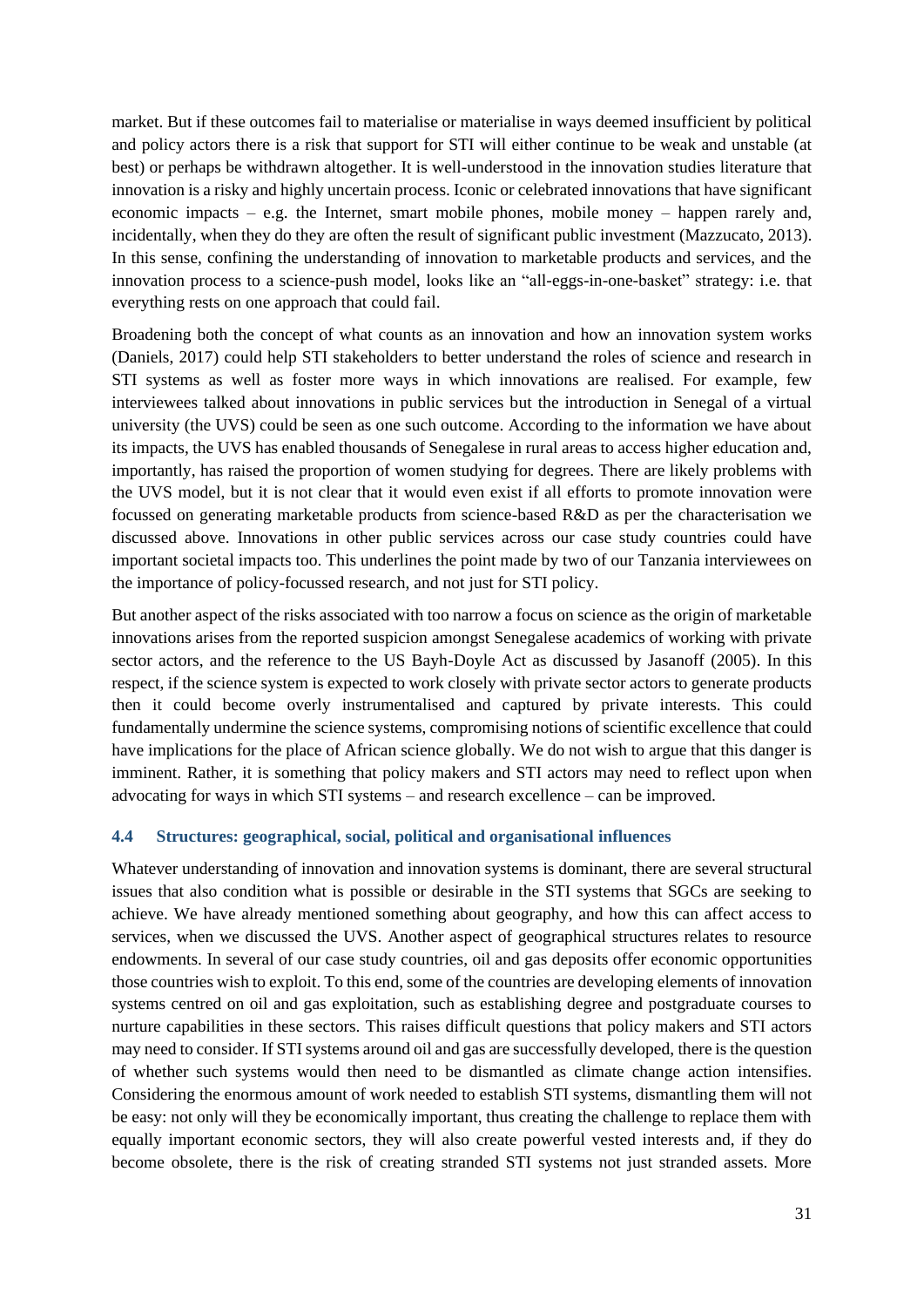generally, STI actors may need to consider the extent to which they wish to develop systems based on other resource endowments or, perhaps more usefully, how they will ensure that reliance on such endowments is sustainable.

We have also seen some effects of social structures. In this case, it was around gender roles and access to higher education. Women tend to enjoy less access to education than men because of gendered practices in the home, but also in terms of how gender relations are understood to play out in urban areas, making it less safe for women to live alone in cities far from their families. There may be similar or more severe effects for people living with disabilities. Other studies could investigate these issues more specifically. Without equality of access to education and other public services, and without equality in governance roles, apart from the ethical and justice issues raised, STI systems will not benefit from the best available human resources.

In terms of political structures, we noted the comments by some interviewees in regard to the position of SGCs in their national governance systems. There is a potential tension here between locating an SGC close to the highest level of political power, which would provide the SGC with the authority and resources to act more effectively on STI policy, and locating it in a position where it can act autonomously. The risk of location at the highest level of power is that it could then be easily captured by whatever is the prevailing political interest of the time. Locating the SGC away from such dangers could mean it is unable to function, especially if it is unable to secure the support of the highest political level. This clearly points to the need for strong institutions so that SGCs are buttressed against daily political dynamics.

At the organisational level, we did not reveal much about how structures affect implementation of STI activities. One exception, perhaps, was in the way academics are expected to work. Several interviewees spoke about universities being focussed on education (teaching) to the neglect of research, with academics expected to deliver heavy teaching loads. In Kenya, academics are apparently not relieved of teaching duties even if they win research grants. Such organisational arrangements are not conducive to fostering a research culture let alone the production of excellent research.

The extent to which these various structural factors condition STI systems is a matter of discussion. Some of them are likely to be more important than others: resource endowments, for instance, could have profound impacts; structural inequalities could have significant practical impacts but are also issues of justice in their own right. However, we cannot suggest what might be the right kind of structures, and so recommend what should be done to create or shape them, because the same challenges seem to be present across all the case study countries. Instead, we would suggest there needs to be specific research done to understand the effects of different structures on the development of STI systems.

In summary, therefore, structure is important because difference structures can condition how, for example, funding flows, accountability is exercised, coordination is enabled, or high-level political support is achieved. In principle, structures that embed STI governance within the presidency or prime minister's office, for instance, risk capture of STI actors to narrow interests and reduced autonomy. On the other hand, structures that place STI governance far removed from such high-level positions risk low levels of support for STI actors and poor access to resources such as funding. Interestingly, although each of the countries studied has its own structure, some of these issues seem to be present across all of the cases. This suggests that, regardless of the structure, emphasis needs to be put on addressing the specific issues, rather than focussing too much on structure itself. In other words, it is important not to over-emphasise the significance of structure.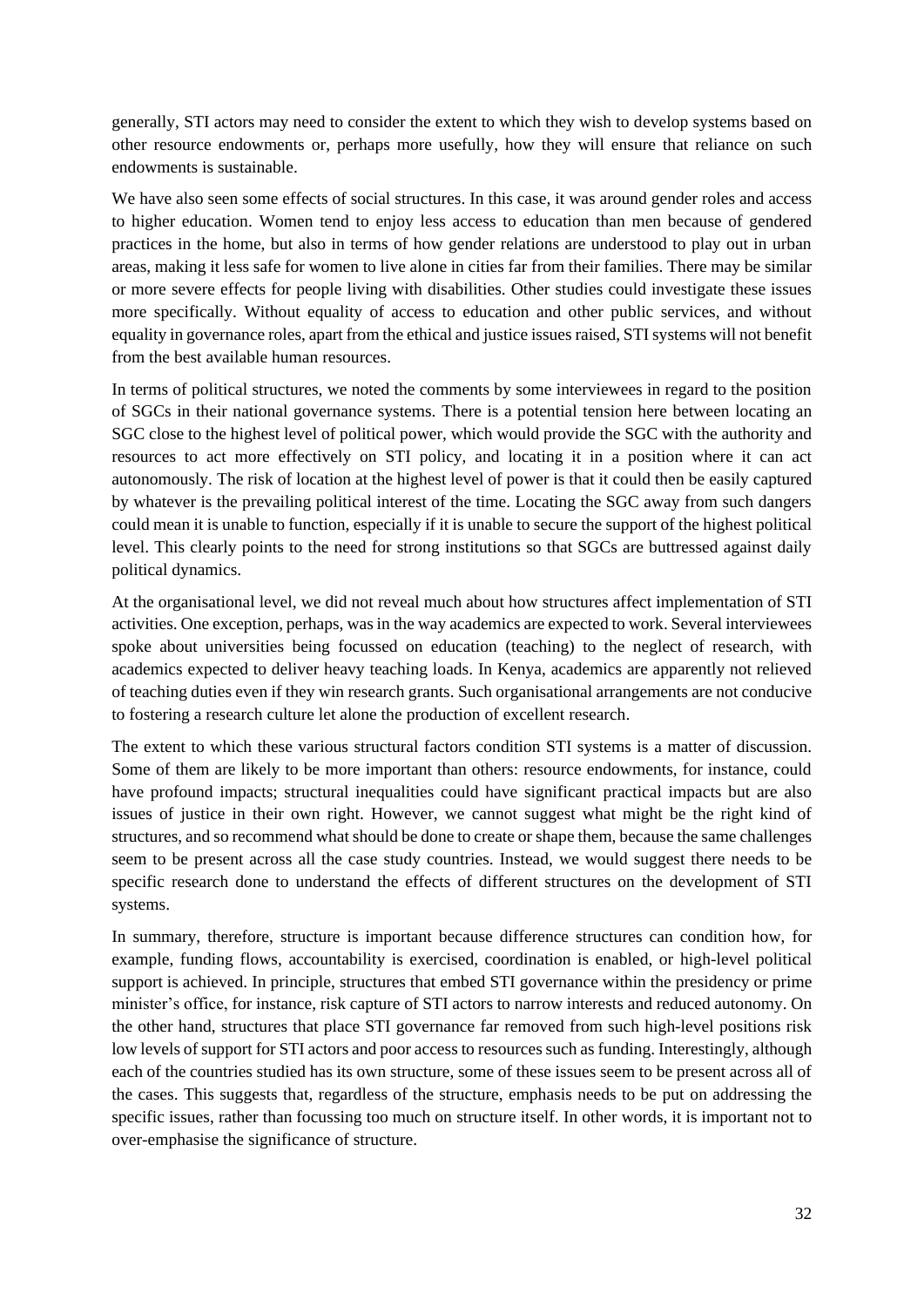#### <span id="page-45-0"></span>**4.5 Interests: understanding different actors' roles in strengthening STI systems**

The final political economy factor we should note is that of interests. These are apparent in all aspects of the STI systems of the case study countries. It is unsurprising to state that every actor has their own interests and also that these various interests do not always align with each other. We have already discussed some of these in the thematic section. For example, we discussed the claim that donors are not always funding activities relevant to national interests because they have their own interests at heart, and international actors could also have their own interests to protect, meaning they are less likely to help local actors develop their own capabilities. We also heard that local private sector actors do not see the business case for investing in R&D; they do not see their interests being furthered by such activities. And researchers, or academics who could engage in research, are not incentivised to conduct research; their interests are not being served by their national STI systems.

Many interviewees suggested solutions to these issues, but these solutions were general in nature – e.g. creating incentives – or targeted at one specific part of the system such as improving IPR regimes. We would suggest that more careful and in-depth study of the interests of different STI system actors, and the ways these interests interact with others, would be of benefit to SGCs and other STI stakeholders. Such a study could include attention to how interests are aligned in examples where there has been success and attention to how more problematic interests have been managed. One specific issue that arises from our study is that the private sector is more complex than it is often portrayed. In our country cases, for example, there was discussion of international companies, local large and powerful companies, local formal sector SMEs and local informal SMEs. Each will have different kinds of interests, different capabilities and different resources at their disposal. Understanding how to get the private sector to invest more in R&D will therefore require a much more nuanced understanding of these interests and resources.

#### <span id="page-45-1"></span>**4.6 Summary: narratives about science and STI systems**

The key messages flowing from this analysis of the political economy of SGCs bring us back to the notion of research excellence, as it is understood by practically every one of our interviewees. On this basis, it seems clear that STI stakeholders are primarily interested in seeing societal impact; in addressing national development challenges. They believe that well-functioning STI systems can contribute profoundly to achieving these goals. The question is what SGCs can do to help strengthen STI systems, given the political economy contexts in which they are working. From our analysis here and from our first political economy study, we would suggest there is a need for a clearer and widely adopted understanding of what innovation and innovation systems mean. Within this clearer understanding, the role of science and research needs to be better articulated, as do the roles of the many other kinds of actors involved, not just the private sector. A clearer understanding of this kind could help to define what research excellence is, how it relates to scientific excellence, and how STI systems can be shaped to achieve these desired outcomes. In turn, STI stakeholders may be better able to construct more realistic narratives that can be used to persuade policy makers of the importance of science, research and innovation, and the ways in which these can help or not to meet development challenges. Over-promising in regard to STI, as it appears some of the narratives at play are currently doing, risks losing the support of policy makers if the kinds of outcomes depicted in such narratives do not materialise as expected.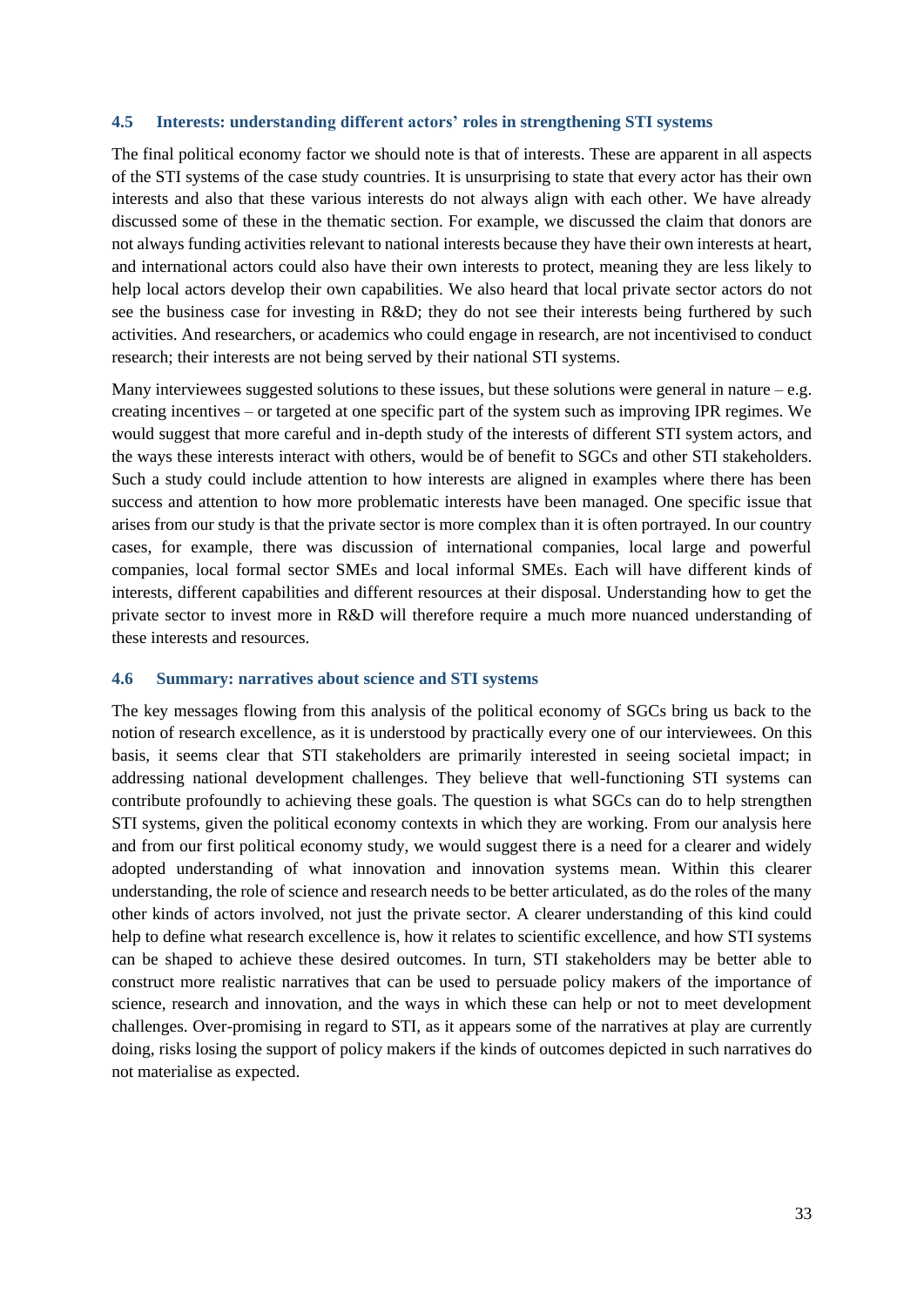#### <span id="page-46-0"></span>**5 Conclusions and Recommendations Arising from the PE Study**

#### <span id="page-46-1"></span>**5.1 Concluding remarks and general recommendations for STI stakeholders in SSA**

- i. **Innovation systems and development**: STI plays a crucial role in addressing a range of development challenges. However, current understandings of innovation and STI systems, as expressed by the SSA actors covered in this study, could be characterised as narrow, partial and linear, a reflection of the ideas and narratives at play. Broadening understandings of innovation beyond consumer products and industrial production technologies, and understandings of STI systems beyond university-industry linkages, could help science system stakeholders better articulate the role of science in achieving development goals. This, in turn, could help stakeholders participate more effectively in debates about science funding and other interventions aimed at strengthening STI systems in SSA.
- ii. **Capabilities and skills**: Strengthening STI or, more specifically, science systems, requires building a wide range of capabilities and skills. At present, approaches to capability building and strengthening tend to reflect the current understandings of innovation and innovation systems. In line with broadening these understandings, capability building must critically examine what people are being trained to do and why. Capability building that achieves systems-level impact will require all stakeholders to work together in the design and delivery of training, adopting a co-learning approach. Another important aspect of skills development relates to the training of policymakers (including leaders, decision-makers, and parliamentarians) and SGCs in innovation systems thinking. This is complementary but different from training of those within the system such as students or private sector employees.
- iii. **Gender and inclusion**: Gender and inclusivity issues do not yet seem to feature fully in the operations and activities of some science system actors in SSA. If this is indeed the case, urgent action is needed in at least three respects. One, it is important to understand why these issues are seemingly neglected or not considered a priority. Two, stakeholders would need to formulate and implement policies and strategies to mainstream gender and inclusivity in their programmes, projects and activities. And, three, action needs to be reflexive so as to understand what works and why, and under what circumstances, so that lessons learned can be shared and good practices replicated where applicable.
- iv. **Research excellence**: The findings of this report suggests a widespread view that research excellence is achieved not only by publication in high-quality academic journals but also by achieving societal impact. However, realising research excellence in these terms, according to those we interviewed, means change is needed on many fronts. Significant improvements are needed, for example, in research environments (e.g. research cultures, organisational structures), research infrastructures (e.g. laboratories and other facilities), and research incentives (e.g. funds, prestige, career opportunities, possibility to buy out teaching time).
- v. **Structure, in relation to governance and policymaking**: Structure is an important conditioning factor for effective governance (including accountability, autonomy, coordination, and transparency), efficiency, and resource (such as human, financial, technological) management. Structure can affect the operations of SGCs and their ability to effectively manage science and research, reduce fragmentation and silo mentality, and actively engage with policy processes and policy making. All STI stakeholders in SSA are therefore encouraged to work collaboratively in seeking out structural configurations that foster effective performance of SGCs in SSA, starting at national levels, moving on to regional (RECs) levels and to the African Union level. Achieving this will require innovation, experimentation, mutual learning and reflexivity.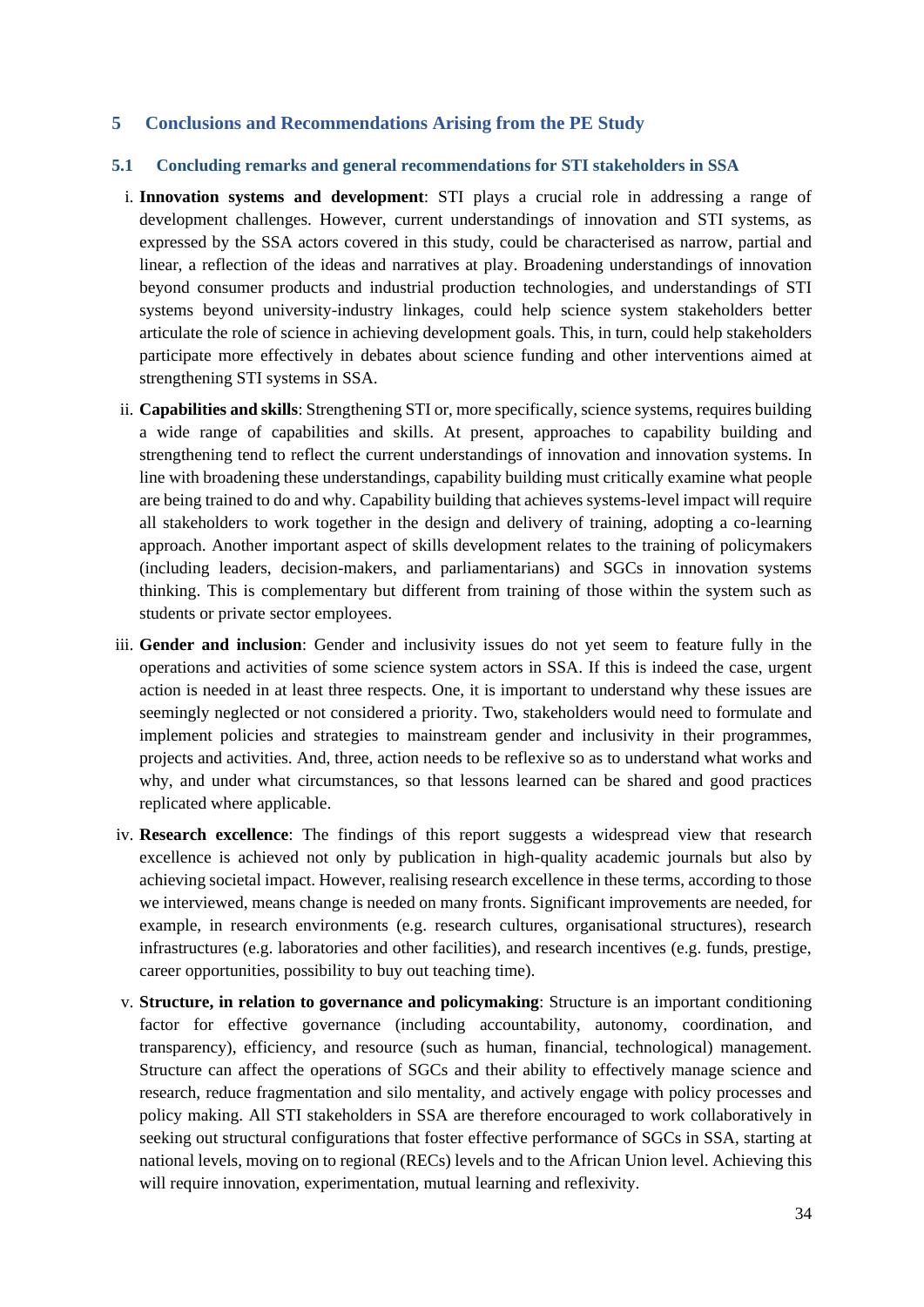#### <span id="page-47-0"></span>**5.2 Recommendations for STI Stakeholders in SSA**

In this section we outline some specific actions that stakeholders could take. The recommendations focus on how each stakeholder could contribute to addressing the general recommendations provided in Section 5.1 above. The list below is not exhaustive, and so stakeholders are encouraged to do more.

#### <span id="page-47-1"></span>**5.2.1 Recommendations for SGCI and International Development Partners**

- i. Commission and help to facilitate further research, stakeholder engagement events, and policy interventions that contribute to addressing the five general recommendations above.
- ii. Support training and capability strengthening initiatives that help improve stakeholders' understanding of broader views of innovation and science systems.
- iii. Ensure that gender and inclusion are addressed in every programme or project commissioned, in terms of participation and representation, and in (research, programme or project) design.

#### <span id="page-47-2"></span>**5.2.2 Recommendations for SGCs**

- i. Continue to strengthen organisational capabilities and individual's skills in STI and policy.
- ii. Re-evaluate and, if necessary, redesign programmes, projects and activities to ensure they are in line with a broad view of innovation and science systems, as discussed in this study.
- iii. Re-examine issues related to structure and governance in ways that help to address silos and the fragmented nature of STI institutions and accompanying policies.
- iv. Address the many existing issues of gender inequality and the related but separate issue of inclusion in STI.

#### <span id="page-47-3"></span>**5.2.3 Recommendations for Academia**

- i. Play a more active role in the development of curricula in STI training, skills development and capability strengthening for stakeholders (SGCs, policymakers, decision-makers, etc.).
- ii. Continue work on research excellence to ensure that knowledge generated is diffused across SSA and that progress made is embedded at appropriate levels, and in institutions and agencies.
- iii. Carry out policy research to support the work of SGCs and STI policy making.

#### <span id="page-47-4"></span>**5.2.4 Recommendations for Industry**

- i. Commission (alone or in collaboration with other stakeholders), fund and support research and other initiatives that help to improve knowledge and understanding on the notion of the "private sector" in SSA in relation to STI.
- ii. Increase engagements and collaborations with STI stakeholders (academia and SGCs in particular), as this contributes to strengthening the innovation, science and research systems.
- iii. Strengthen the capabilities and skills of the sector in STI and policy.

#### <span id="page-47-5"></span>**5.2.5 Recommendations for other Stakeholders**

This group includes civil society, NGOs, grassroots innovators, entrepreneurs, and community leaders.

- i. Continue to highlight issues sometimes ignored by stakeholders: e.g. gender and inclusion.
- ii. Strengthen capabilities and skills in STI and policy, and engage in policy processes.
- iii. Engage in discourses that shape STI ideas. This helps to ensure that innovation in SSA is for development and transformation, and that excellent research contributes (or leads) to impact.

**To all stakeholders**: disseminate this report widely and help actors implement the findings.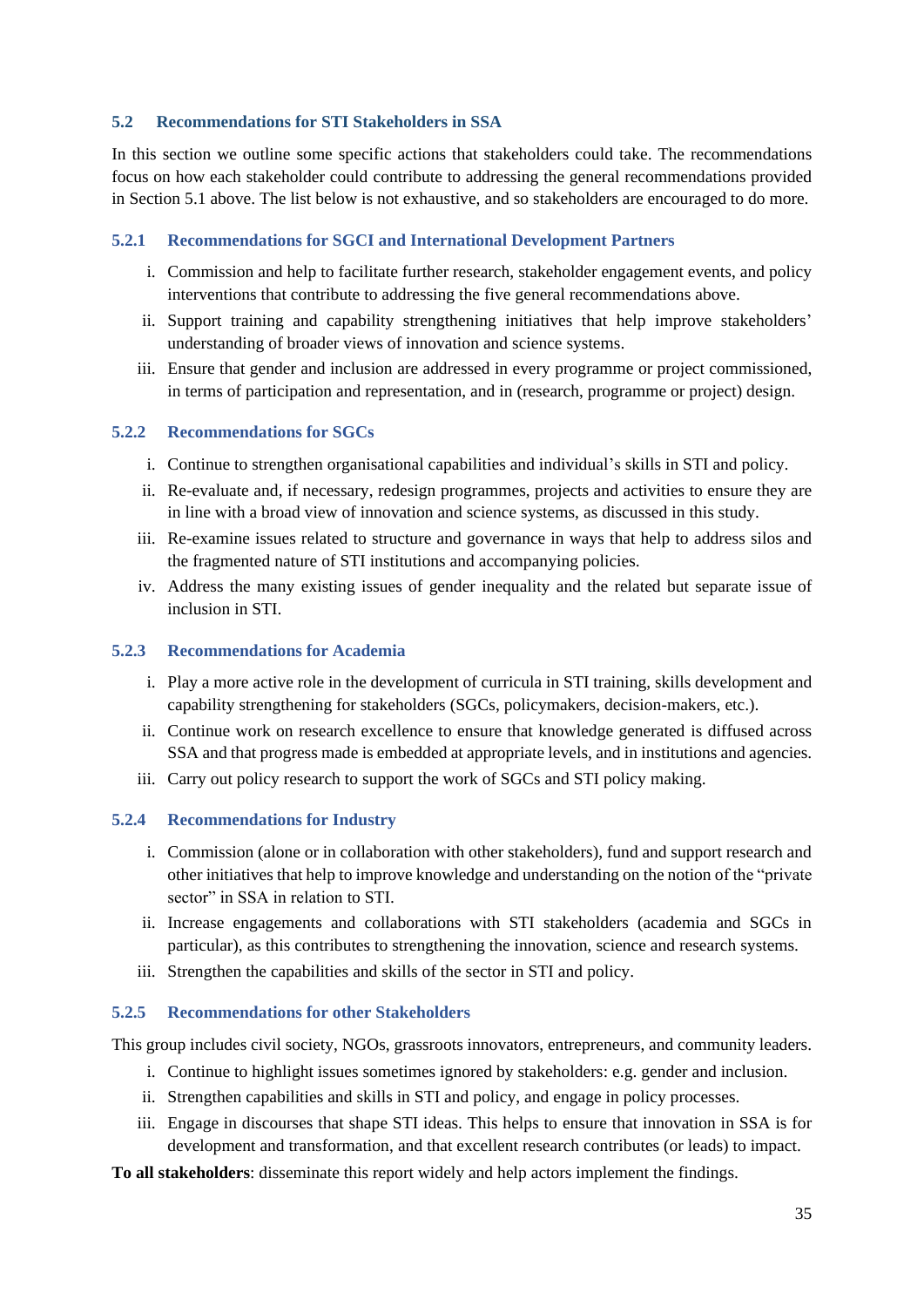#### <span id="page-48-0"></span>**5.3 Limitations**

#### **Information and data collection**

Information and data collection from interviewees and secondary sources was a major challenge during the study. In spite of the extensive knowledge and networks of the research team, it was difficult to secure interview respondents and conduct the interviews via the preferred channel of telephone. Eventually, some interviews had to be done via face-to-face meetings, which resulted in additional travel, costs and time delays. In terms of secondary sources, as at the time of carrying out the PE2 study, work on the Africa Innovation Outlook III (AIO3), for example, was still in progress. This meant that more up to date STI data from AIO3 could not be used and integrated into the study. In addition, concerted efforts to obtain information and data related to the AIO3 and other sets of STI data (at mostly regional, but also national levels) from Collaborating Technical Agencies (CTAs) were unsuccessful, as CTAs did not respond to our requests or engage with the study team as expected. Access to data from CTAs on indicators such as changes in R&D and research grants, for instance, could have helped in updating the funding flows developed in the PE1 study.

Therefore, due to the extremely limited resources (time, finance, and access to some data) for this study, the researchers took a pragmatic approach as to how information and data were collected. The team made a differentiation between what kind of information to gather during interviews and what could be gathered from literature and available data sources. In general, it was determined that asking questions in interviews that could be answered by reviewing reports, for example, is likely to be a less efficient use of time (although sometimes helpful for triangulation). The interview protocol was therefore focussed by taking these considerations into account.

#### <span id="page-48-1"></span>**5.4 Further Study**

Further studies that seek to improve the knowledge and understanding of the political economy of STI and SGCs in SSA may focus on one or more of the topics outlined below.

- 1. Broaden the current narrow view, focus and understanding of science and innovation systems, and the role of science and innovation in development. Research of this nature can potentially inform future STI policies and policy making in SSA.
- 2. Unpack the notion of "the private sector" further and deepen the understanding on the sector in SSA. This could help shed more light on questions such as: how best to categorise, collect data, and manage the knowledge from this sector; what counts as R&D in this sector; strategies to increase R&D funding from the sector; and the role of SMEs and informal sector in innovation.
- 3. Gain deeper understanding on new and alternative structural configurations and the implications on governance, covering the 15 SGCs and, if possible, the whole of SSA. Further research in this area might improve our knowledge of the effects of different structures on the development and strengthening of science and innovation systems, and STI policies in SSA.
- 4. Despite the progress on research excellence (RE) in recent years, what RE is and how to achieve it are still unclear. Further research could deepen our understanding of impediments to RE, incentives that could accelerate good practices, diffusion mechanisms and possible routes to mutual learning, and structures that best promote RE in SSA.
- 5. Examine the interactions between and among the five key themes emerging from this study, how they influence each other, and the possible implications for SGCs and the SGCI.
- 6. Deepen research on (a) gender, and (b) inclusivity in SSA's STI systems to better understand why gender and inclusion are not considered important by some STI stakeholders; what political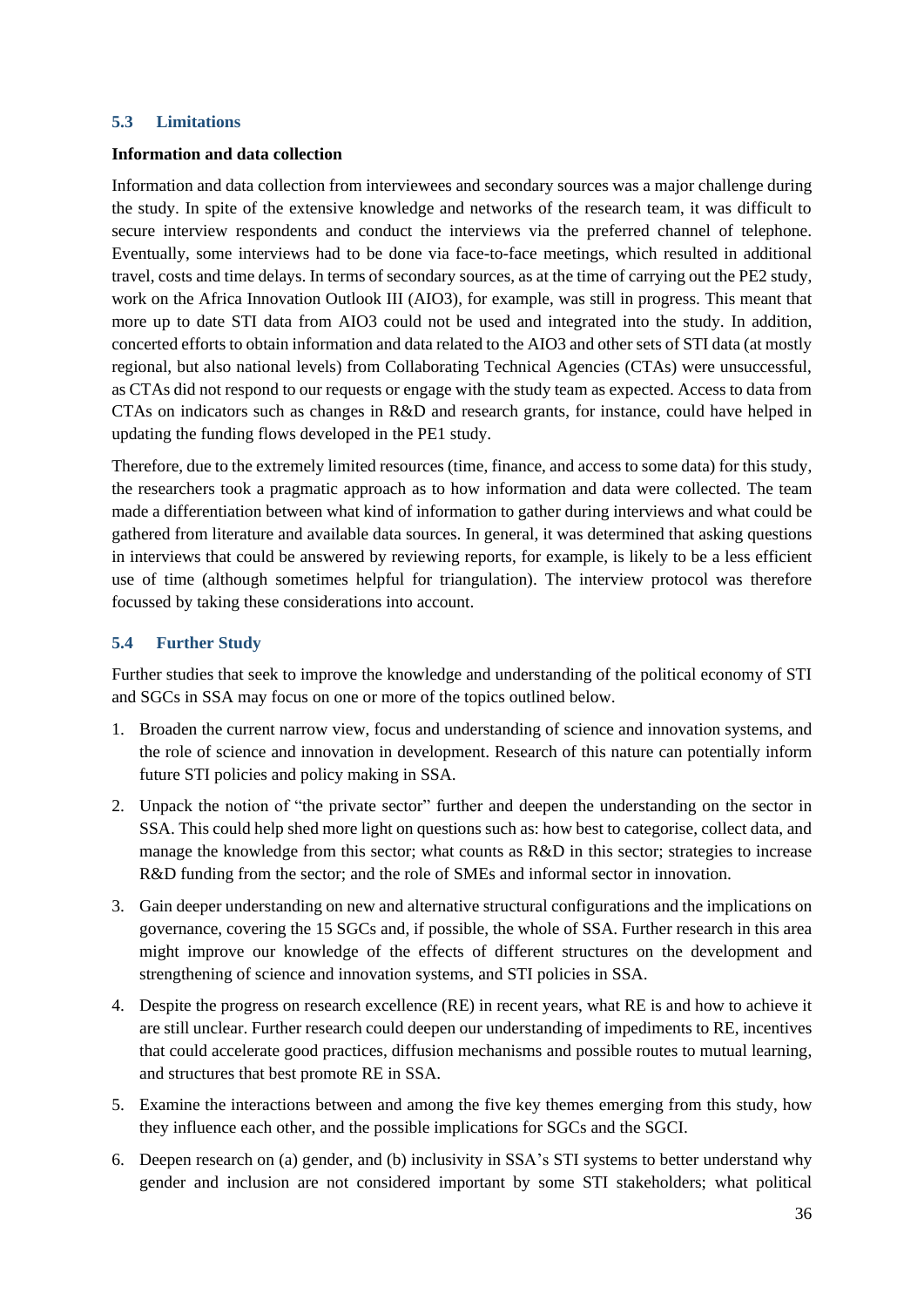economy-related regime structures and lock-ins need changing; what routines, behaviours and practices require change; and what ideas, narratives, institutions, and rules may be impeding progress.

7. Commission and fund research on data and indicators in STI. Not only do we need more data (on the current indicators that we already know about and use), we also need a more diverse range of indicators. In addition, there is need for a broader set of data on what works and what does not, why, and in what contexts; and data on how SGCs measure their performance. Furthermore, it is important to undertake more quantitative studies that examine the treatment of indicators.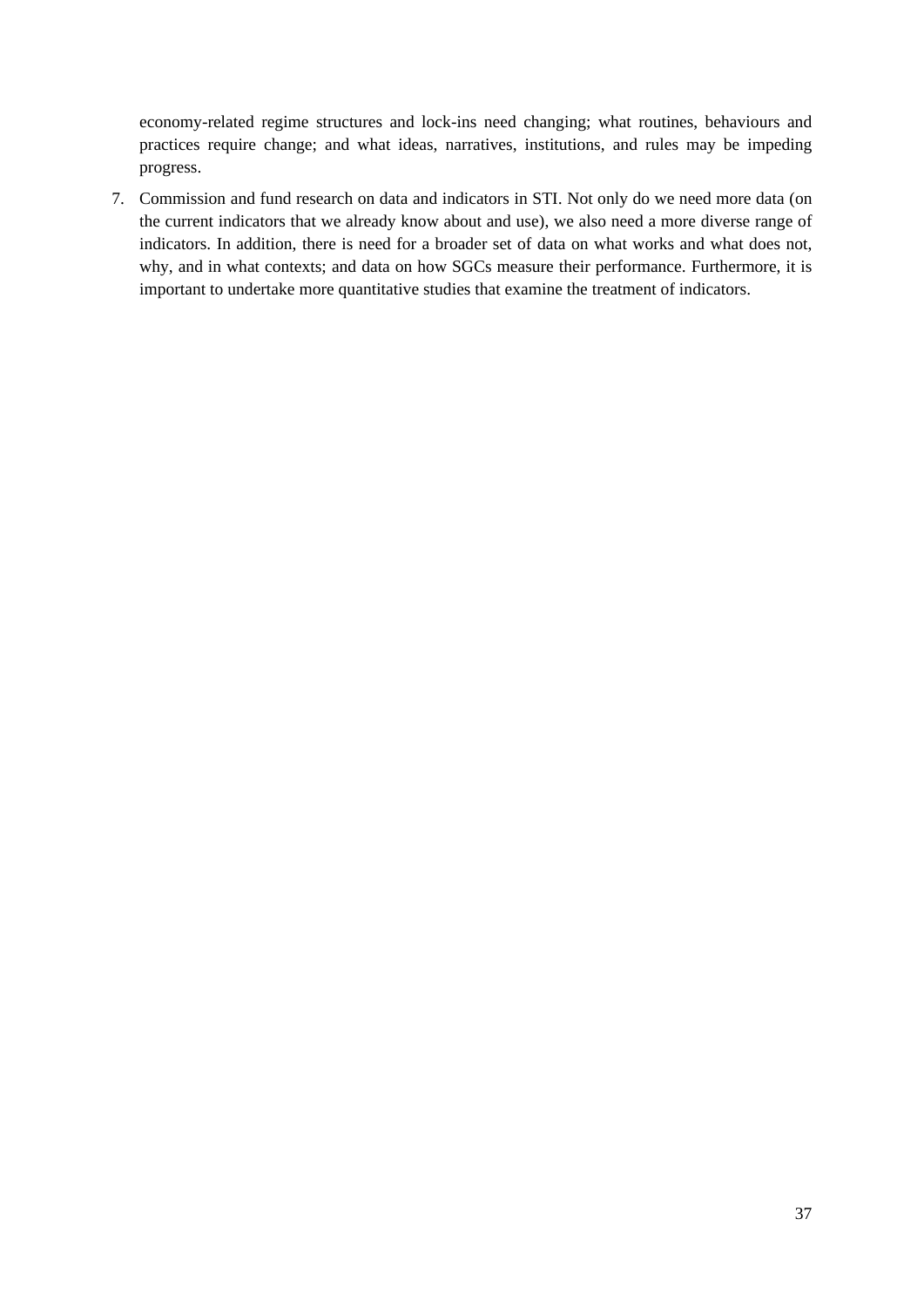#### <span id="page-50-0"></span>**References**

- AUC 2014. Science, Technology and Innovation Strategy for Africa 2024. Addis Ababa: African Union Commission.
- AUC 2015. Agenda 2063: The Africa We Want. A Shared Strategic Framework for Inclusive Growth and Sustainable Development: First Ten-Year Implementation Plan 2014-2023. Addis Ababa: African Union Commission.
- Byrne, R., Mbeva, K. & Ockwell, D. 2018. A political economy of niche-building: Neoliberaldevelopmental encounters in photovoltaic electrification in Kenya. *Energy Research & Social Science,* 44**,** 6-16.
- Chataway, J. & Daniels, C. 2020. The Republic of Science meets the Republics of Somewhere: Embedding scientific excellence in sub-Saharan Africa. *In:* Kraemer-Mbula, E., Tijssen, R., Wallace, M. L. & McLean, R. (eds.) *Transforming Research Excellence: New Ideas from the Global South.* Cape Town: African Minds.
- Chataway, J., Dobson, C., Daniels, C., Byrne, R., Tigabu, A. & Hanlin, R. 2019. Science Granting Councils in Sub-Saharan Africa: Trends and tensions. *Science and Public Policy*.
- Chataway, J., Ochieng, C., Byrne, R., Daniels, C., Dobson, C., Hanlin, R. & Hopkins, M. 2017. Case Studies of the Political Economy of Science Granting Councils in Sub-Saharan Africa. Science Granting Councils Initiative: SPRU (Science Policy Research Unit) and ACTS (African Centre for Technology Studies).
- Cissé, F., Diémé, J., Assion, L., Sy, M., Daniels, C. & Ting, B. 2019. ICT in Higher Education in Africa: Example of the Virtual University in Senegal. Brighton: Transformative Innovation Policy Consortium.
- Daniels, C. 2017. Science, technology and innovation in Africa: Conceptualisations, relevance and policy directions. *In:* Mavhunga, C. (ed.) *What Do Science, Technology and Innovation Mean from Africa?* Chicago: MIT Press.
- Daniels, C., Schot, J., Chataway, J., Ramirez, M., Steinmueller, E. & Kanger, L. 2020. Transformative Innovation Policy: Insights from Colombia, Finland, Norway, South Africa, and Sweden. *In:* Cele, M. B. G., Luescher, T. M. & Fadiji, A. W. (eds.) *Innovation policy at the intersection: Global debates and local experiences.* Cape Town: HSRC Press.
- Daniels, C., Ustyuzhantseva, O. & Yao, W. 2017. Innovation for inclusive development, public policy support and triple helix: perspectives from BRICS. *African Journal of Science, Technology, Innovation and Development,* 9**,** 513-527.
- DFID 2009. Political Economy Analysis How To Note <http://www.gsdrc.org/docs/open/po58.pdf> (accessed on 30/05/2017).
- EAS. 2019. Declaration launched to enable an equitable research system in Ethiopia.
- Hanlin, R. & Sawadogo, N. 2017. The political economy of the Senegalese science granting councils. Science Granting Councils Initiative: SPRU (Science Policy Research Unit) and ACTS (African Centre for Technology Studies).
- Hodgson, G. M. 2006. What Are Institutions? *Journal of Economic Issues,* 40**,** 1-25.
- Hudson, D. & Leftwich, A. 2014. From political economy to political analysis. *DLP Research Paper*  Birmingham: Developmental Leadership Programme.
- Jasanoff, S. 2005. *Designs on Nature: Science and Democracy in Europe and the United States,*  Princeton NJ, Princeton University Press.
- Kern, F. 2011. Ideas, institutions, and interests: Explaining policy divergence in fostering 'system innovations' towards sustainability. *Environment and Planning C: Government and Policy,* 29**,** 1116-1134.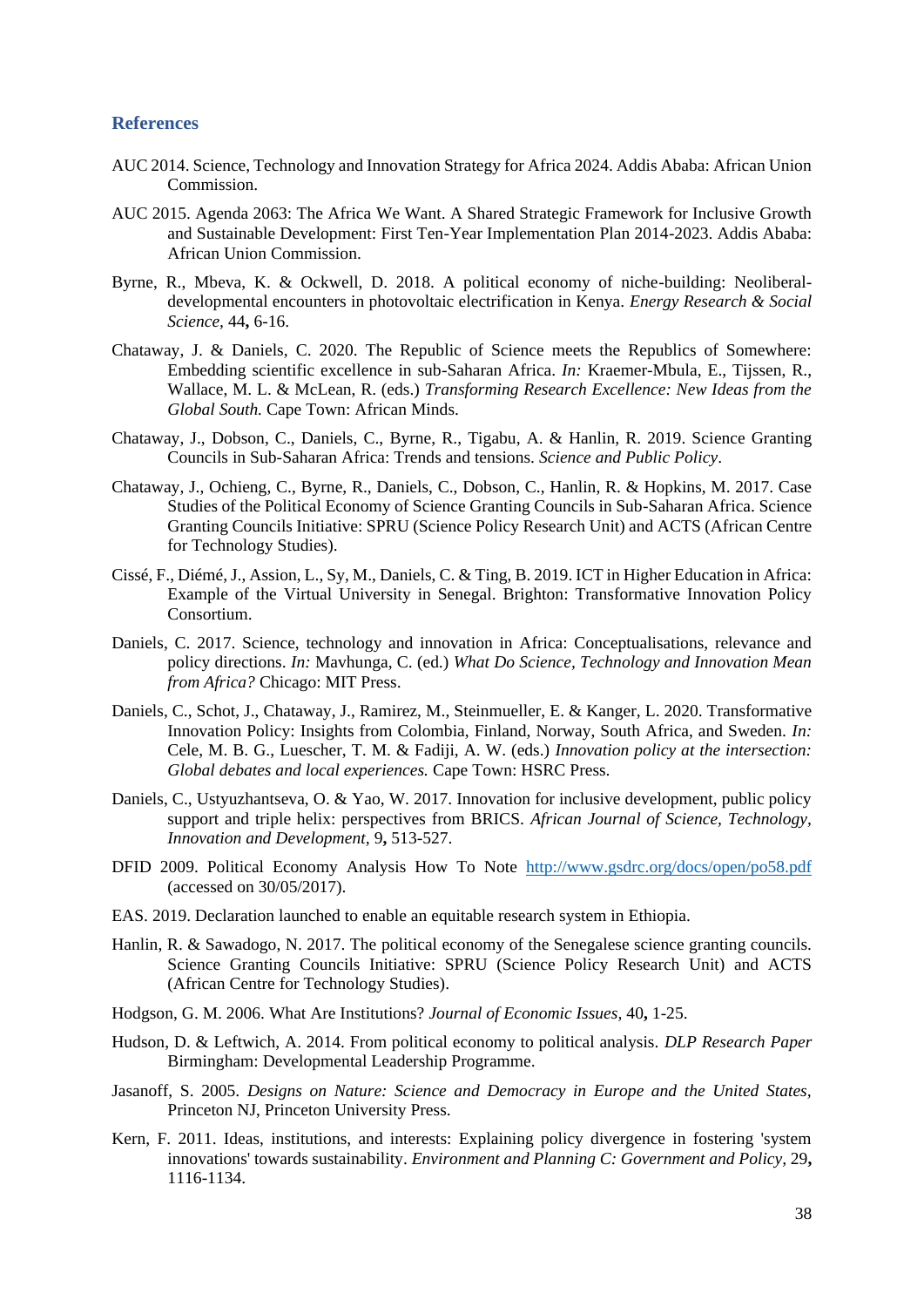- Leach, M., Scoones, I. & Stirling, A. 2010. *Dynamic Sustainabilities: Technology, Environment, Social Justice,* Abingdon, Routledge.
- Mazzucato, M. 2013. *The Entrepreneurial State: Debunking Public vs. Private Sector Myths,* London and New York, Anthem Press.
- Naess, L. O., Newell, P., Newsham, A., Phillips, J., Quan, J. & Tanner, T. 2015. Climate policy meets national development contexts: Insights from Kenya and Mozambique. *Global Environmental Change,* 35**,** 534-544.
- Njau, M. 2018. Kenya mulls tax incentives to attract research funding. *KenInvest website*.
- Raven, R., Kern, F., Smith, A., Jacobsson, S. & Verhees, B. 2016a. The politics of innovation spaces for low-carbon energy: Introduction to the special issue. *Environmental Innovation and Societal Transitions,* 18**,** 101-110.
- Raven, R., Kern, F., Verhees, B. & Smith, A. 2016b. Niche construction and empowerment through socio-political work. A meta-analysis of six low-carbon technology cases. *Environmental Innovation and Societal Transitions,* 18**,** 164-180.
- Roe, E. M. 1991. Development narratives, or making the best of blueprint development. *World Development,* 19**,** 287-300.
- Schmidt, V. A. 2008. Discursive Institutionalism: The Explanatory Power of Ideas and Discourse. *Annual Review of Political Science,* 11**,** 303-326.
- Tijssen, R. & Kraemer-Mbula, E. 2017. Research excellence in Africa: Policies, perceptions, and performance. *Science and Public Policy,* 45**,** 392-403.
- Tralac. 2019. Ethiopia: Ministry manoeuvres toward digital economy.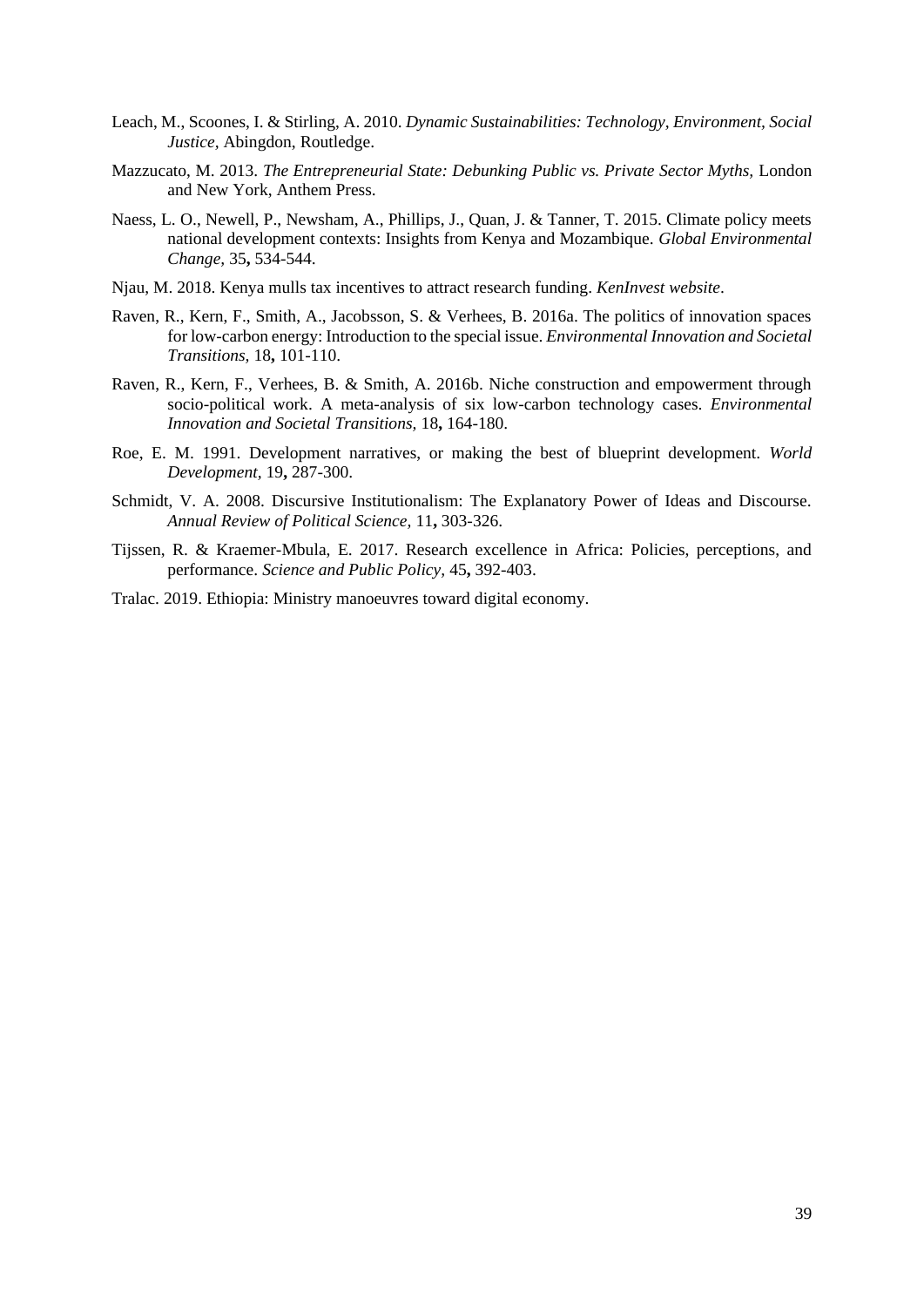#### <span id="page-52-0"></span>**Annexes**

<span id="page-52-5"></span><span id="page-52-4"></span><span id="page-52-3"></span><span id="page-52-2"></span><span id="page-52-1"></span>**Annex 1: National case study report on Ethiopia Annex 2: National case study report on Kenya Annex 3: National case study report on Rwanda Annex 4: National case study report on Senegal Annex 5: National case study report on Tanzania**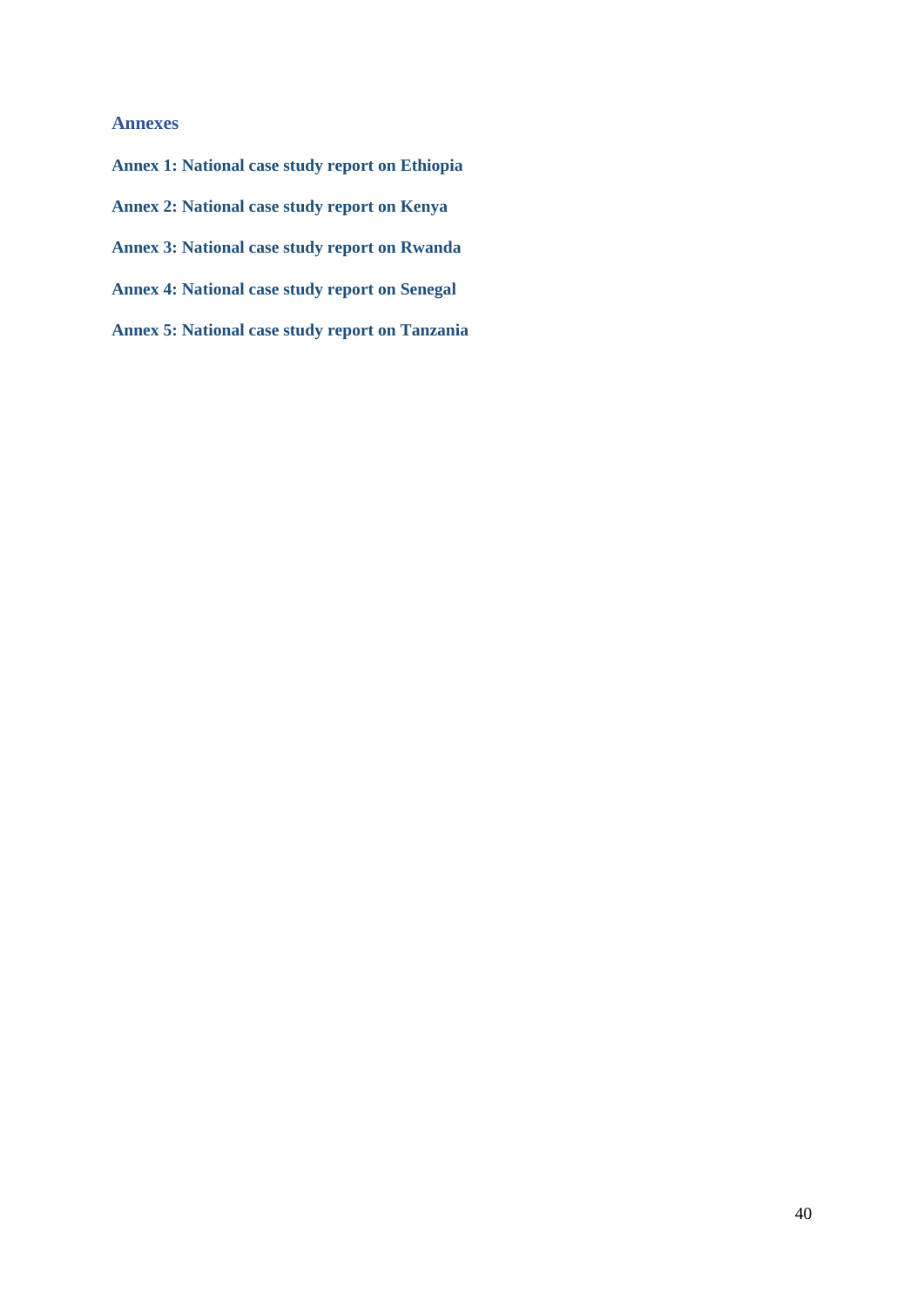#### <span id="page-53-0"></span>**Annex 6: PE2 Interview protocol**

The interview explored changes in the landscape for STI support (research funding, policy support, skills availability etc.) over the last few years. The questions focussed on:

- 1. The challenges that organisations face
- 2. What is behind the challenges and the organisation's ability to overcome the challenges
- 3. Other challenges that might be facing the actors working in the STI space

#### **INTERVIEW GUIDE**

*NB: If an interviewee was unfamiliar with STI as a phrase the researchers considered using the term R&D. However, R&D is highly limiting. Therefore, R&D was used with care.* 

#### **Part A: Challenges faced**

*Preamble, in the lines of:*

*As you may know, innovation (or the search and subsequent utilisation of new ideas, products or ways of working) and its related areas of research, science and technology, are seen as extremely important mechanisms through which a country can develop economically. Examples are often given of Korea that successfully utilised the latest science and technology to transform its manufacturing sector and became a high income country within a couple of decades. In Africa, examples of Mpesa in Kenya and biotechnology in South Africa are often given as similar (albeit smaller scale) examples. Within this context…*

- 1. What are the main challenges within the national science, technology, and innovation (STI) or research and development (R&D) environment that your organisation is trying to address? Why are these challenges important?
- 2. What are the main challenges within the national STI or research environment generally? *– For those who are being interviewed for their more general/overarching understanding of the environment*
- 3. What is the most important of these challenges to your organisation? Why?
- 4. How does your organisation address [this main STI/ R&D challenge]?
	- a. Do you think this approach works well? If not, why not?
- 5. How do you evaluate the success of your activities? Specifically, how do you know if your approach to addressing this [main STI/R&D challenge] has worked?

#### **Part B: Interrogation of the key challenge**

- 6. Who are the main actors involved in this [main STI//R&D challenge]?
	- a. What roles have key actors played, or been unable to play, in this problematic STI situation?
	- b. Who is benefiting from the current problematic STI//R&D situation and who is not benefiting?
	- c. What needs to change and why?
	- d. What has changed over the past two years?
- 7. Does the structure of your organisation, or that of any other organisation or institution, impact positively or negatively on your ability to address this [main STI//R&D challenge]?
	- a. What are the constraints arising from the country's natural-resource endowments (or other natural and geographic conditions), and its economic, political and social structures that are causing this problematic STI/R&D situation?
	- b. What changes are needed and why?
	- c. What has changed over the past two years?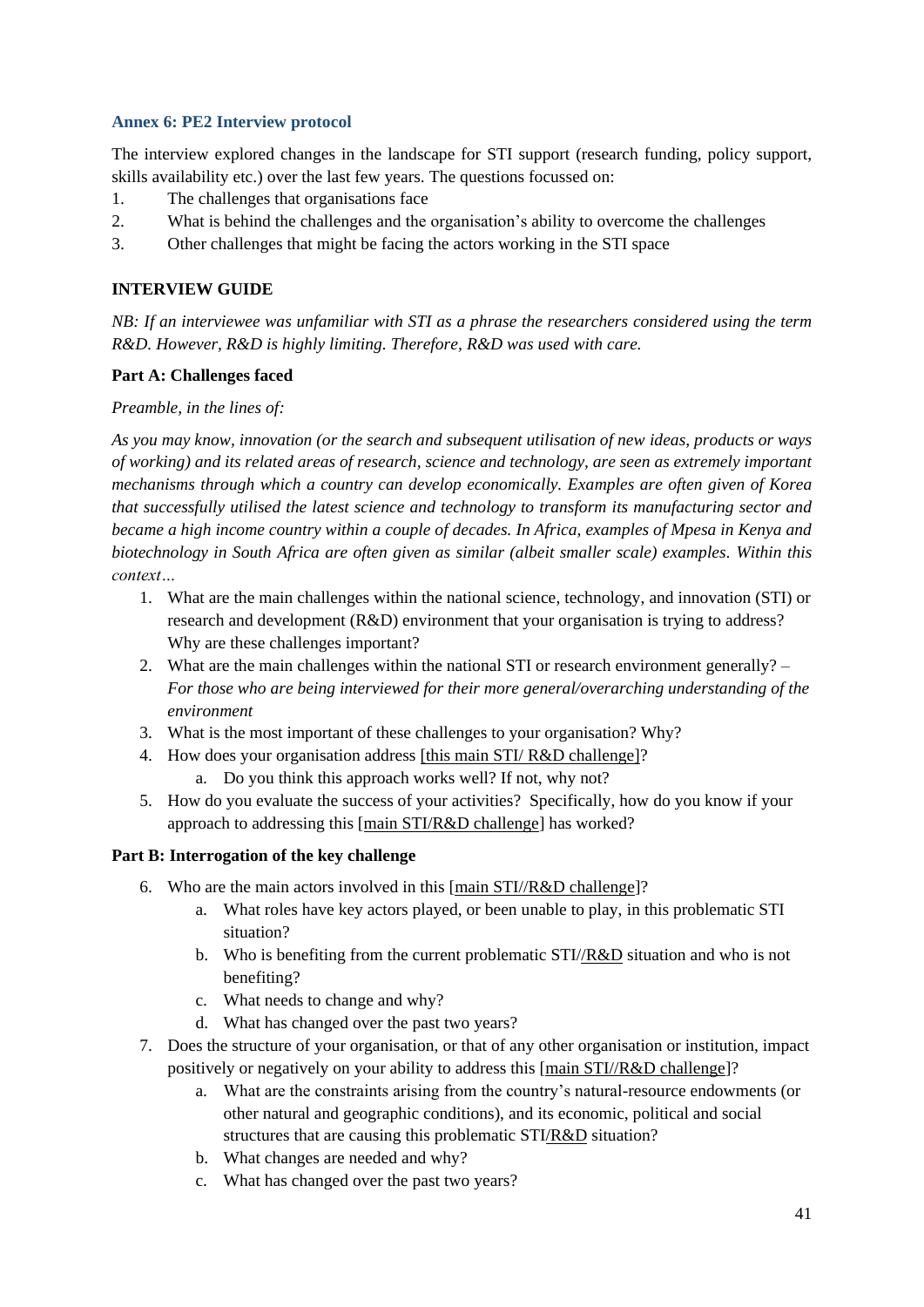- 8. In what ways has the policy environment at the national level (and above) caused or neglected this problematic STI/R&D situation?
	- a. What needs to change and why?
	- b. What has changed over the past two years?
	- c. What roles have political, organisational, social and cultural practices played in this problematic STI/R&D situation?

#### **Part C: Other challenges**

9. In an earlier study, we found that there were three major challenges impacting STI activity in [Kenya/ Tanzania/ Rwanda/ Ethiopia/ Senegal]. You [have/ have not] already mentioned [one/ two] of these:

#### **a. Private funding**

*At the national and regional level there is reference to the important role that the private sector could play. However, private sector funding is low and engagement is patchy across countries. Has the situation changed?*

**b. Sector funding distribution or allocation** (e.g. health, agriculture, water, energy, etc.)

*Health and agriculture are the sectors which receive most resource in the SSA region but this may change over the coming years. Has the situation changed?*

#### **c. Research excellence**

*There are different views about what constitutes scientific excellence and the criteria for funding. National funders express a desire to build capacity and address national issues while some regional funders have distinct strategies for building the scientific profile and presence in the region. Has the situation changed?*

- 10. For the [one/two issues] you haven't mentioned, why do you not see them as important barriers to STI activity?
	- a. [If interviewed before] Was your view different in 2017? i.e. do you think it is no longer an issue? If so, why? (has something else become a more important issue?)
- 11. Is there anything else you expected us to ask you about but which we have not? If so, what was it?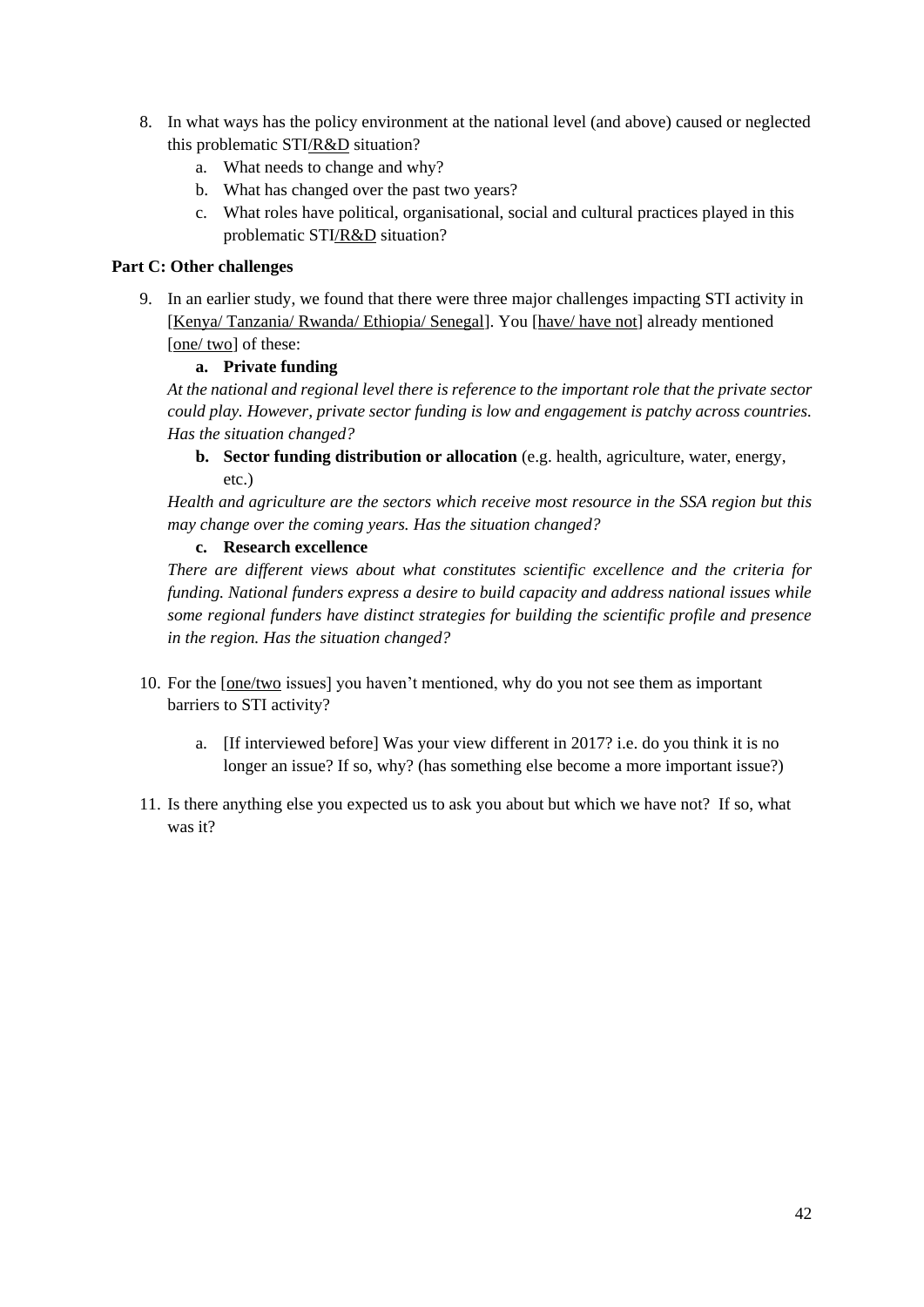| <b>First</b><br>name | Family<br>name | Organisation               |
|----------------------|----------------|----------------------------|
| Ann                  | Kingiri        | <b>ACTS</b>                |
| Ann                  | Numi           | <b>ACTS</b>                |
| Aschalew             | Tigabu         | <b>ACTS</b>                |
| Boniface             | Wanyama        | <b>NACOSTI</b>             |
| Chux                 | Daniels        | SPRU, University of Sussex |
| Diakalia             | Sanogo         | <b>IDRC</b>                |
| Donnelly             | Mwachi         | <b>MEL Consultant</b>      |
| Ellie                | Osir           | <b>IDRC</b>                |
| Loise                | Ochanda        | <b>IDRC</b>                |
| Mary                 | Muthoni        | <b>ACTS</b>                |
| Rebecca              | Hanlin         | <b>ACTS</b>                |
| Rob                  | <b>Byrne</b>   | SPRU, University of Sussex |
| Ruth                 | Oriama         | <b>ATPS</b>                |
| Sandra               | Pointel        | SPRU, University of Sussex |
| Winnie               | Khaemba        | <b>ACTS</b>                |

#### <span id="page-55-0"></span>**Annex 7: List of kick-off workshop participants held in Nairobi on 27-28 March 2019**

Besides Professor John Mugabe (Kenya and South Africa), Professor Mamadou Sy (Senegal) and Professor Joanna Chataway (UK), the remainder of the Advisory Board members were drawn from the list of participants given above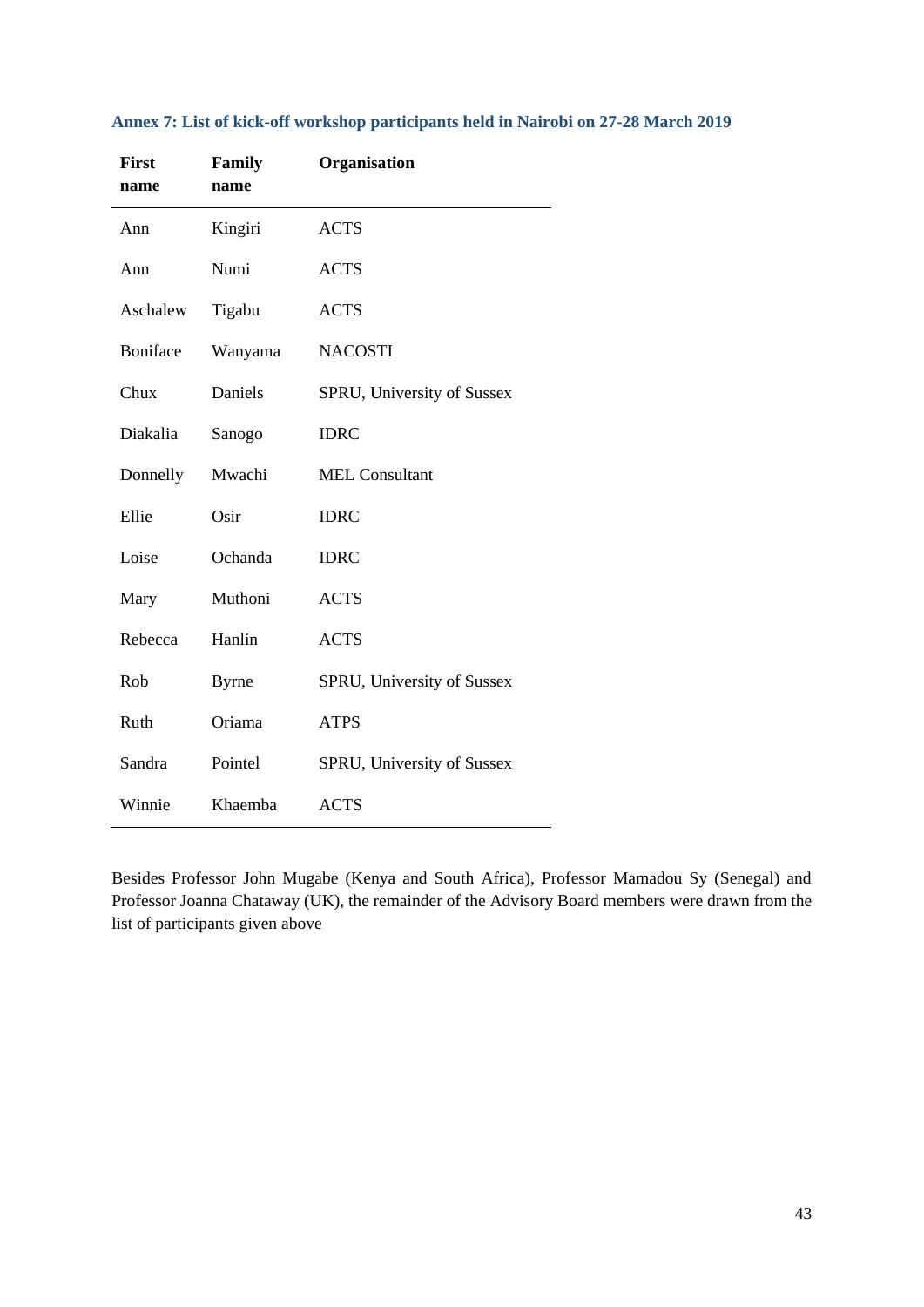#### <span id="page-56-0"></span>**Annex 8: Executive Summary of Political Economy Study (Phase 1)**

#### **Executive Summary**

This study supports the Canadian International Development Research Centre (IDRC), the UK Department for International Development (DfID) and South Africa's National Research Foundation (NRF) Science Granting Councils Initiative (SGCI). The SGCI aims to strengthen Science Granting Councils (SGCs) in 14 countries in sub-Saharan Africa (SSA).

The SGCI aims to reinforce the ability of SGCs to: manage research; design and monitor research programmes based on the use of robust science, technology and innovation (STI) indicators; support exchange of knowledge with the private sector; and establish partnerships among SGCs, and with other science system actors. In line with these aims, the SPRU and ACTS consortium was commissioned to carry out research with the following specific objectives:

1) Advance existing knowledge on the political and economic context of SGCs in selected countries/regions, including the role and influence of key institutions, agents and structures

2) Through an understanding of this political and economic context, identify key considerations (e.g., opportunities, barriers, strengths) that can inform SGCI objectives

3) Provide baseline information to inform the overall evaluation of the SGCI, including recommendations for ongoing monitoring or *ex post* assessment (via a second series of case studies) to gauge the impact of SGCI activities

In order to characterise and understand the political and economic context of SGCs, the research team developed a conceptual approach to political economy that included structures, agents, institutions and ideas. Drawing on mixed methods, the study incorporates:

- A literature review, including a review of regional-level data
- Semi-structured interviews with representatives from regional and sub-regional science and policy funding bodies
- Five national case studies (Ethiopia, Kenya, Rwanda, Senegal and Tanzania) involving analysis of grey literature and key informant interviews

#### **Key study findings**

Although there are many emerging issues discussed in the report, we summarise here six key findings and the implications these have for the SGCI.

#### **1. All case study countries are committed to increasing funding for science but overall levels of funding are still low.**

National level SGCs are established or emerging in all countries and they are playing an increasingly prominent role in setting research agendas. Funding for SGCs, and the cost and effectiveness implications of different institutional configurations, could be tracked. SGC governance arrangements and spending on administration could also be monitored to enable analysis and comparison.

#### **2. At the national and regional level there is reference to the important role that the private sector could play. However, private sector funding is low and engagement is patchy across countries.**

Greater involvement from the private sector will take dedicated effort and there is a need for greater communication between private and public sectors about the value of different types of research.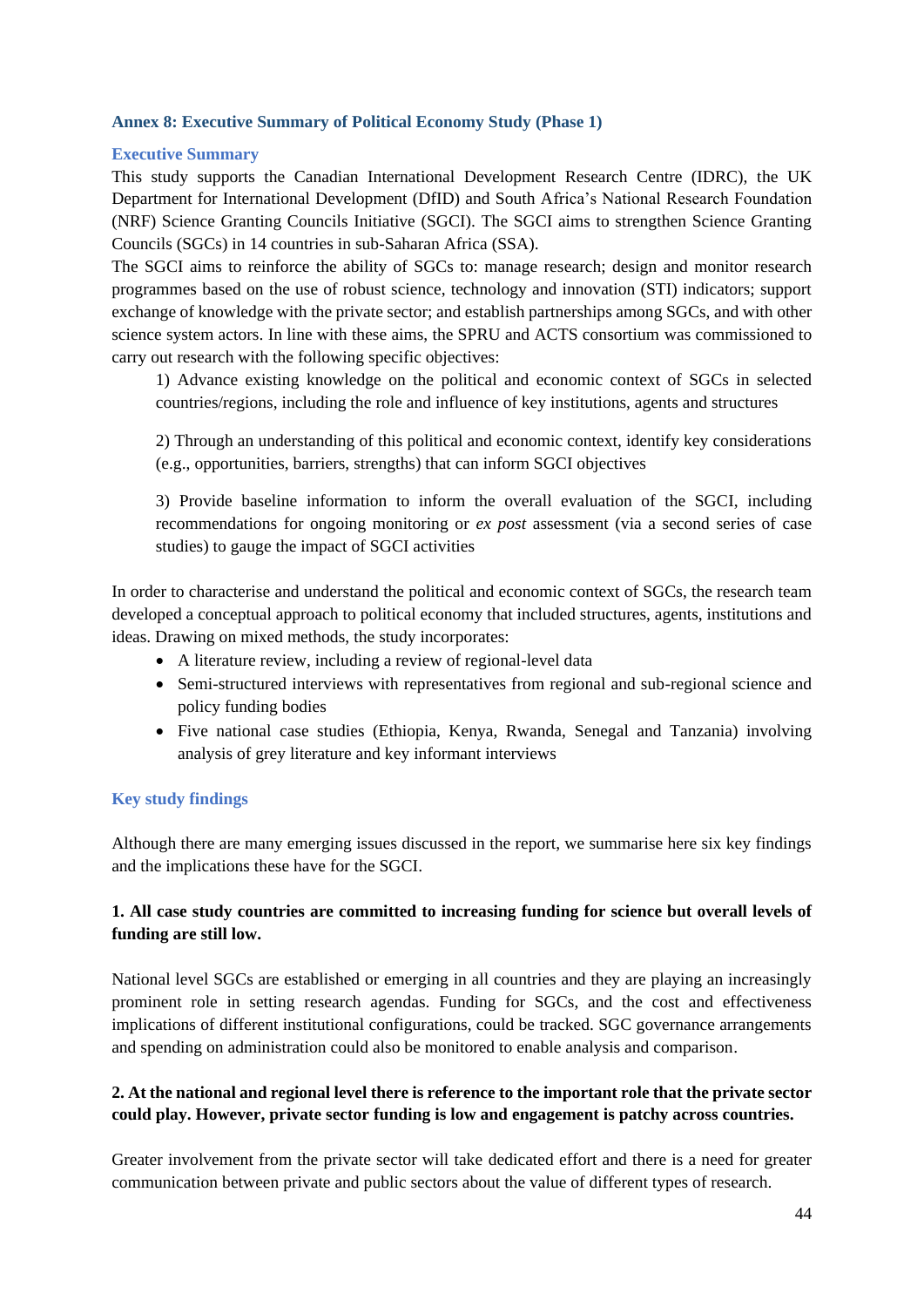SGCI may consider whether more resources need to be allocated to private sector engagement activities. The role of other civil society actors could also be explored.

#### **3. There is increasing activity at the regional level and interest in supporting programmes that shift ownership to Africa.**

Alongside increasing national funding, there are new regional level research funding and support actors emerging. SGCs can continue to leverage international funds. However, careful thought should be given to which international funders to prioritise in co-funding arrangements, and also what possible effects there may be on the level of national ownership. It is important for major regional funders to discuss between themselves and with national SGCs how best to reduce overlap in funding initiatives or conflicting goals of funding activity between regional and national efforts.

#### **4. There are divergent agendas at national and regional levels.**

SGCI could consider promoting discussion on the impact of various regional funders on national level SGCs. Alignment of agendas and a common understanding of "excellence" and criteria for funding cannot be assumed. Sub-regional bodies may play a role here in creating more specific agendas aligned with goals in East, South and West Africa and establishing locally relevant criteria.

#### **5. There is no clear narrative about relative strengths of East, South and West Africa sub-regions.**

There is a potential issue for SGCI in monitoring whether regional initiatives have an equalising effect. The issue is compounded by a lack of consensus about existing strengths and weaknesses in sub-regions. National, sub-regional and regional bodies will all have important roles to play in monitoring and evaluating the impact of funding. There may also be ways in which particular strengths emerge in different regions and if monitoring and evaluation capture these changes then this can be a source of learning.

#### **6. Health and agriculture are the sectors which receive most resource in the SSA region but this may change over the coming years.**

The traditional sector focus of research in SSA (health and agriculture) is likely to be complemented over the coming years by research in a variety of new areas. It will be important to build capacity amongst researchers and funders to fund science over these wider areas. New international funders may become more significant in relation to funding and influence. Early discussions about their interests and plans may be important. Looking for ways in which to build capacity across sectors in a way that makes research initiatives broadly relevant could be an important avenue to explore.

#### **Recommendations for further research**

The study highlights a number of areas where more research would be beneficial and would contribute further knowledge for the SGCI, the SGCs themselves and relevant funding agencies. In this summary we refer only to areas of future research that we consider essential.

#### **Essential areas for further study**

**Funding numbers**: Further work on the baseline indicators recommended in this study would be useful to fully interrogate their relevance, but work is also needed to significantly improve the collection and availability of data on regional funding activity and national level impacts. Indicators need to reflect regional realities and, for example, thinking is needed about how to incorporate indicators relating to